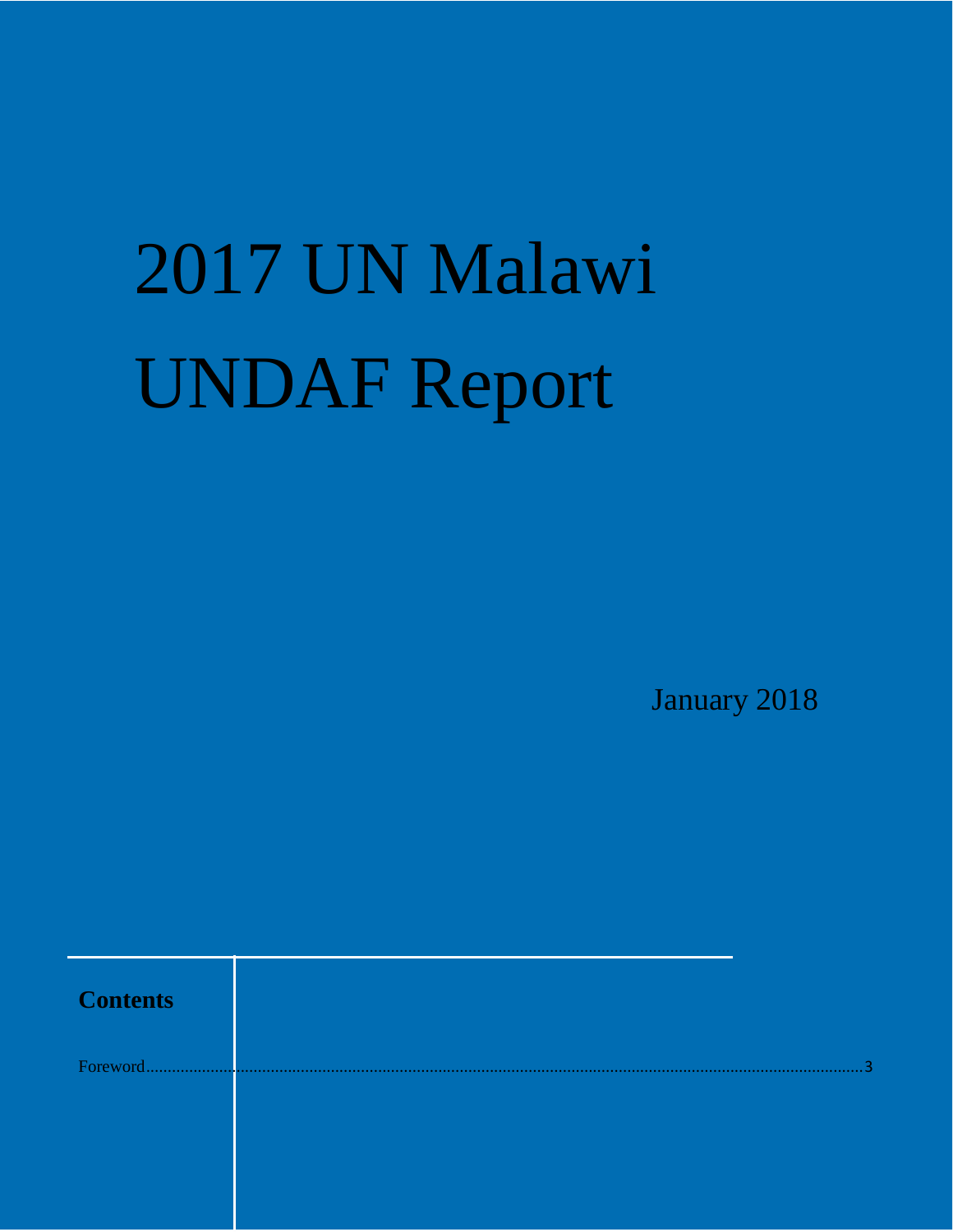| (i)                     |  |
|-------------------------|--|
| (ii)                    |  |
| (iii)                   |  |
|                         |  |
|                         |  |
|                         |  |
| <b>Table of Figures</b> |  |
|                         |  |
|                         |  |
| <b>List of Tables</b>   |  |
|                         |  |
|                         |  |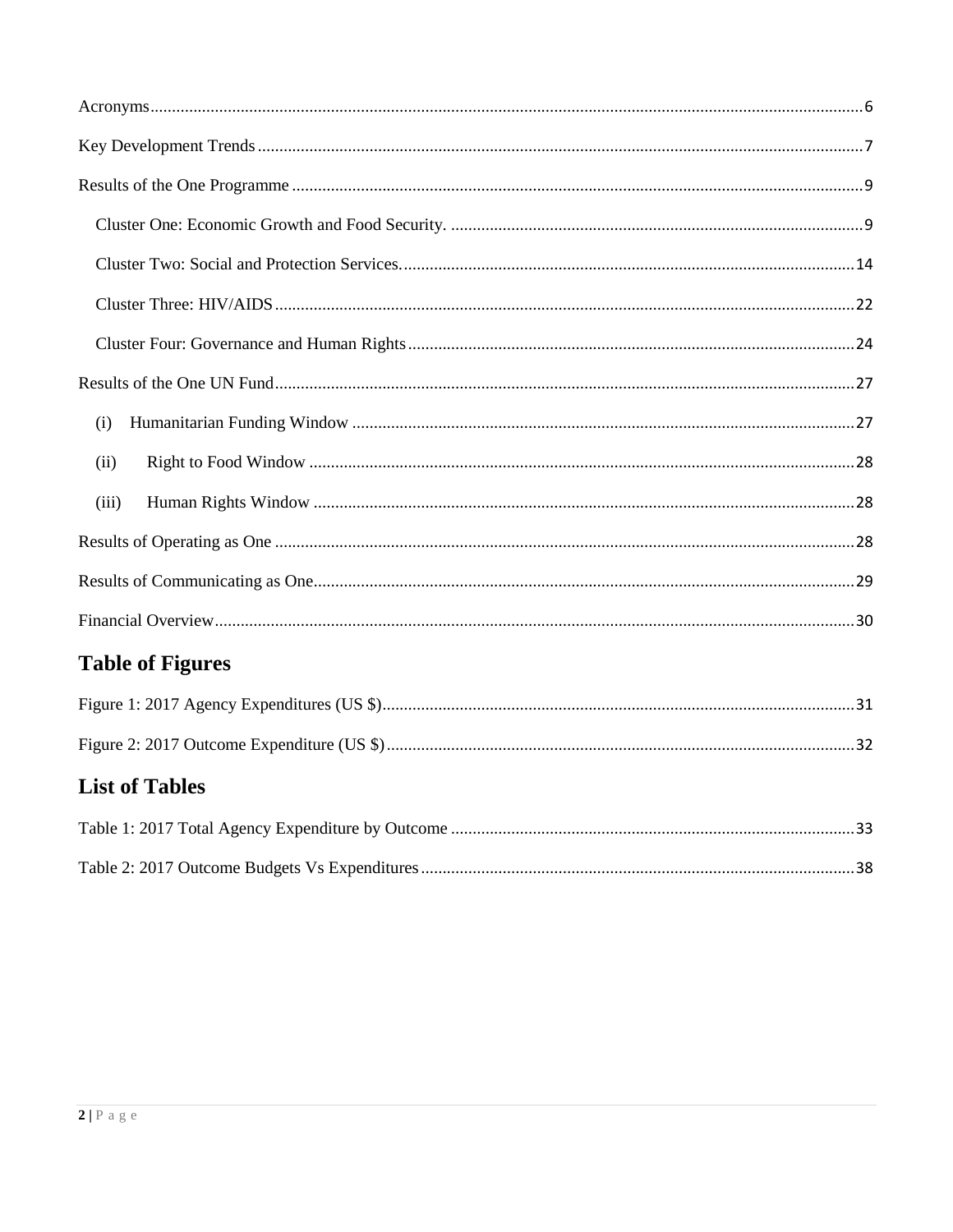# <span id="page-2-0"></span>**Foreword**

The UN Malawi endeavored to strengthen its cooperation with the Government of Malawi to achieve the sustainable development goals (SDGs) and the national development priorities through the UNDAF 2019-2023 and the Malawi Growth and Development Strategy 2017-2022 (MGDSIII). Sustained support has been directed to achieve SDG16 through support to the national peace policy, SDG 13 on climate change and environmental management, and institutional capacity building in medium to long term planning.

As noted by the World Bank in its October 10, 2017 Economic Outlook, Malawi's GDP was projected to grow by 4.5% in 2017, an increase from 2.6% in 2016. Improved weather patterns with increased rainfall in 2017 resulted in improved productivity of maize (a staple food crop) which doubled over 2016 levels. According to the Ministry of Agriculture Production Estimates Survey (APES) figures, the country produced a total of 3,464,139 metric tons of maize against a national maize requirement of 3.2 metric tons, giving a surplus of about 260,000 metric tons). Despite this better production, the 2017 Malawi Vulnerability Assessment Committee (MVAC) Annual Assessment report identified a total of 1,043,000 people in 20 districts to be missing their food entitlements and requiring humanitarian food assistance. Most of those food insecure people (887,655 people) are from the Southern Region spread over all the districts in the region. The country's headline inflation rate decelerated to 7.1 in December 2017, as compared to 20 percent in December 2016. This downward trend was largely due to a sustained decline in food prices resulting from the increased availability of maize, and a stable exchange rate. The World Bank also noted that sustainable growth was predicated on sound macroeconomic management and structural reforms which would lay the foundations for a more resilient and diversified agriculture sector. For Malawi's economy, the weather remains a major part of the economic cycle, with the negative impact of bad weather compounded by factors such as population growth and environmental degradation. For the 2017/18 production season, the outbreak of Fall Army Worms which have damaged close to 300,000 ha of maize, some cases of reported flooding especially in the Northern Districts and the serious dry spells which have seriously affected Southern Region districts pose fears of a looming hunger during the 2018/19 consumption season.

In view of the growing risks from recurrent floods, erratic rainfall patterns and deepening vulnerabilities, the UN will continue to play a more pro-active role and aim to continue to be the trusted coordinator and partner on disaster risk reduction and resilience building across the UN, Development Partners and government, including through resource mobilization. The UN will continue with the implementation of the project that is supporting with climate information and early warning systems being financed by the Green Climate Fund. The project aiming at saving lives and protecting agriculture-based livelihoods by improving access to climate information to inform decision making on economic activities. In 2018, the UN will continue with efforts to integrate poverty, gender and environment initiatives, including adaptation to climate change. These efforts will be realised by implementing the UNDAF 2019-2023 which has been aligned to national sub-national development plans but more importantly to the SDGs.

The development of the National Resilience Strategy and its Implementation Plan by the government offers a good opportunity to address the causes and minimize the effects of climate change and food and nutrition insecurity. Through the plan, a multi-sectoral approach to control floods, reduce food insecurity and grow exports, protect and manage the environment and catchments, enhance early warning system and provide social support interventions using a single monitoring and evaluation framework, enhanced coordination, pooling of resources and prioritization will be emphasized.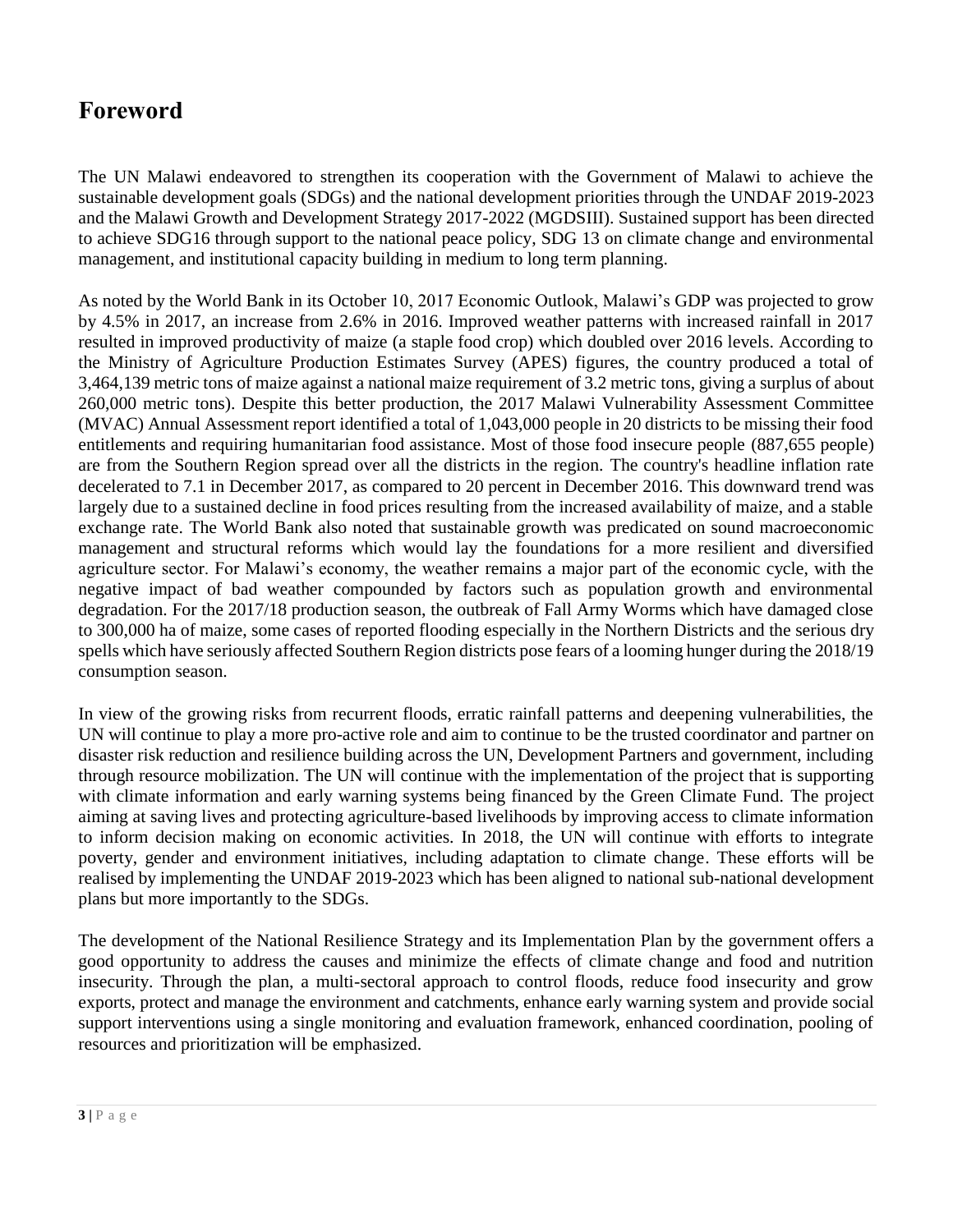In the 2017, the UN supported the Political Parties Bill to be passed by Parliament. The Act aims at re-organising the political environment by strengthening the functioning of political parties by ensuring only strong and sound parties exist, that are transparent in their financing, membership, and inclusion of women and youth. The Act will also ensure that the Office of the Registrar of Political Parties is independent, through a transparent process of recruitment spearheaded by the Public Appointment Committee of the National Assembly and endorsed by the Executive arm of Government. The Act will foster a culture of intraparty democracy and issue-based politics as opposed to personalized politics as is the case now.

During the year, the UN also supported the development of the National Peace Policy which was launched by the State President on 29th November 2017. The policy seeks to serve as a pillar for proactive conflict prevention, management, resolution and transformation and it proposes setting up platforms for national dialogue on social, economic, political, ethnic and religious challenges. The dialogue platforms are both at National level through the Malawi Peace Commission (MPC) and District level platforms called District Peace Committees (DPCs which have been piloted in Karonga, Kasungu, and Mangochi). It is envisaged that the DPCs will promote sustainable peace and unity at community level while the MPC will coordinate dialogue on national level discussions. Both structures are apolitical and the membership is inclusive of Women and Youth with high integrity and gravitas.

The absence of accurate and timely information about population has been limiting government in its ability to inform policymaking and critical decisions with evidence-based approaches. Malawi rolled out the mass registration exercise of its citizen through the UN supported National Registration and Identification System (NRIS) which registered a total of 9,168,689 citizens. Apart from supporting policy making, the national identification system will also support government to improve the targeting in social and public services. The timing of the NRIS roll out also coincides with another UN supported initiative, the National Population and Housing Census (by UNFPA which will take place in 2018) which will provide statistical data about the characteristics of the population. The NRIS will be a universal and central reference point for personal identification, voting, social security, employment eligibility and authentication, entitlement to social services and for financial transactions.

While Malawi continues to face human rights challenges including rising inequalities and recurrent food insecurity, as well as gender based violence; it has pioneered in the region a legal ban of child marriages. Violence, and discrimination against women and girls is commonplace, rooted in a lack of gender equality, harmful practices including one of the highest rates of child marriage in the world, and high -maternal mortality. Violence and discrimination against other groups including persons with albinism and the Lesbian Gay Bisexual Transgender and Intersex (LGBTI) community is also widespread including hate speech against the latter. There is also a lack of access to justice, widespread vigilante justice, and severe overcrowding in Malawi's prisons. Civil society space is narrowing, with increasing threats and harassment of civil society actors and increasing political violence, as the country moves towards 2019 elections.

Lastly, the UN appreciates the continued support it receives from all stakeholders (the Government of Malawi for its leadership and guidance, Development Partners, Civil Society Organisations, International and National Non-Governmental Organisations) in carrying out its work. Special mention should go to the Department for International Development (DfID); the Royal Norwegian Embassy (RNE), the Flanders International Cooperation Agency (FICA), International Fund for Agricultural Development (IFAD), KfW, United States Agency for International Development (USAID), Irish Aid, The European Union (EU) and the Chinese government.

The UN also partnered with several organisations and institutions to support the implementation of its work. The notable ones being; (a) Graça Machel Trust which hosted discussions on *Sustainable Development Goals (SDGs):*  (b) academia (University of Malawi and the Millennium Institute from Washington) who strengthened the evidence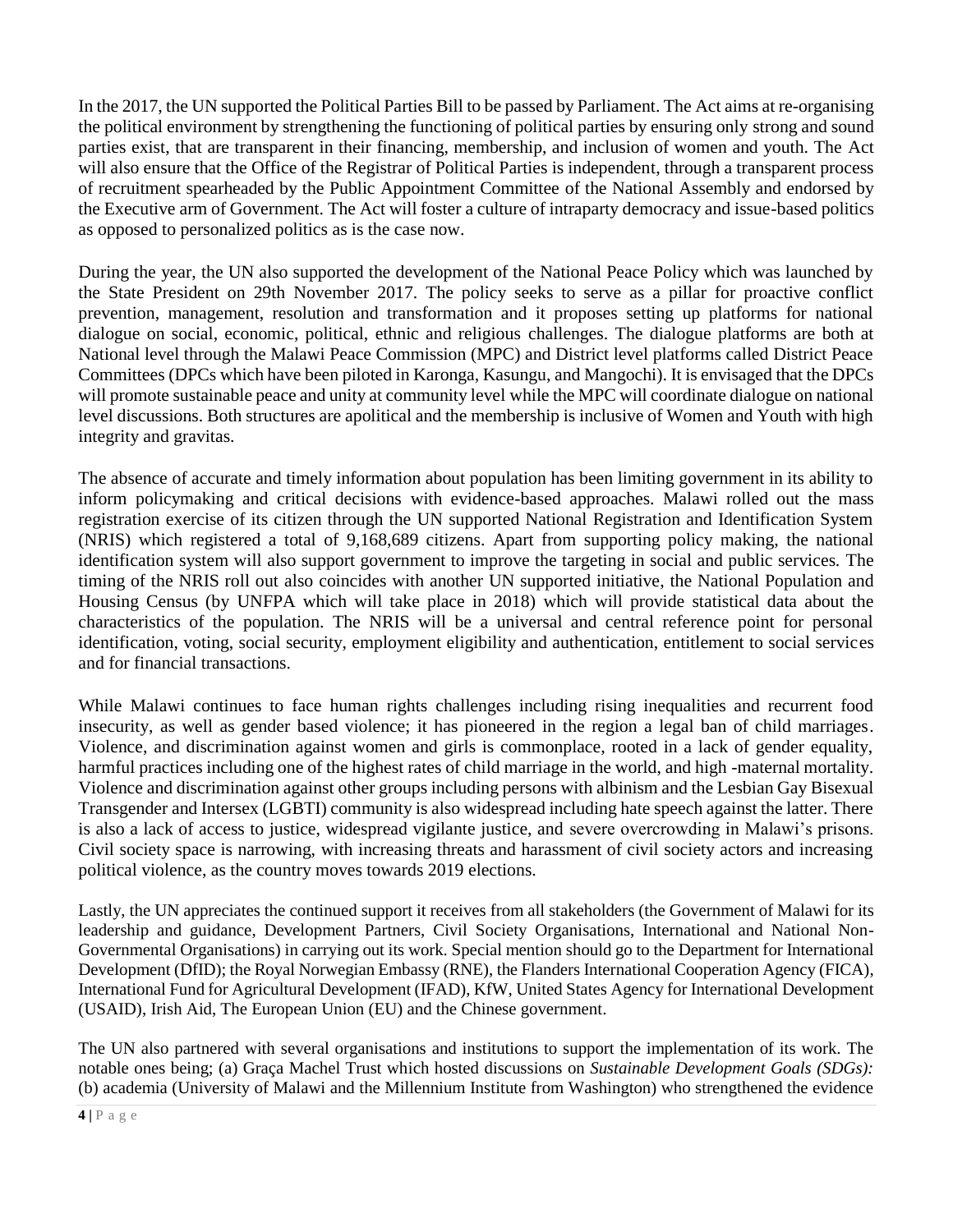base to inform appropriate prioritization, leveraging synergies and trade - offs within the SDGs for the national development plan; (c) the private sector is expanding inclusive business development and helping poor households to access and benefit from their participation in commercial supply chains and (d) the local media (both print and electronic) in raising awareness of the SDGs.

**Maria Jose Torres UN Resident Coordinator**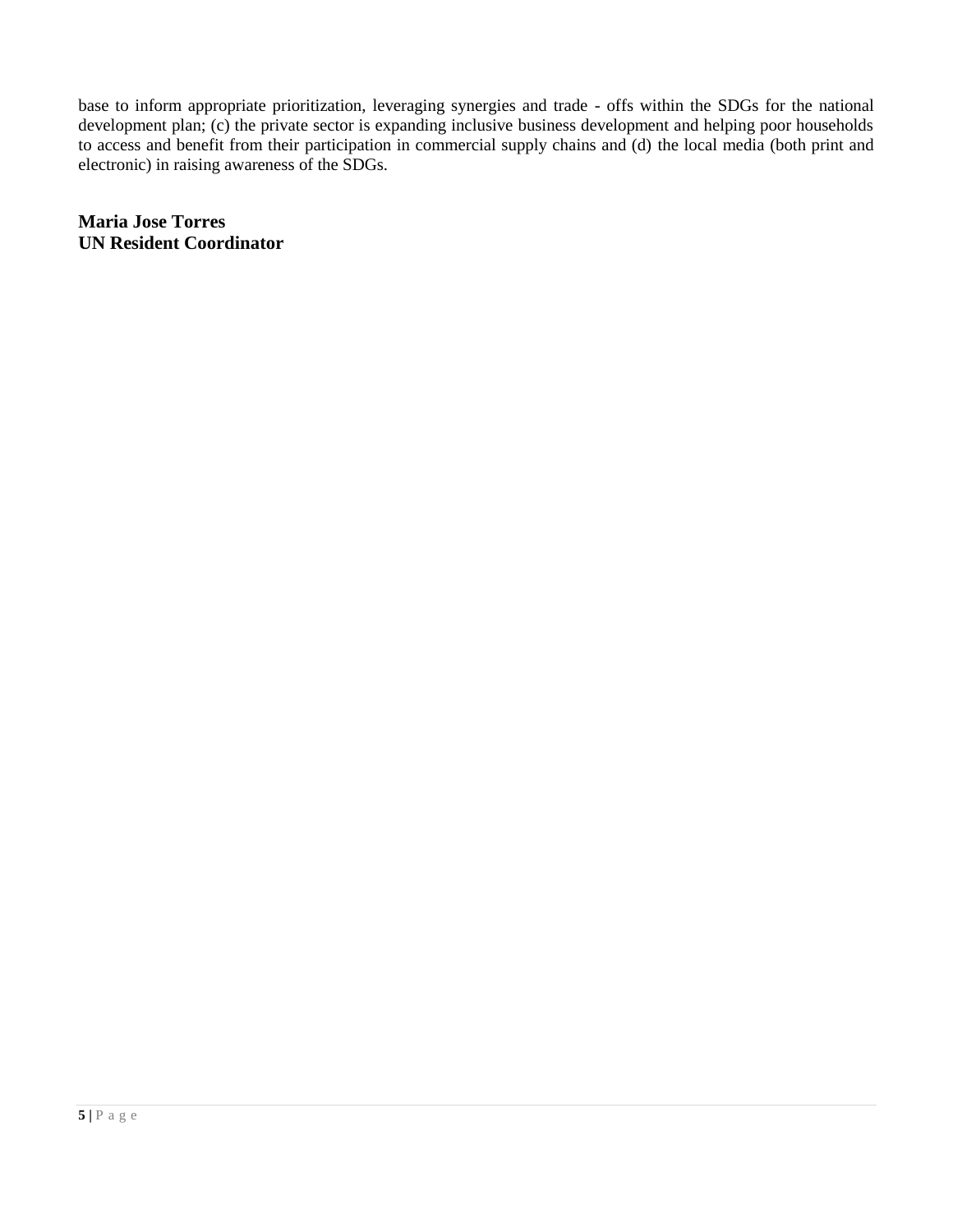# <span id="page-5-0"></span>**Acronyms**

| <b>AECDM</b>   | Association of Early Childhood<br>Development                         | <b>NNIS</b>   | Nutrition<br>National<br>Information<br><b>Systems</b>                |
|----------------|-----------------------------------------------------------------------|---------------|-----------------------------------------------------------------------|
| <b>ASP</b>     | Area Stakeholder Panels                                               | ODF           | <b>Open Defecation Free</b>                                           |
| <b>CBCC</b>    | Community Based Child Care<br>Centers                                 | <b>PACHI</b>  | Paediatrics<br>Health<br>Child<br>and<br><b>Association of Malawi</b> |
| <b>CBE</b>     | <b>Complementary Basic Education</b>                                  | <b>PICSA</b>  | Participatory<br>Integrated<br>Climate<br>Service for Agriculture     |
| <b>CFM</b>     | <b>Common Funding Mechanism</b>                                       |               |                                                                       |
| <b>CMAM</b>    | Community-based Management of                                         | <b>PLW</b>    | Pregnant and Lactating Women                                          |
|                | <b>Acute Malnutrition</b>                                             | <b>PSI</b>    | <b>Population Services International</b>                              |
| <b>DNHA</b>    | Department of Nutrition, HIV and                                      | <b>PWA</b>    | Persons with Albinism                                                 |
|                | <b>AIDS</b>                                                           | <b>SAM</b>    | Severe Acute Malnourished                                             |
| <b>ECD</b>     | Early Childhood Development                                           | <b>SCI</b>    | Save the Children International                                       |
| <b>ESMP</b>    | School<br>Meals<br>Emergency<br>Programme                             | <b>SCREAM</b> | Children's<br>Supporting<br>Rights<br>through Education, Arts and the |
| <b>JPGE</b>    | Joint UN Girls' Education Program                                     |               | Media                                                                 |
| <b>LUANAR</b>  | Lilongwe University of Agriculture                                    | <b>SCTP</b>   | Social Cash Transfer Programme                                        |
|                | and Natural Resources                                                 | <b>SHN</b>    | School Health and Nutrition                                           |
| <b>MAD</b>     | Minimum Acceptable Diet                                               | <b>SIA</b>    | Supplementary<br>Immunization                                         |
| <b>MAM</b>     | Moderate Acute Malnutrition                                           |               | Activity                                                              |
| <b>MHEN</b>    | Malawi Health Equity Network                                          | <b>SMART</b>  | Standardized<br>Monitoring<br>and                                     |
| <b>MNSSP</b>   | Malawi National Social Support<br>Programme                           |               | Relief<br>of<br>and<br>Assessment<br>Transitions                      |
|                |                                                                       | <b>THR</b>    | <b>Take Home Rations</b>                                              |
| <b>MoGCDSW</b> | of<br>Ministry<br>Gender<br>Children<br>Disability and Social Welfare | YONECO        | Youth Net Counselling                                                 |
| <b>MRCS</b>    | Malawi Red Cross                                                      |               |                                                                       |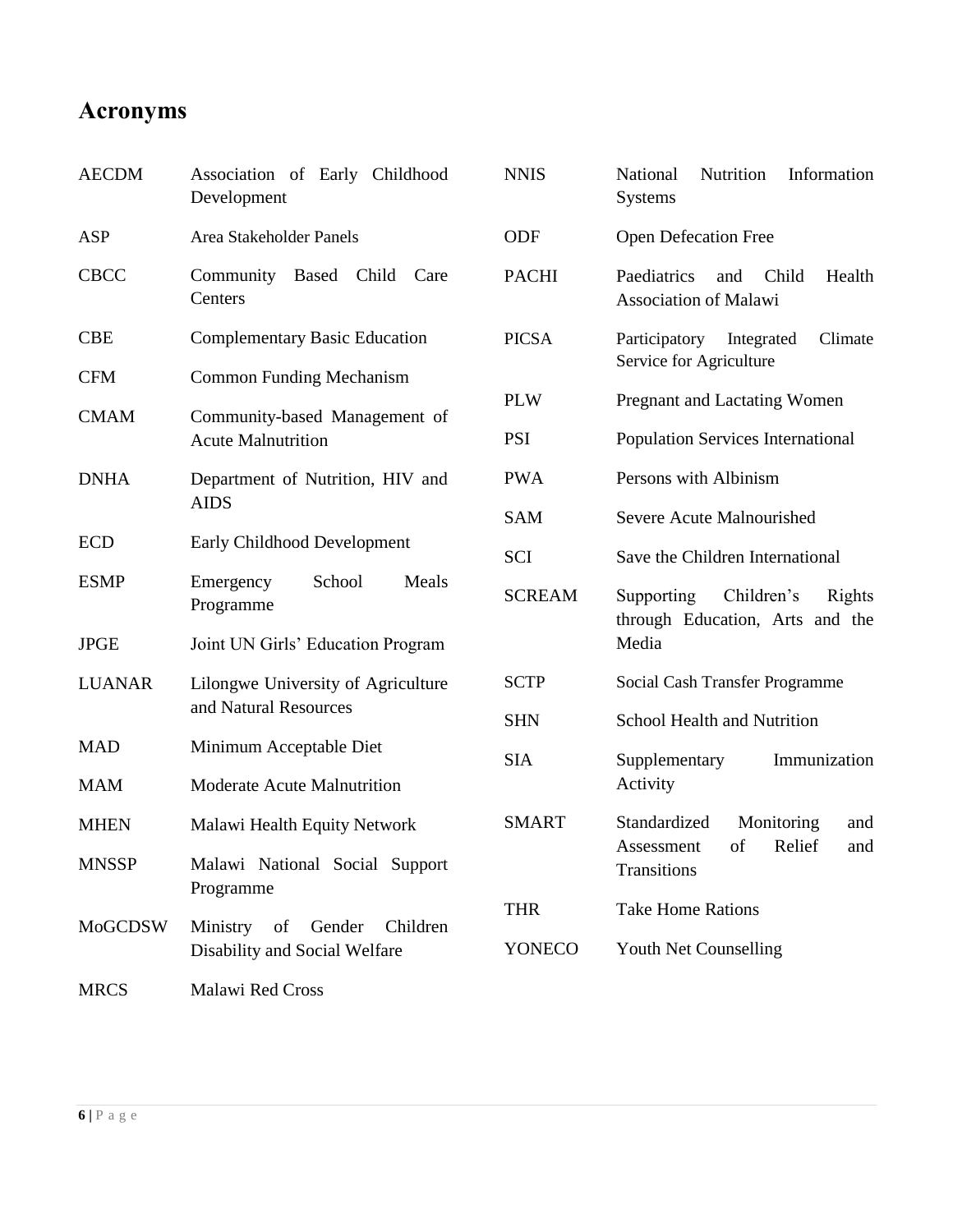# <span id="page-6-0"></span>**Key Development Trends**

The year 2017 witnessed some positive developments on the macroeconomic front. After years of double-digit inflation rates, the headline inflation in December 2017 declined to a single digit of 7.1 percent compared to the headline inflation of 20.0 percent same month in 2016, being 12.9 percentage points lower. The headline inflation declined by 0.6 percent from November 2017. The decline in the headline inflation was driven by a significant drop in the food inflation rate, which fell to 4.3 percent from 4.7 percent in November 2017 while non-food inflation stood at 10.0 percent from 11.0 percent. The downward trend was largely attributed to the sustained decline in food prices, resulting from the increased availability of maize due to increased production to 3,464,139 metric tons against a national maize requirement of 3.2 metric tonnes, giving a surplus of about 260,000 metric tonnes. The decline was further influenced by the stability of the exchange rate.

The annual headline inflation rate for 2017 stands at 11.5 percent compared to the annual headline inflation of 21.7 percent in 2016. The continued easing of inflation paved the way for the Reserve Bank of Malawi to reduce the base lending rate to 16 percent which exerted pressure to the commercial banks to reduce interest rates. This in turn was expected to encourage borrowing for investment. Real GDP growth rate was projected to rise to about 4.5 percent due to the increase in agriculture productivity. However, unreliable electricity and water supply remained key constraints hindering private sector development and investment undermined the realization of the projected economic growth. Further the increase in debt stock at Debt/GDP ratio of 54 percent raised concern on future growth prospects.

To promote inclusive growth, the 2017/18 National Budget prioritized infrastructure developments. These developments included irrigation infrastructure covering among others most of small scale farmers to sustain production even in unfavorable conditions, and energy infrastructure to provide adequate power for industry, agro-processing, mining, and irrigation. The Government also prioritized transport and communication activities to foster public and business development.

However, despite better maize production, the 2017 Malawi Vulnerability Assessment Committee (MVAC) Annual Assessment report identified a total of 1,043,000 people in 20 districts missing food entitlements and requiring humanitarian food assistance. Most of those food insecure people (887,655 people) were in the Southern Region districts. Because of this projected food insecurity, the Government of Malawi in collaboration with its partners developed the Food Insecurity Response Plan (FIRP), which identified food security, nutrition, agriculture, health, education and water, sanitation and hygiene (WASH) as the key priorities for immediate assistance. About 159,800 children aged 6-23 months, pregnant and lactating women and people leaving with HIV and AIDS were particularly identified as at risk of food insecurity and malnutrition and assisted.

In support of the overarching objective of accelerating achievement of SDGs through MAPS, intensive campaigns were conducted to raise public awareness on 2030 Agenda and SDGs. This included sensitizing government officials, Parliamentary committees and other stakeholders on the SDGs through a series of workshops, radio communication, and government and UN-sponsored meetings and forums. These activities created partnerships among multistakeholder bodies on the SDGs. Technical support was provided to integrate SDGs in the successor National Development Plan, the Malawi Growth and Development Strategy 2017-2022 (MGDSIII) whose aim is to accelerate Malawi's transition to a productive, competitive and resilient nation. Localization of the SDGs was done through local councils and SDGs fair to prepare the ground to integrate agenda 2030 in District Development Plans. An SDGs Baseline Report was initiated to reflect disaggregated data (by sex, age and other salient socio-economic characteristics) on the indicators to ensure application of the principle of leaving no one behind. The report provides baseline data for the Monitoring and Evaluation Framework of the MGDSIII whose implementation together with formulation of vision 2050 for Malawi would be coordinated by the newly established National Planning Commission.

The Government, through the National Registration and Identification System project launched in 2016, registered a total of 9,168,689 citizens. Following the official closure of mass registration exercise, the project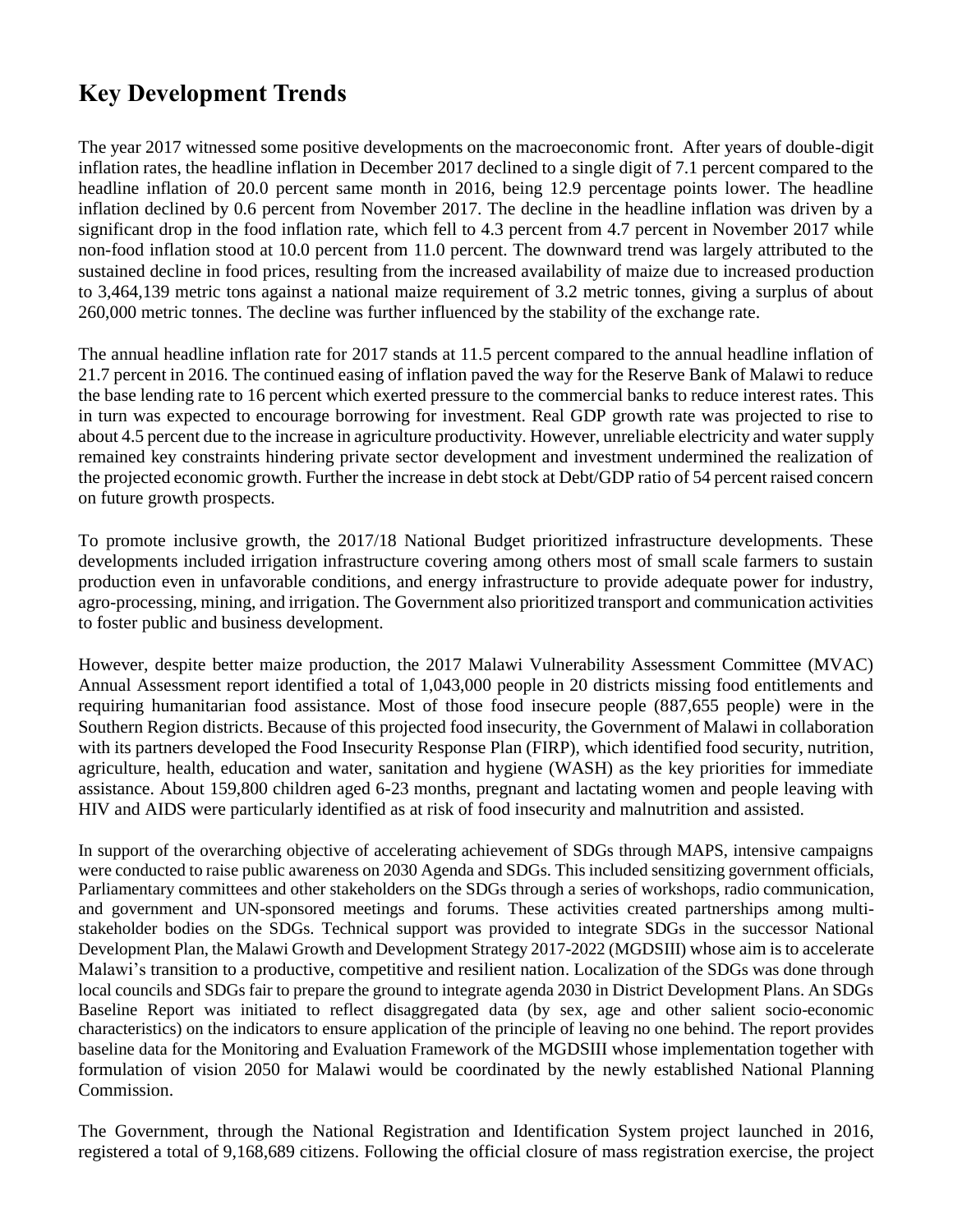was handed over to the National Registration Bureau for continuous registration and discussions are underway with various stakeholders to optimize the results to improve services through multiple use of the IDs.

Regarding governance and resilience, Parliament passed the HIV and AIDS (Management and Prevention Bill) after removing contentious provisions that would criminalize the transmission of HIV, violate the right to informed consent to treatment and testing and require compulsory testing for some segments of the population. The Government also launched the National Peace Policy in December 2017 which will establish a framework for stakeholders involved in conflict prevention for more collaboration, response to early warning signs of conflict and promotion of peace. The Government also launched the National Resilience Strategy (2018-2030) in November to make the country resilient to economic and environmental shocks and able to sustain inclusive growth, food and nutrition security.

The above notwithstanding, incidences of corruption (reflected in Malawi's ranking of 120/176 and a score of 31 on the Corruption Perception Index), incidents of violent attacks, and misuse of public funds continued to manifest regularly despite public-sector reforms under implementation. Political tensions continued throughout the year, which was a manifestation of weak intra- and inter-party democracy. Support to strengthen political parties was provided through Centre for Multi-Party Democracy, which advocated for and lobbied for the adoption of the Political Parties Bill by Cabinet and Parliament. The Political Parties Act will completely ban the use of handouts by candidates and is a step forward to ensure transparency in the electoral system including the political parties themselves. Public Sector Reforms were further reinforced with the development of a Public-Sector Reforms Policy that was approved by Principal Secretaries. The sectoral reform programs and contracts that were signed with the State President in 2016 were subsequently implemented in 2017 and performance contract evaluation results revealed an improvement in the performance of some sectors. Local Councils' reform plans were also adopted and will be supported under a new UN program on support to strengthening local government systems to ensure the rolling out of decentralization.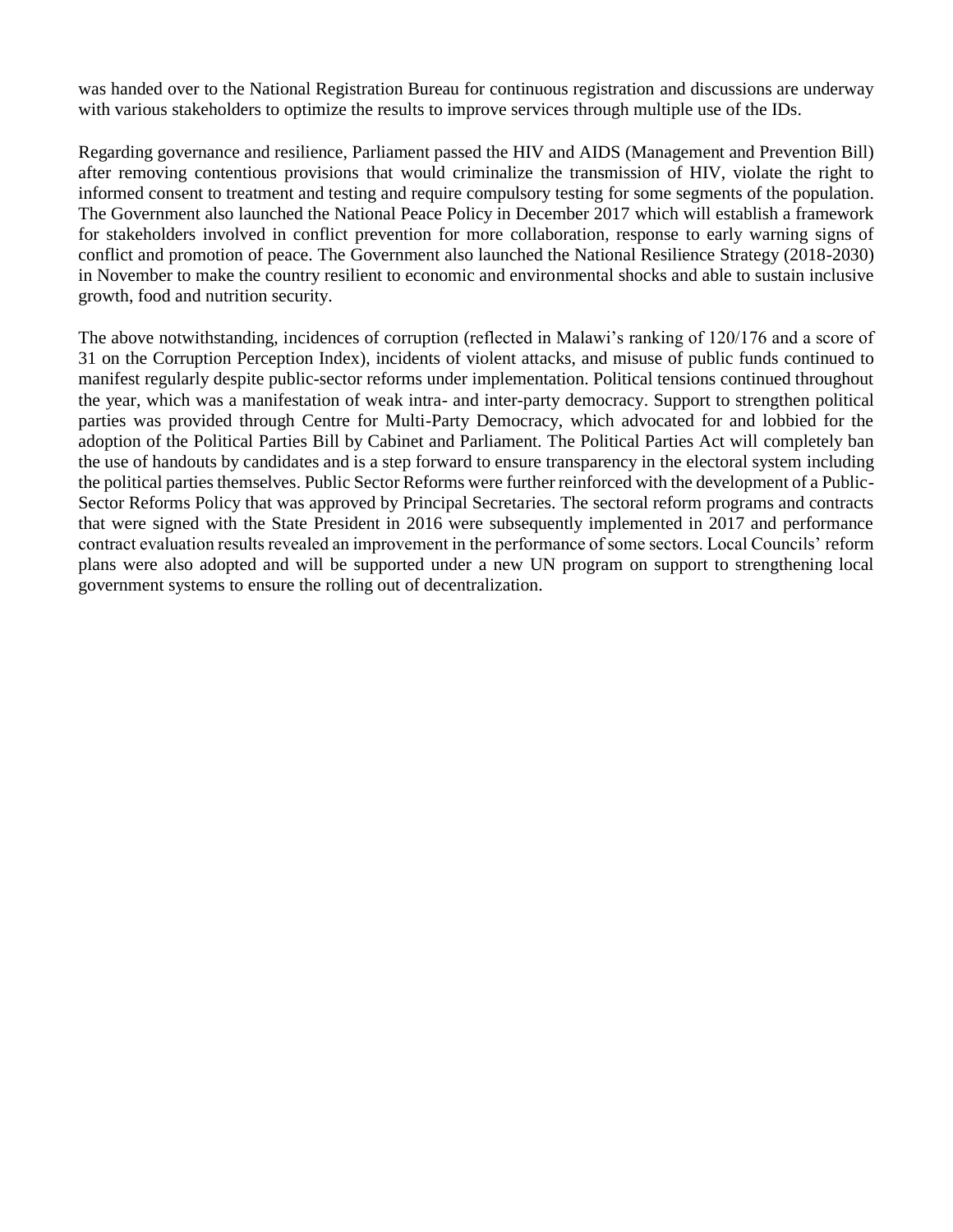## <span id="page-8-0"></span>**Results of the One Programme**

#### <span id="page-8-1"></span>*Cluster One: Economic Growth and Food Security.*

Malawi continued to respond to short-term needs, including the historic humanitarian caseload of 6.7 million people (approximately 40% of the population) in the first quarter of 2017. The humanitarian response was effective in improving household food security as evidenced by the findings under the Food Consumption Score, Coping Strategies Index as well as the Food Expenditure Share. The results show that the proportion of targeted households with poor food consumption was reduced by 68%. However, this prompted reflection by government and its development partners on the need for policy shifts, new approaches that reorient and expand existing programmes to strengthen household resilience to shocks, accelerate access to economic opportunities, expand the benefits from agricultural growth, chart a course for new partnerships and redouble its commitment to target complementary programmes in a manner that contributes to measurable change in household resilience. The UN therefore supported government with the formulation of the National Resilience Strategy (NRS) which now serves as a common programming framework to guide key programmes and investments to work better together to tackle chronic food security and poverty by actively reducing chronic vulnerability and risks. The NRS is a 12-year strategy aligned with the MDGS III, the SDGs and it focuses on four main pillars, i.e. Resilient Agricultural Growth; Risk Reduction, Flood Control, and Early Warning and Response Systems; Human Capacity, Livelihoods, and Social Protection; and Catchment Protection and Management. Some of the interventions within the four pillars are already being implemented and yielding results delivered by the national government through sector plans, sub-national authorities, district development plans, department partners, the private sector and non-governmental organizations and by communities as outlined in the subsequent paragraphs.

The UN worked with partners to promote complementary productive asset creation activities during the humanitarian response to contribute to reducing emergency caseloads for the 2017/18 lean season. The asset creation activities under Food Assistance for Asset creation (FFA) improved social services for the greater community. Partnerships with NGO partners, microfinance institutions and the insurance association enhanced delivery of Village Savings Loans, Credit and Weather Index Insurance to beneficiary households. The promotion of integrated watershed management practices has resulted in increased biomass, reduced erosion, improved moisture retention and enriched water table which has resulted in improved household crop and dietary diversity and increased income for targeted households through sale of produce.

Through the Gender and Agriculture program, rural women farmers have gained skills in business management, market literacy, financial management, and gender equity in all the target districts. This was achieved through the business management trainings that UN and the Ministry of Agriculture Irrigation and Water Development supported in all the gender and agriculture target districts. A total of 146 rural farmers (94 women, 52 men) have developed business plans, which will act as a road map for their efforts in transforming their farming activities into business enterprises. As a result of these training, almost all the 50 producer groups have been linked to markets, with (10) linked to well established agro-based markets such as Exagris Ltd, Chibuku Products Ltd and Export Trade Ltd.

Through the right to food window, the UN supported the Ministry of Lands, Housing and Urban Development in developing a pilot land reform implementation plan. The plan provides direction to all actors involved in the land law implementation and is a key instrument for resource mobilization. Support was also provided for the development of the subsidiary legislation for the Customary Land Act of 2016, a prerequisite for operationalizing the law. he UN supported the development of a training manual on Responsible Land Governance and used it to strengthen the capacity of 60 field based trainer of trainers from 20 Civil Society Organizations in eight districts in Malawi. Further, the UN supported CSOs to raise awareness on the newly adopted land related bills Among others, these efforts resulted into increased awareness and understanding of the changes contained in the new land related laws especially among traditional and religious leaders and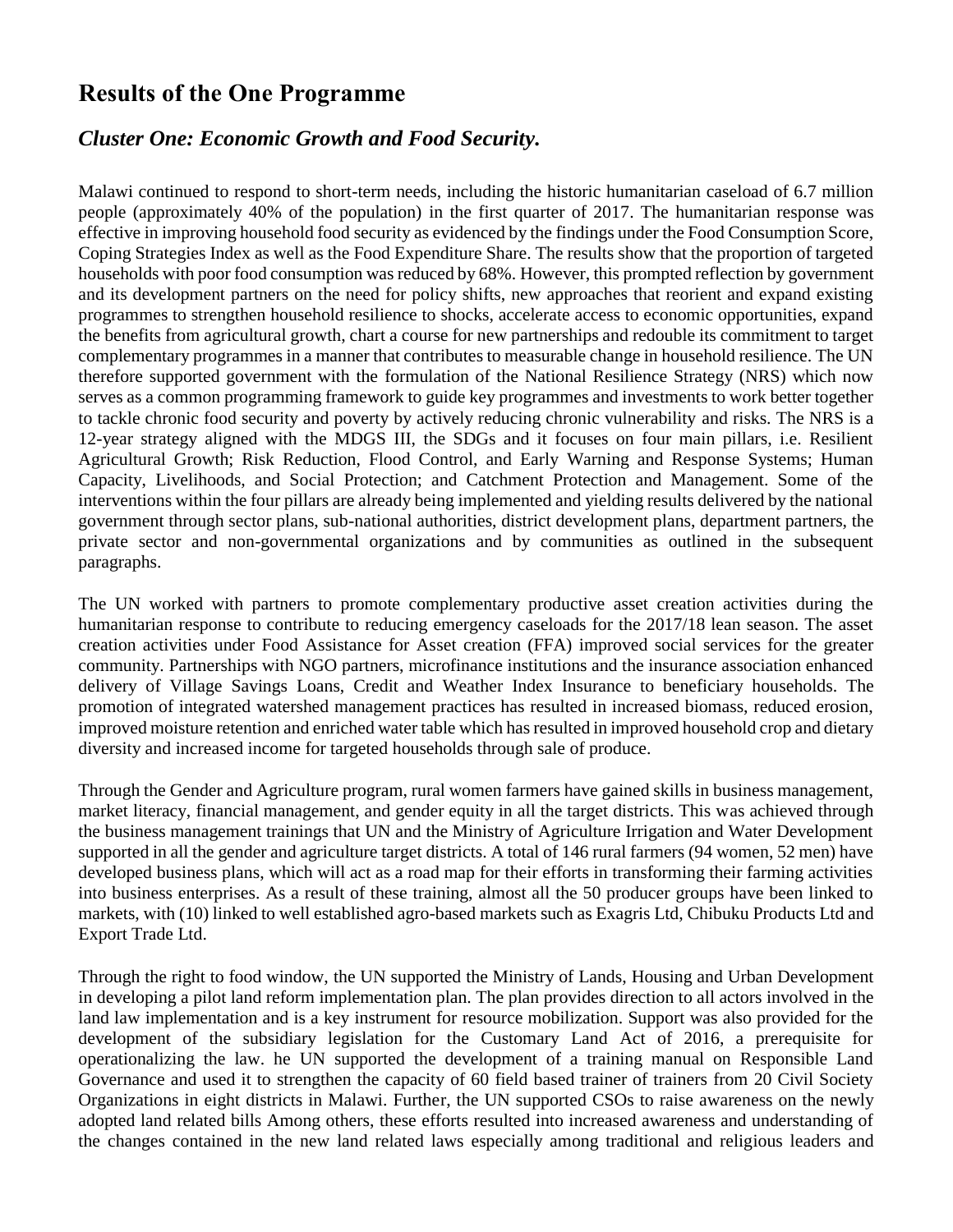members of parliament and hence a stronger willingness among these leaders and the general population to support the enactment of the new land bills.

The UN supported the promotion of integrated watershed management capacity building to support resilience under the MNSSP II. This included the creation of best practice guidelines on Public Works and Productive Asset Creation Programmes as a step towards the harmonization of tools across implementers. The UN also supported implementation of a shock sensitive social protection (3SP) model in partnership with the Department of Climate Change and Met Services (DCCMS) and with technical support from Columbia University International Research Institute (IRI) hosted a multi-stakeholder workshop on "Using Forecasts as Triggers for the Expansion of Support" to the Most Vulnerable to inform contingency support. The UN in partnership with WB, and GIZ commissioned a piece of work on 'shock-sensitive social protection in Malawi' to the Overseas Development Institute and Red Cross Red Crescent Climate Centre, in support of the Government, to develop policy and programmatic recommendations. The UN (through WFP and UNICEF) also worked on the vertical expansion of the Social Cash Transfer Programme in the context of 2017/2018 lean season support. The UN is contributing to a Public Expenditure Review and Returns on Investment analysis with the World Bank and UNICEF respectively to continue to develop the evidence base for the implementation of a 3SP approach in Malawi. The UN and United Purpose also worked with its partners, including the INGO Consortium and GIZ, among others, to operationalize a trial linking the Government's developing Unified Beneficiary Registry to humanitarian targeting processes.

Under the Integrated Resilience project, the UN through District Councils and NGO cooperating partners supported 132,000 vulnerable households with labour in 10 food insecure districts of Malawi. The support enhanced community skills and knowledge development and assisted them to create different productive assets of their priority. Among the assets created were: 87,000 kitchen gardens; 66,000 pit latrines; 65,000 improved cook stoves; 1,300 shallow wells; 17 micro irrigation schemes; 740 tree nurseries; 5 million assorted seedlings and 900km community access roads.

Through the Strengthening Community Resilience to Climate Change intervention, the UN supported Farmer Field School (FFS) Approach through a tailor-made FFS curriculum which was agreed with the Department of Agriculture Extension Services (DAES). At least 42 Community Based Facilitators were trained in the FFS approach for improved effectiveness who in turn established 159 FFS groups taking at least 4,693 households through field studies on good agricultural practices with a climate change adaptation lens including land and water management, soil fertility enhancement, pest and disease management, post-harvest handling, processing and preservation of vegetables, varietal trials and agroforestry among others. The project has promoted agroforestry in all the FFS groups training 2,345 community members in tree nursery establishment and management who raised 563,938 seedlings of different species and supported out planting of 424,052 trees. In addition, about 147 hectares of deforested lands have been put under village forest areas to allow natural tree regeneration as an afforestation approach. Natural tree regeneration was promoted in about 27 village forest areas spanning 147 hectares. A total of 26,686 meters of gullies have been reclaimed as part of the integrated watershed management in areas identified during the hotspots mapping. FAO also trained 825 community members in the construction, use and management of fixed fuel saver kitchen stoves who have since constructed 368 fixed saver stoves and are in use. A total of 82 FFS groups initiated the Village Savings and Loans component, savings as at 30th September 2017 grossed MK8,258,898 for the four districts and membership to VSL groups stood at 2,475 members.

60 Producer Groups have reported improved governance and management as a result of incorporating women into leadership positions. Improved governance and management of these producer groups has enabled them to effectively get linked to markets. Women producer groups have improved their knowledge and understanding of gender issues that affect agricultural value chains and cooperative management and are able to develop strategies to address them. Various trainings were conducted to build capacity of staff and producer groups on business management, gender, product promotion, packaging and labelling to meet the market standards and increased understanding of new practical skills set of producer groups for analysing agricultural value chains.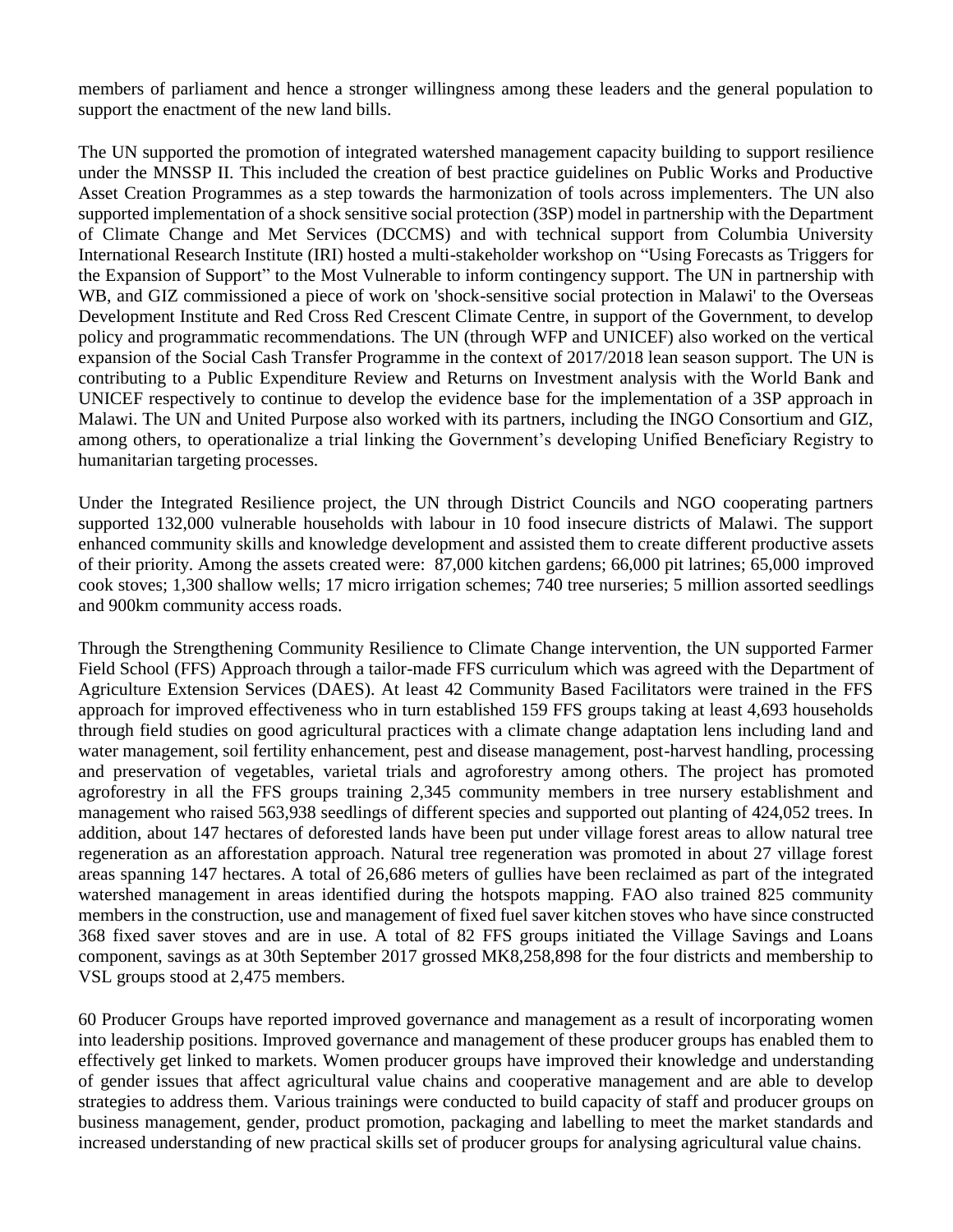The UN provided technical assistance to the expanded access by rural communities to affordable renewable energy services, including the design of two new clean energy mini-grids to service over 2,100 households, as well as businesses, health clinics and schools. The assistance improved resilience of households in 5 districts to climate-related shocks and their ability to adapt to climate change. The UN also deepened its support to scale up inclusive business by enabling more poor smallholders to be integrated into market-driven agricultural supply-chains and to diversify their income. Despite a challenging environment for private sector growth, the UN increased its portfolio of domestic private sector partners from 10 to 20, and launched new innovative products on the domestic market (such as affordable water filters), leading to the creation of over 300 new jobs benefiting men, women and youth.

Informed by the need to address multidimensional poverty, climate change, and natural resource degradation, with UN support, the Government adopted the Buy Malawi Strategy, National Trade Policy, National Industrial Policy, National Resilience Plan, Renewable Energy Strategy, policies and operating procedures focused on early warning and climate information systems. A budget tracking system was designed for regular reviews of climate-change related public expenditure, evidence-based budget allocation, effectiveness, and impact on reducing GHG emissions and strengthening investment in community- and natural-based climate adaptation.

Through enhanced awareness of weather, climate and environmental issues accompanied by agriculture advice, households were able to make farming decisions to adapt to the changing conditions which resulted in positive impact in their farming activities. Communities made changes to their cropping practices e.g. households switched to new varieties to fit the climate of their area, households changed dates of planting in line with the historical climate information and the seasonal forecasts. The climate services activities changed the household's way of thinking and made them more curious to seek information from their agricultural extension workers and other sources on how to improve their agriculture practice. To ensure continuation, 110 Government Agricultural Extension Officers and NGO Staff from Blantyre, Chikwawa and Nsanje districts were trained in Participatory Integrated Climate Service for Agriculture (PICSA) methodology. PICSA is a tool that builds capacity of extension officers to access, understand, interpret and disseminate climate information to farmers in a way that is useful and usable. The weather and climate information (accompanied by agriculture advice) were also disseminated to vulnerable households through radio (Zodiac) and SMS platforms. So far 11,000 farmers registered their mobile contacts and received climate information; more than 10,000 farmers have been reached through radio and more than 7,000 farmers have been reached by extension officers with weather, climate information and agriculture and natural resource management advice.

With UN support, the average number of days taken by government to initiate disaster response assistance has reduced from 10 days (2014) to 4 days (2017). The UN supported the formulation of the National Resilience Strategy and Operational Guidelines for Disaster Response. The UN also supported development of disaster risk management and adaptation plans for three cities and districts. Malawi Government is piloting integration of adaptation planning at local level through these three districts to inform reforms in the national development planning process. The UN also supported government efforts to develop a national climate change fund which will coordinate and enhance access to climate finance. A total of 23,000 people in 5 disaster prone districts were supported with flood mitigation structures and four evacuation centres. These facilities will reduce vulnerability of communities who are affected by floods annually and provide evacuation facilities for displaced populations.

The UN provided new information on the present status of the aquatic system of Lake Malombe including changes in the depth profile, perimeter and area including the nature of the bottom. From limnology results, Lake Malombe was classified as "mesotrophic". The water depth, dissolved oxygen, phosphorus and other carrying capacity parameters are indicative of a productive ecosystem which is generally not suited for cage culture. The continuing decline of fish catches from a high of 12,000 tons (in 1990s) to less than 3,860 tons currently shows that implementation of fishing regulations remains a top priority; without which other interventions are unlikely to succeed. The fish resource has faced the plight of, "Tragedy of the Commons" since 1990s and little has changed. Other notable ecosystem changes included invasion of snails (>40% in fish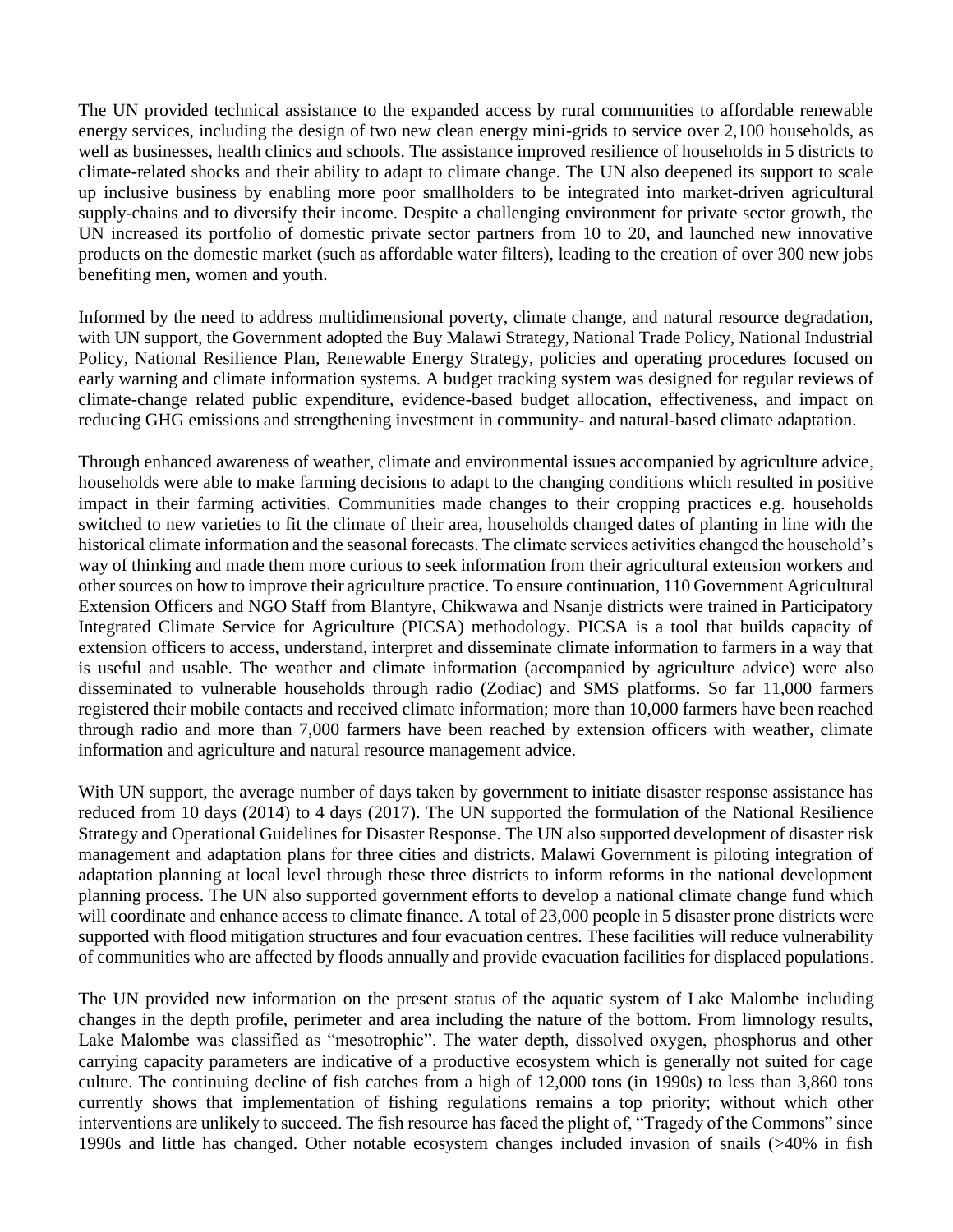catches), a significant shift in fish species composition. The Lake Malawi pelagic sardine fish species known as Usipa (Engraulicyprus sardella) has recently invaded the lake; possibly driven by overfishing and warming surface waters favouring short-lived fish.

The UN supported the Government on Safe disposal of POPs and other obsolete pesticides and remediation of heavily contaminated sites. A total of 238 metric tonnes and 13 methyl bromide cylinders were repackaged and shipped to disposal facilities in Europe and Uganda in December 2017. Additionally, 14 facilitators were trained in safe alternatives to conventional pesticides such as IPPM through FFS extension and have since established over 50 farmer field schools in Shire Valley, Machinga and Salima ADDs.

Through the Malawi Innovation Challenge Fund, 250,100 poor people experienced a net positive income; 900 low income and unskilled people got permanent employment; 25,000 smallholder households benefited from new or enhanced income generating, or livelihood improvement opportunities and 25,000 low income direct consumers are utilizing new or enhanced products/services that impact on their basic human needs. New products entirely manufactured in Malawi as an import substitute and for export include, amongst others, a Water Filtration System for drinkable water; a non-refrigerated margarine; a specialty tea (herb and flower flavored) that is 100% small-holder led and a UHT (long shelf life) flavored milk with a 100% small-holder diary supply chain.

Through the Gender and Agriculture Program, there has been increased access to extension services. Women have doubled their access to agricultural extension from 20% to around 40%. This has resulted from five (5) major gender mainstreaming trainings that the UN provided to 219 extension officers in three districts under the Gender and Agriculture programme in Malawi. Because of these trainings most extension officers have expressed confidence and improved capacity to reach out to women and other vulnerable farmers. In this regard extension officers have trained 1101 lead farmers to help increase rural women and vulnerable farmers access to extension services. This has led to increased agricultural productivity among rural women in Malawi.

The Ministry of Trade and Industry was supported with the formulation of the Buy Malawi Strategy Marketing and Communication plan. Some of the efforts undertaken include; development of a dedicated website for the Ministry of Trade and Industry, efforts for the enrollment into the campaign of the private sector are also underway, registration of Buy Malawian, Build Malawi logos for use from the private sector on compliant locally produced goods has been completed, major retailers have been engaged to embrace the initiative and start displaying the "Buy Malawian, Build Malawi" slogan and eligible products on supermarket shelves. The Buy Malawi Strategy (BMS) is aiming at promoting consumption of locally produced goods and services, enhanced local firms' trade and business competitiveness, stimulate local production to create jobs, and propel industrialization.

On Skills and Technical Education Programme (STEP), the UN supported the drafting of a Training, Development and Assessment manual and the establishment of a National Association of TEVET Principals. So far, a set of Level 1 teaching and learning materials in five construction trades (each of which have been validated by a respective trade advisory committee from industry) have been developed. STEP champions are working to promote technical education in general and construction trades as viable career choices. Further, discussions are being held with the Ministry of Education, Science and Technology (MOEST) to establish a career guidance system at secondary schools that recognizes TEVET as an option.

In collaboration with the Ministry of Agriculture, Irrigation and Water Development, the Gender HIV/AIDS Strategy was disseminated. The dissemination provided guidance to stakeholders and partners in the agricultural sector to mainstream gender, HIV and AIDS through strategic objectives and action plans. The strategy aims to promote gender equality, prevent the spread of HIV, mitigate the impact of AIDS, and to ultimately contribute to increased agricultural productivity. The meetings provided a platform for stakeholders to develop strategies and ideas for bolstering implementation and dissemination of GHA Strategy at different levels.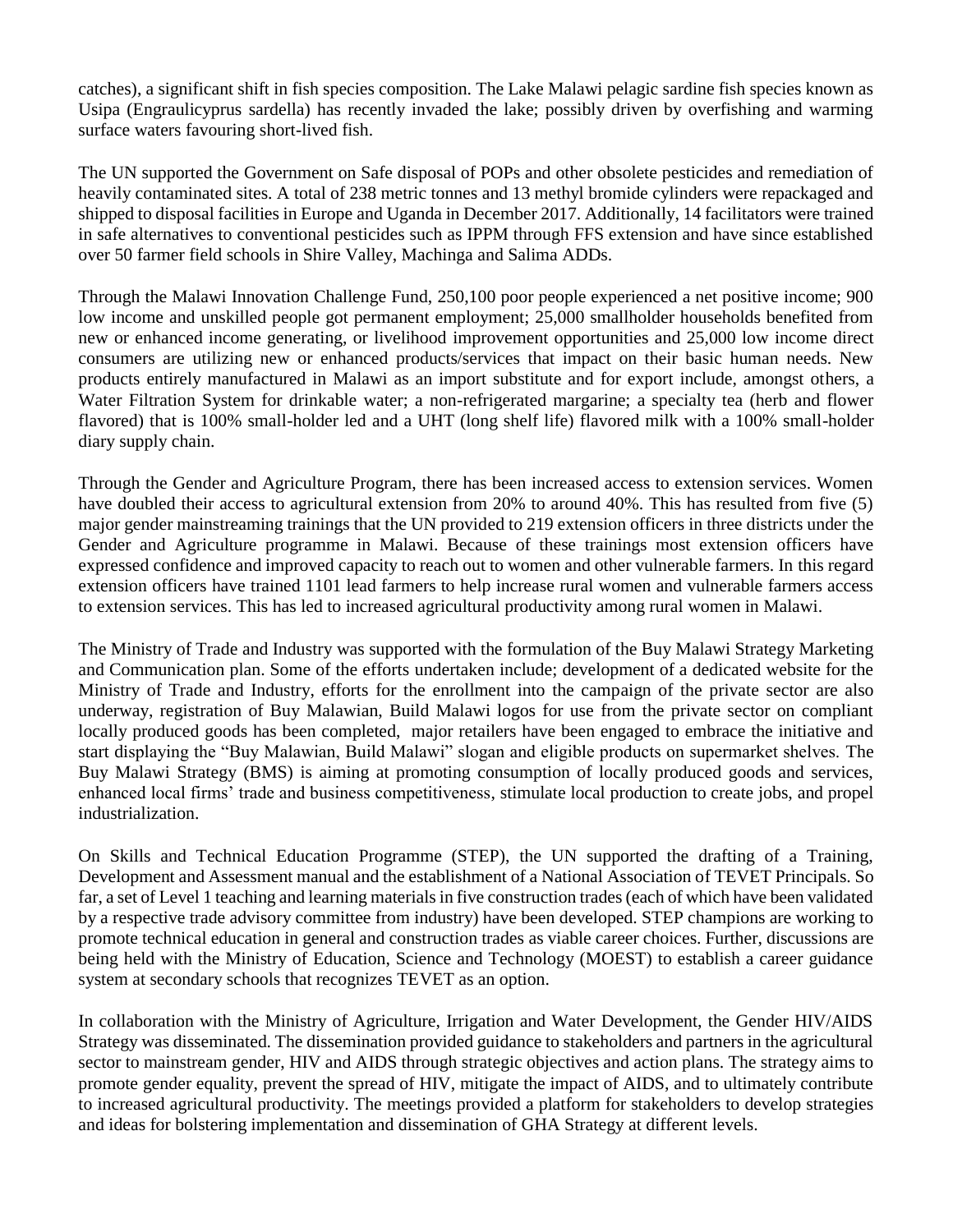#### *Challenges for Cluster One:*

- The main challenges with building resilience for vulnerable households focus on the Government and NGO partners' insufficient capacity to provide regular technical and supervisory support to communities; lack of accountability and difficulty in getting accurate and reliable financial report as well as poor quality and inconsistent reporting. This includes lack of knowledge required to implement programmes, for example, for the Insurance Programme, there is lack of capacity regarding the technical aspects of index insurance product design among key stakeholders in the country resulting to slow progress in developing market for index insurance.
- Despite the pivotal role which Area Stakeholder Panels (ASPs) play in facilitating the consolidation of farmer's demands, most ASPs have limited functionality due to scarcity of financial resources at district councils to build their capacities to execute duties diligently in agricultural development. Partners have worked to address these capacity gaps, for example three Technical Assistants are being seconded to government to support financial management, ICT and communication. Additional staff were also recruited to support implementation of the Social Cash Transfer Programme (SCTP) and the linkages and referral component.
- A main lesson learned from policy-level social protection/resilience work is the value of working together with relevant UN agencies, as exemplified by the close cooperation of ILO, UNICEF, WFP and FAO in various evidence creation and policy development processes. It is recommended that this cooperation should be further strengthened and that the implementation of the new social protection framework (the MNSSP II) will be done on the basis of joint programming.
- Lessons were also learnt with the humanitarian response, for example, WFP and partners engaged MVAC beneficiaries from the onset of emergency operation, to implement complementary productive assets and smoothly transitioning them to multiyear project reducing the lean season caseload. This has enabled households to boost their agricultural productivity, improve their food and nutrition security, and helped to reduce future humanitarian need.
- Due to a very rapid deterioration of the macro-economic environment, making access to foreign exchange and finance was particularly difficult for all companies in the MICF portfolio. Also, production was slowed down due to the relatively low energy supply in the country.
- Creating synergies with other projects implementing similar interventions is key in unlocking bigger impact and leveraging on the resource utilisation. For instance, the on-going related interventions to climate change adaptation implemented in Zomba and Neno districts by other development partners including the UN are fostering synergies and complementarities to the climate change adaptation intervention.
- There is need for proper mechanism to integrate indigenous knowledge (local weather forecasting) and the scientific knowledge. The climate services program has performed well in areas where it has been integrated with other Resilience programs such as Food Assistance for Asset (FFA) and Rural Resilience Initiative (R4) - this has to be encouraged and sustained.
- Planning for projects where new knowledge is to be generated requires careful thought, otherwise opportunities are lost for innovation and creativity. Too much time is wasted on crisis management and especially the procurement process. Missed time frames meant missed opportunities for new ideas with respect to an evolving ecosystem like Lake Malombe where seasonal information is crucial.

## *2017 Emerging Priorities for Cluster One:*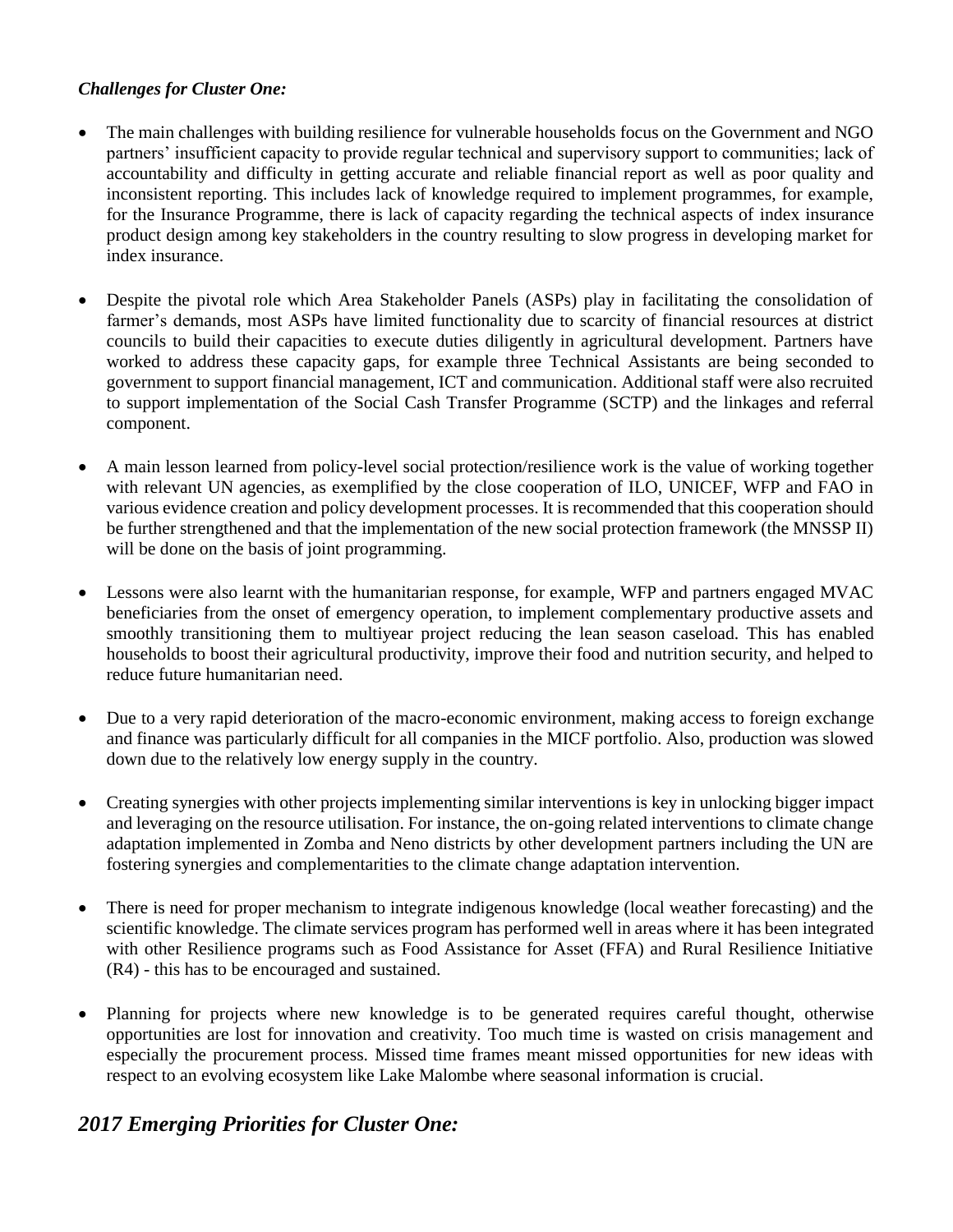- The key opportunity in 2018 will be the implementation of the MNSSP II and the positioning of the UN as the driving force behind the framework's implementation and support towards Government on social protection, ensuring a coherent implementation on the basis of a strong internal UN coordination framework. WFP, UNICEF, ILO, and partners are working towards a vision of 3SP (shock-sensitive social protection) in Malawi, to anchor learnings to date, and inform additional evidence required to transition towards a 3SP approach.
- With additional funding from Government of Netherlands, the UN will continue supporting the scale up of the SCTP linkage and referral programme-cash plus, a component that links SCTP beneficiaries to other service providers. Donors' interest to continue financing multiyear and integrated resilience projects and local buy-in of the programme provides an opportunity for sustainability and scale-up of the UN's integrated approach towards building resilience.
- There is a push to make Climate Services activities mainstreamed into national and district level plans and budgets as one way of sustainability measures (beyond the project period). More discussions will be required at national and district level to ensure that there is a concrete strategy in place. Enhanced collaboration and coordination amongst stakeholders in climate service activities implementation i.e. Ministry of Agriculture Irrigation and Water Development (MoAIWD), Department of Climate Change and Meteorological Services (DCCMS), FAO, UNDP, University of Reading, LUANAR, NGOs and communities provides room for innovation and sustainability.
- There is an opportunity to integrate PICSA methodology as a topic into extension courses at Lilongwe University of Agriculture and Natural Resources (LUANAR) as a sustainability mechanism, with the potential of enhancing innovation in climate services. DCCMS commitment to support climate services activities in the country by providing necessary information as required provides room for innovation backed by the increasing demand for climate information in different sectors i.e. health, agriculture, construction, transport for planning and decision-making purposes.

## <span id="page-13-0"></span>*Cluster Two: Social and Protection Services.*

On 14th February 2017 parliament passed Bill No 36 of 2016 amending section 22 of the Constitution, raising the minimum legal age of marriage to 18 years of age in line with Malawi's international human rights law obligations. Malawi has one of the highest rates of child marriage in the world, with 1 in 2 girls married by the age of 18. The process of harmonizing legislation in line with the amendment has commenced. Community awareness and mobilisation to end child marriage has been catalysed through a national mass media campaign to end child marriage launched through Zodiak National Broadcasting Station.

More children, adolescent girls and women accessed preventative and responsive protection services at national, district and community levels. Over 15,000 children benefitted from child protection case management services through front-line government social workers. From January to October 2017, over 56,000 victims were assisted through Community and Police Victim Support Unit (VSU). The workforce was supported to continue delivering quality protective services. Multi-sectoral service delivery is being strengthened through the Essential Services Package for GBV, which has been rolled out to 40 service providers.

Over 239,000 children received psycho-social services through Children's Corners. Over 50,000 children (25,673F, 26,275M) under 5 had their births registered. A total of 353 persons with albinism (PWA) (101 children; 252 adults – 193F, 160M) received protection strengthening materials and 125 women with disabilities received training on the prevention of GBV and promotion of their Sexual and Reproductive Health Rights (SHRH).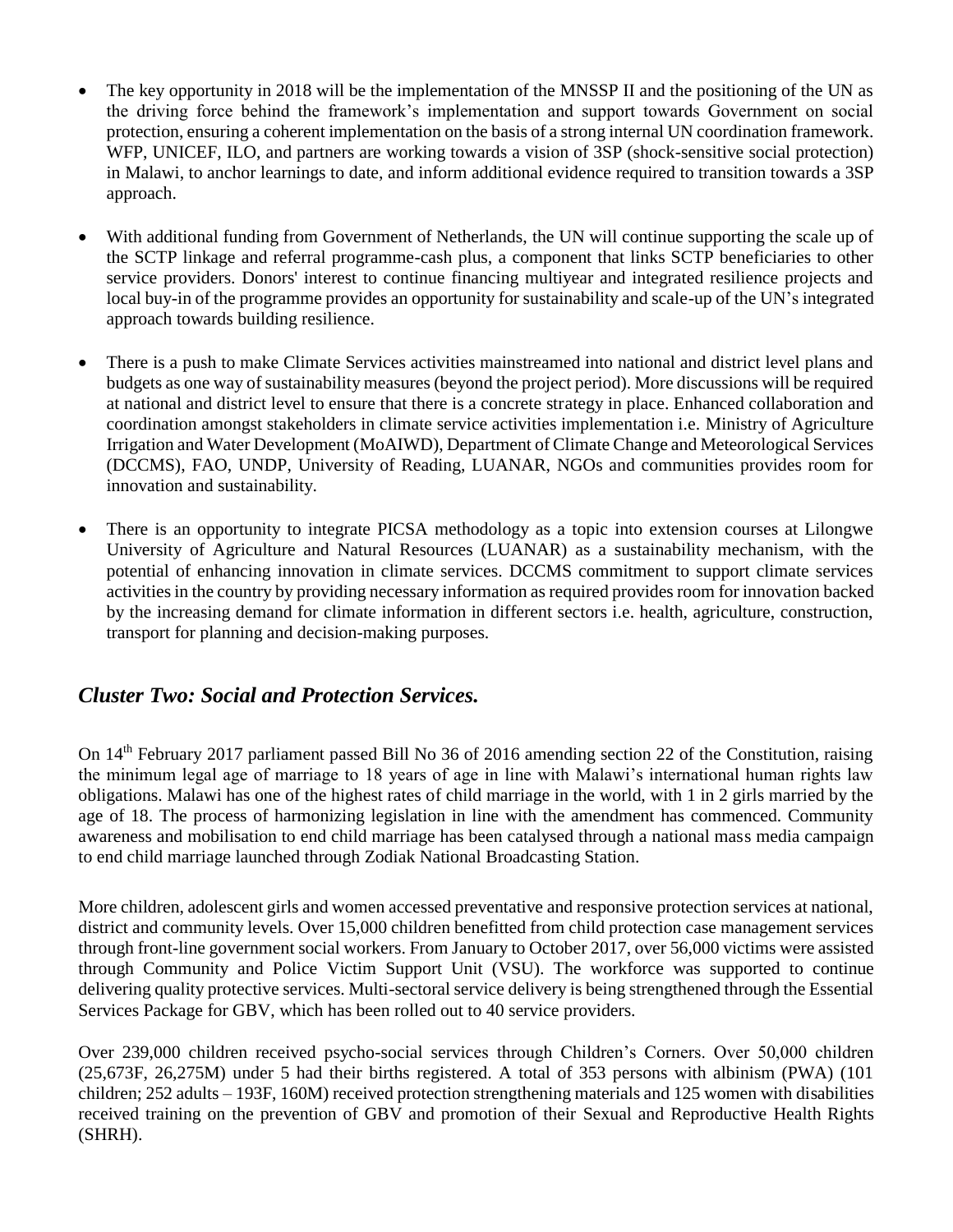Support continued to the Ministry of Gender, Children, Disability and Social Welfare (MoGCDSW) to implement child protection case management in 10 districts. In 2017, 18% of all cases of violence reported related to child marriages. Community structures continued to be engaged in the efforts to end child marriages and other harmful cultural practices. Three district based dialogue sessions took place, providing an enabling environment for youth to interact with authorities and leaders and share their lived experiences. A research partnership with the University of Zurich commenced to build the evidence on harmful practices, especially harmful sexual initiation rites and child marriage, to provide the basis for programming and policy advocacy.

There was modest progress in access to quality education and adolescent friendly development services in the first half of 2017. The primary net enrolment rate remains high as 98%. The primary completion rate for girls and Gender Parity Index (GPI) in STD8 stayed at 47% and 0.88, respectively. Gross Enrolment Rate for Early Childhood Development (ECD) increased from 44% to 45%. On the other hand, refugee camp schools registered lower enrolment with 63% overall enrolment, and 49% were girls. Preschool enrolment was approximately 10% with 52% of the children being girls.

The UN supported improving the policy environment through: i) the development of policy and strategic frameworks such as the development of the national School Health and Nutrition (SHN) Policy and Strategy, ii) the mobilisation of additional predictable resources: supporting ECD advocacy resulted in USD 865,385 government allocation to this sector, the common funding mechanism was signed and it catalysed the Global Partnership for Education (GPE) fund worth 45USD million, and there was nearly 300% increase in funding for the youth/adolescent sector. The National Inclusive Education Strategy was being prepared for its launch and the national reading programme was being implemented. Finally, the capacity for results tracking was enhanced through a various statistical capacity building support such as the establishment of Real Time Monitoring (RTM) and improvements in Education Management Information System (EMIS) equipment.

The UN contributed to improving access to quality services in four ways: i) Community Based Cares Centers (CBCC) increased from 10,000 to 11,000 centres in which 18,567 children received school meals; ii) 61% of UN targeted 255 school met the quality standards aimed at reversing low survival, high repetition, and achievement of pupils. Consequently, while survival rates stagnated at 32%, the dropout rate of girls and boys maintained at 4% under the UN Joint UN Girls' Education Program (JPGE); and iii) 36,500 adolescents accessed adolescent friendly services, iv) Emergency school meals programme reached 62,000 learners in four districts. The UN also improved learning outcomes through a review of teacher training curriculum initiated while a functional literacy programme for out of school adolescent was adopted by the Ministry of Labour and Youth.

To improve the quality of education, the UN agencies supported the government to embark on three initiatives: i) first, the piloting of a performance-based financing initiative for effective school improvement. 61% of UN targeted schools now meet quality standards aimed at reducing repetition and improving survival rates. This will also inform the National School Improvement Programme (NSIP) and nationwide replication; ii) the review of the initial primary teacher education curriculum and development of a Continuous Professional Development framework. The aim is a reflective teacher who is also well supported/mentored; and iii) finally, supported the piloting of a decentralized procurement of teaching and learning materials (TLMs) to ensure better textbook availability.

Towards the expansion of youth friendly services, the UN collectively contributed to i) establishment of alternative education pathways for out of school children including the provision of afternoon classes to 1224 children (617 boys and 607 girls), vocational training for 1163 youths (627 boys and 536 girls), and Complementary Basic Education (CBE) that focused on child labour and literacy for a collective total of 19,561 children through 540 learning centres; ii) establishment of youth and adolescent friendly centres via an expanded partnership with WV, AGLIT, AYISE, etc.; and iii) the adoption of a functional literacy programme in which 24,000 youth were enrolled. A total of 515 children have been mainstreamed back into formal primary education.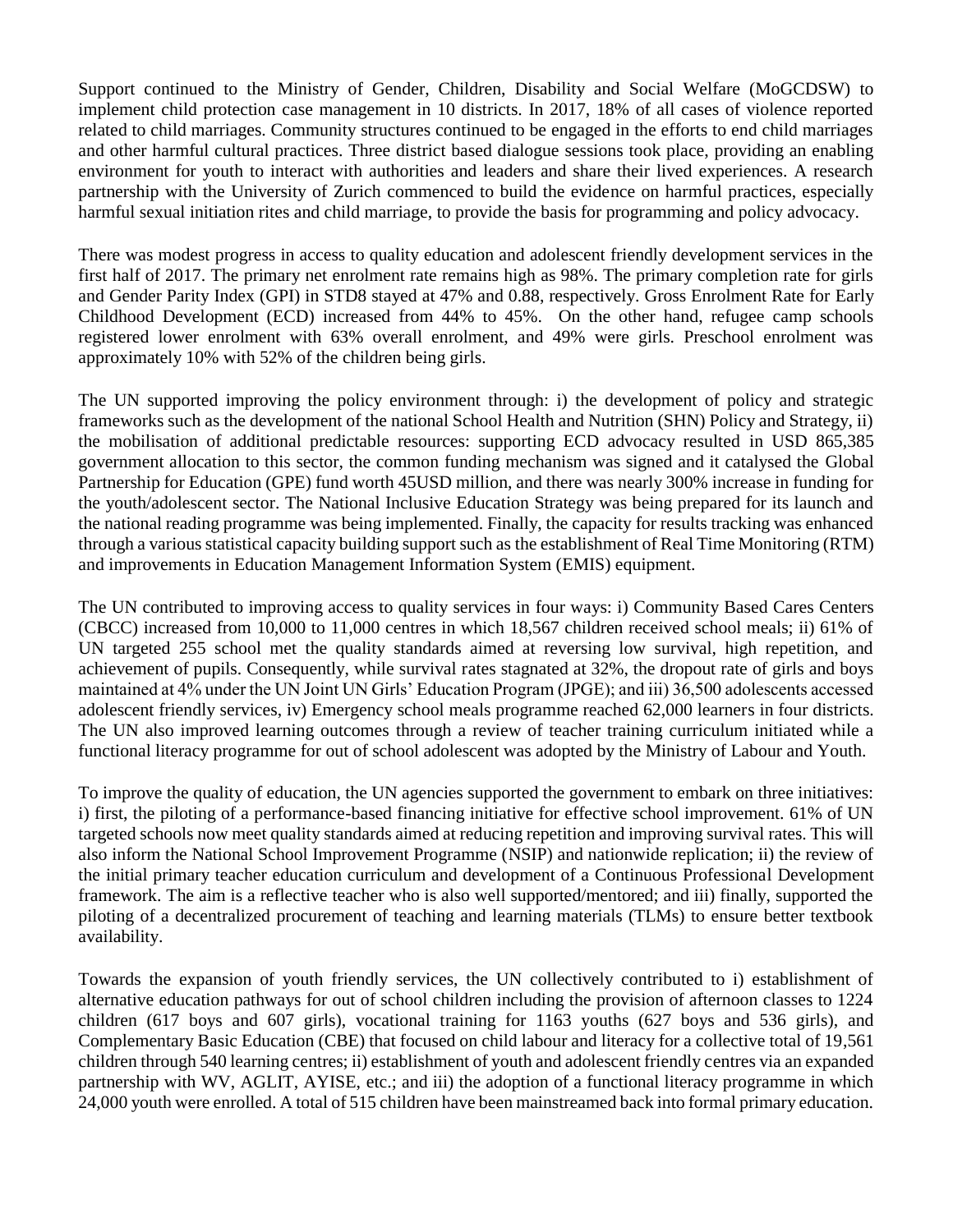288 schools in Lilongwe, Ntcheu, Dowa and Kasungu have been trained in child labour using the UN tool Supporting Children's Rights through Education, Arts and the Media (SCREAM methodology) and how they can promote child participation in their schools. In a bid to promote child participation and giving a voice to children, child rights clubs were stablished.

Increased demand for quality youth-friendly services were created through; i) community mobilisation and training on the issue of child labour; and ii) through utilising multimedia communication strategies for girl's education, 85 percent of selected communities were reached, 60% of Chiefs took effective action, 19 by-laws were established and the re-admission policy implemented. In schools, action plans are in place incorporating commitments of teachers, parents, and children.

Access to ECD improved from 44% to 45%, and a total of 1.5 million children accessed quality ECD services. Regarding quality, 59% of children 36 to 59 months are developmentally on track in at least three of the following domains; literacy and numeracy, physical, social-emotional and learning. On the contrary, access to ECD in Dzaleka camp for refugee children was at 10% due to limited capacity. Efforts were made to map privately owned ECD centers in communities to build their capacity.

UN contributed to improving the policy environment with the successful coordinated advocacy with development partners which has raised the profile and relevance of ECD. As a result, allocation of government funding of USD865,385 to ECD despite the declining public financing for children in the 2017/18 financial year. This amount representing 18% of the overall budget allocation of the Ministry of Gender, Children, Disability and Social Welfare compared to 9% allocated in 2016/17 financial year.

As part of quality improvement, UN contributed to an integration of care for child development into functional literacy classes that has enhanced positive parenting skills for teen mothers on top of the nutrition, literacy, numeracy and hygiene principles acquired in functional literacy classes. Also, an incorporation of ECD into the teacher training curriculum took place, and it enabled teachers to teach children within a developmental phase effectively. Finally, UN supported a development of a stand-alone module on early care, learning, and stimulation for national care group approach for the health sector. This will enhance the provision of positive parenting skills to pregnant and lactating mothers

UN supported 93 ECD centres with onsite meals to improve enrolment, attendance, and understanding of the importance of nutrition amongst parents in collaboration with the government and Association of Early Childhood Development (AECDM) reaching 18,567 children. Other key activities included training of 85 caregivers, strengthening of the ECD networks in Chikwawa and Nsanje and provision of farm inputs and improved farming methods to ECD centres for establishment of gardens for improved nutrition status of children and sustainability of the programme. School Meals Program (SMP) was scaled up in 35 new schools and reached a total of 783 schools in 13 districts contributing to overall national coverage of 44% of learners receiving school meals. Emergency School Meals Programme (ESMP) was implemented in 71 primary schools reaching 62,000 learners in four most food insecure districts from November 2016 to April 2017 as part of a historic humanitarian response where 40% of the population were identified as requiring lean season support. A total number of 94,000 learners including girls and orphan boys in eight districts were supported with Take Home Rations (THR) as an incentive to keep them in school during the lean period. An ESMP case study demonstrates that schools maintained a 20 percent improvement in daily attendance for both boys and girls in February 2017, while the rate in schools which did not implement ESMP dropped by 12 percent since August 2016. On the sector policy advocacy, following support to the drafting process, the UN supported the government to launch and disseminate the National School Health and Nutrition Policy which was endorsed and approved by four key ministries. To ensure strong linkage between SMP and social protection policy, UN agencies supported the development of second Malawi National Social Support Programme (MNSSP II).

The UN supported the Malawi Government to review the School Health and Nutrition Strategic Plan and Guidelines, which has since been finalized and awaits validation, printing and dissemination. The UN also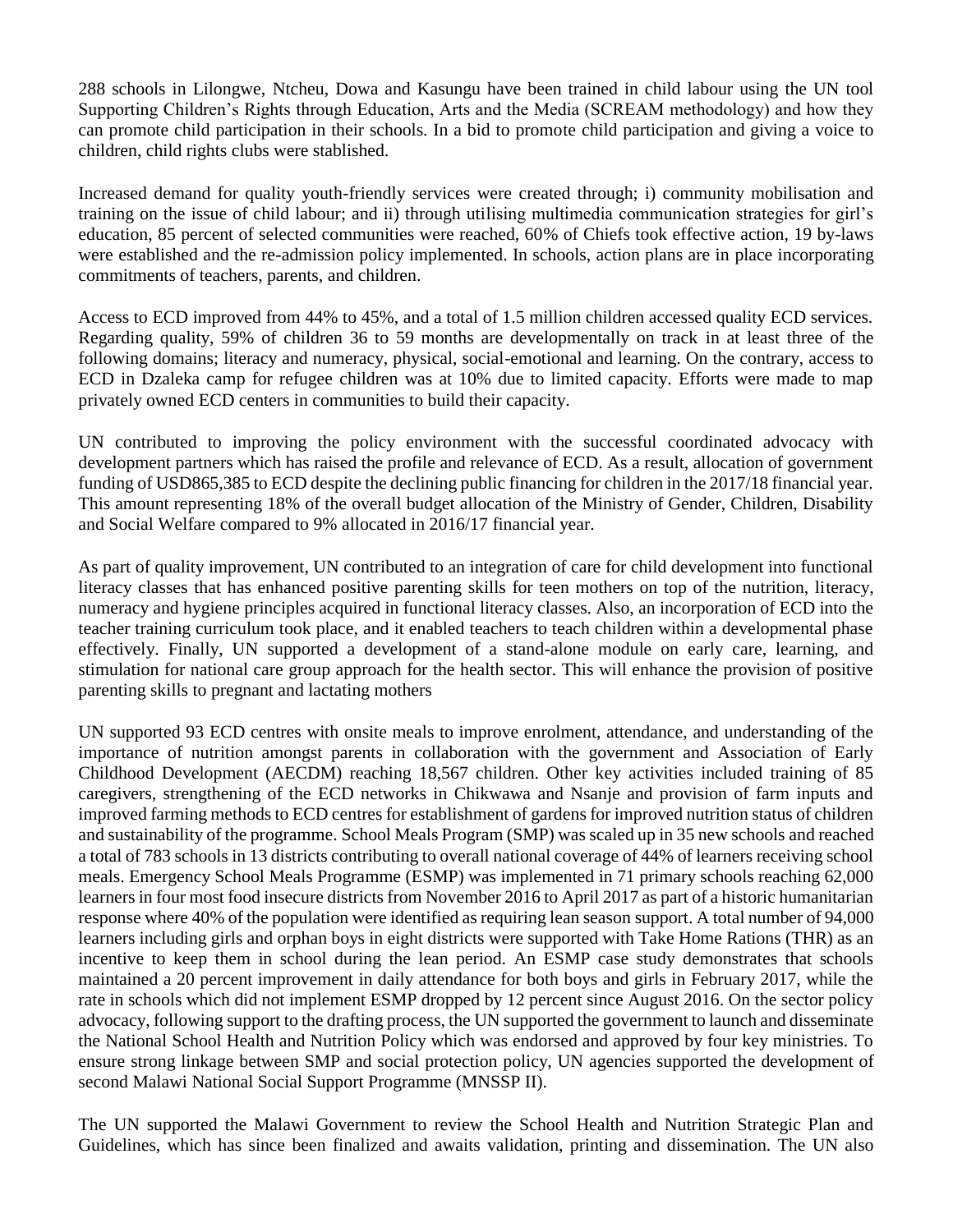supported the review of the nutrition education curriculum to complement the school feeding program in the national schools. This will lead to inclusion of Nutrition Education as a standalone subject at teacher training level in Malawi. Teaching nutrition to children is key to developing healthy eating habits. School based nutrition is an important component of comprehensive school health. Therefore, the upcoming generation of teachers in Malawi will be comprehensively prepared to transfer comprehensive nutrition education to the thousands of Malawian young learners. Additionally, nutrition education curriculum materials have been developed to support the teaching of the newly introduced subject, the materials include a teaching syllabus, teacher and learner handbooks, sourcebooks on Nutrition Education and School Gardens, Big Books for specific topics within nutrition education that required special emphasis, and posters. The curriculum materials will be used for not only Teacher Training but also for Primary Schools. The primary schools in Dzaleka camp continued to benefit from the school meals provided through Mary's Meals.

As a result of the UN direct support, a total of 30,250 people (15,428 women and 14,822 men) gained access to improved water source through 126 boreholes that were either constructed or rehabilitated in 2017. The government was supported with the provision of WASH services in institutions, which consisted of rural primary schools, health centers, and community based child care centers (CBCCs). A total of 69,600 children (35,496 girls and 34,104 boys) were supported to access safe water, gender appropriate and improved latrines and urinal facilities in 116 schools.

UN in Malawi played a critical role in ensuring that there is continued coordination in the implementation of the Open Defecation Free (ODF) strategy at national level despite major staff turnover in the Ministry of Health which affected the operations of the National Task Force on ODF and hand washing strategy in 28 districts. The National ODF Task Force certified that over 71 out of 263 Traditional Areas as being ODF; 28 of these attained ODF status with financial support from the UN. In contribution to this result, the UN supported Community Led Total Sanitation (CLTS) triggering in 2,467 villages in this reporting period. This resulted in 1,200 villages becoming ODF, representing a 49% conversion rate, which is above the national average of 40%. This means that over 300,000 people (159,000 women and 141,000 men) now live in safe and clean environments free of feacal matter, thereby contributing to reducing the risk of diarrhea and other water-borne diseases.

As a result of the UN support through partners, a total of 2,467 communities and 616,750 people (326,878 women and 289,872 men) acquired knowledge on hand washing with soap in the 15 targeted districts. The hygiene promotion interventions also resulted in the installation of 74,943 hand washing facilities in communities. UNICEF Malawi also supported 182,000 people in institutions (schools, CBCCs and health facilities) to access appropriate hand washing facilities.

The UN supported the National ODF Task force in revising the National ODF and Hand Washing Strategy which is scheduled for completion in 2018. Three critical studies namely (1) Evaluation of the Community Led Total Sanitation and Hygiene Programme in Malawi; (2) Assessing Hand Washing Practices among Lactating Mothers in ODF Villages: A case study of Dowa and Kasungu Districts; (3) Research study into Open Defecation Free (ODF) sustainability" were commissioned in 2017. Findings from these studies will greatly inform the next UNDAF and UN agency specific country programmes in the WASH sector.

Malawi has made significant strides in reducing stunting in children under five years from 47.1% in 2010 to 37.1% in 2015-16 (Malawi Demographic and Health Survey, 2015-16) and vitamin A deficiency in pre-school children has decreased from 22% in 2009 to 3.6% in 2015 (MDHS, 2015-16).

The lives of over 44,000 children under five years who recovered from Severe Acute Malnutrition and 139,378 under twelve children, pregnant and lactating women (PLW) with Moderate Acute Malnutrition (MAM) were saved in 2017. Universal coverage of vitamin A supplementation and de-worming was achieved. Micronutrient powders (MNPs) were introduced in two districts and a nutrition information system further in reducing stunting strengthened.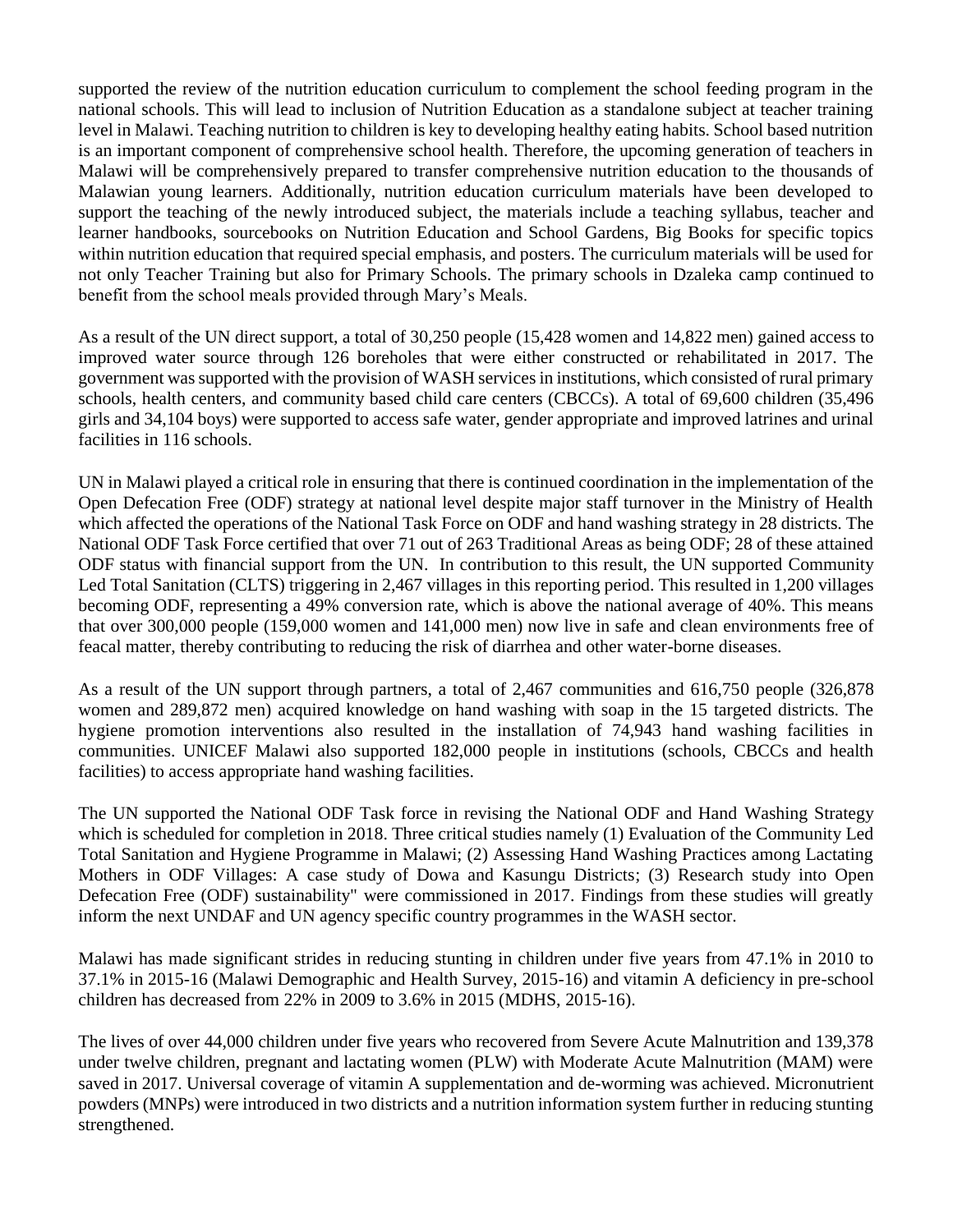As per the National Community-based Management of Acute Malnutrition (CMAM) database, 47,447 children (23,248 M, 24, 199 F) representing 77 per cent of the targeted 61,381 children with Severe Acute malnutrition (SAM) have been treated from January to December, 2017. In addition, 153,162 (47,556 PLW, 51,745 girls and 53,861 boys) beneficiaries with Moderate Acute Malnutrition representing79 percent of the targeted 194,232 have been treated. The cessation of active case finding in May 2017, coupled with the improvement in food security across the country contributed to reduced number of SAM children and MAM children and PLW admitted. This was also evidenced by the SMART survey conducted in May 2017 which showed improved nutrition situation compared with same season in 2016. A total of 47,834 children were discharged from SAM treatment of which 44,778 (94 per cent) recovered which is above the minimum SPHERE target of 75 per cent and is also higher than the recovery rate recorded during the same period in 2016 (91 per cent). In addition, a total of 153,616 children, PLW were discharged from MAM treatment of which 139,378 (91 per cent) recovered which is above the minimum SPHERE target of 75 per cent and is also higher than the recovery rate recorded in 2016 of 88.4 per cent. This is indicative of improved CMAM program performance. District health workers received mentoring and supportive supervision in all the 618 Out-patient Therapeutic Feeding Program (OTPs), 104 Nutrition Rehabilitation Units (NRUs) and 586 Supplementary Feeding Program sites across the country by the 21 Nutrition Field Monitors (NFM) positioned at district level through UNICEF and 21 Food Monitors through WFP support to improve CMAM service delivery. This addressed key bottlenecks for infant and young child feeding which included the lack of capacity of health workers to provide counselling and support to mothers, lack of the enabling environment to support breastfeeding in facilities and poor access to quality complementary food. To address these bottlenecks of suboptimal breastfeeding, UNICEF successfully advocated with Ministry of Health for the adoption of the policy for the establishment of the breastfeeding corners in maternity hospitals for mothers/caregivers access support and counselling to improve skills for optimal breastfeeding, which will be rolled out in 2018 in all maternity facilities in 28 districts across the country. 

Attainment of a minimum acceptable diet among children 6-23 months remains a challenge in Malawi. According to the recent MDHS, only about one in ten children (8%) meet the requirements for frequency and diversity of meals. To address this challenge, an innovative approach was adopted to improve the quality of complementary feeding of children aged 6-23 months through home fortification with Micronutrient Powders (MNPs). Technical and financial support for the roll-out of MNPs and finalization of the National MNPs guidelines and implementation plan resulted in launch of this initiative only in Nkhatabay and Ntcheu districts. This resulted in a total of 47,713 children aged 6-23 months (23,914 boys, 23,799 girls) benefitting from an improvement in the quality of their diets. The number of children reached accounted for 84 percent of 6-23 months olds against a target of 80 percent in the two districts.  Registered improved food security indicators in 6 districts (Phalombe, Chikwawa, Nsanje, Zomba, Blantyre and Karonga) enrolled onto WFP's resilience programmes evidenced by a majority of the households (90%) had acceptable food consumption score, 12% minimum acceptable diet (MAD) of the children aged 6 to 24 months higher than 8% national average. Ntchisi registered 36.4% MAD in 6 to 24 months children.

To address micronutrient deficiency disorders, micronutrient interventions for children 6-59 months were successfully delivered through the integrated Measles-Rubella campaign conducted in June 2017 (first semester). During this campaign, a total of 2,943,501 children (1,398,188 boys and 1,545,313 girls) were reached with vitamin A supplementation boosting their immunity which represented 100 per cent coverage exceeding the target of 90 per cent. About 2,783,044 children 12-59 months (1,330,970 boys and 1,452,074 girls) were reached with de-worming representing a 100 per cent coverage compared to a target of 80 per cent (Integrated Measles-Rubella SIA Report, MoH).  The preliminary results of second round conducted in December 2017 reached a total of 2,848,156 children (1,327,882 boys and 1,520,274 girls) with vitamin A supplementation and 2,306,609 children (1,064,640 boys and 1,241,969 girls) de-wormed representing a 99% and 100% coverage, respectively. Full coverage is reported for the Vitamin A and deworming coverage although the physical counted figures surpassed the projected targets as the denominator was established using NSO projections. According to the 2015/16 Micronutrient Survey, 90 per cent of the households in Malawi use iodized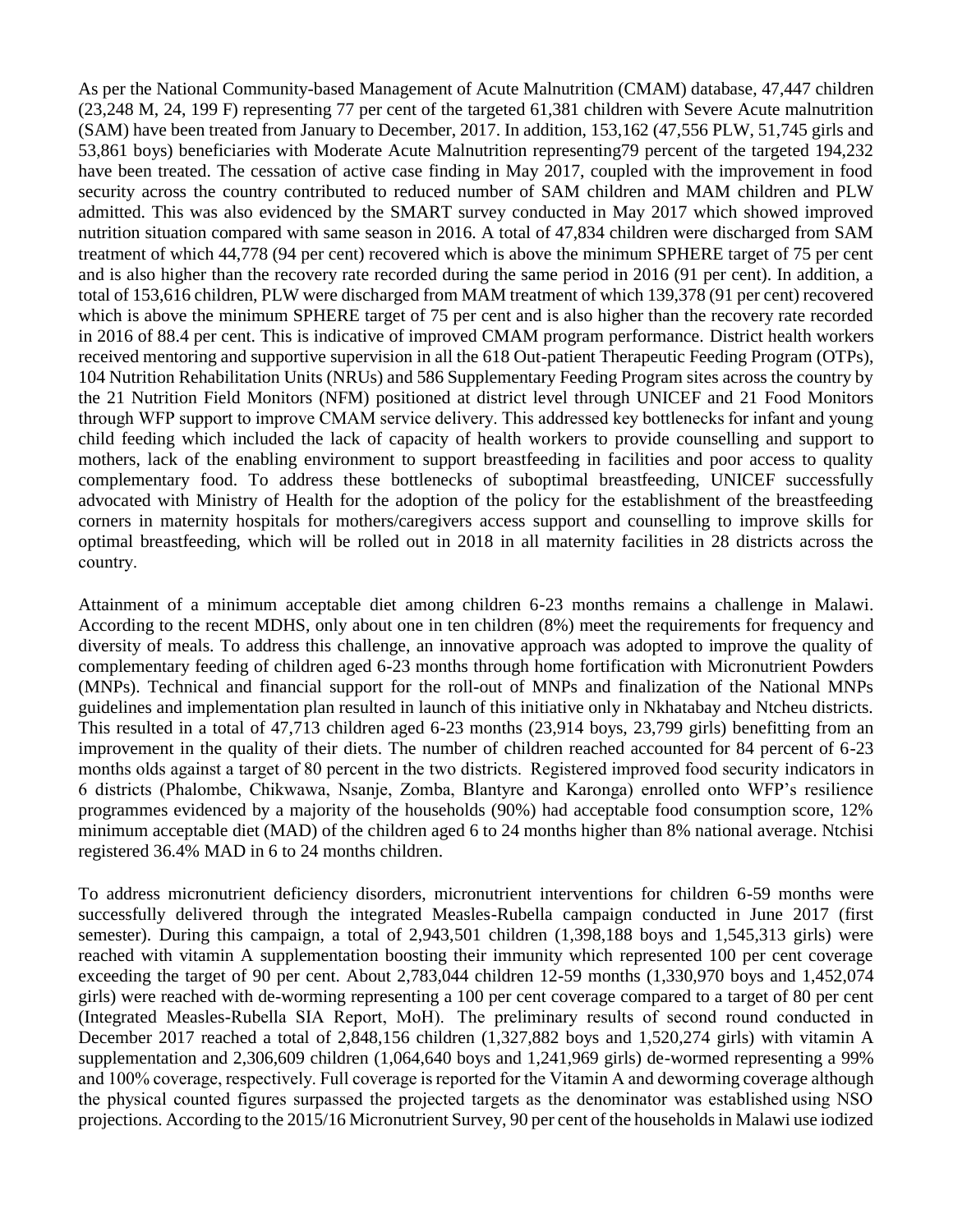salt. Continued technical and financial support to the government ensured that salt iodization is continually monitored to ensure that the targets for universal usage are achieved.

During the reporting period, the National Nutrition Information Systems (NNIS) was further strengthened which significantly helped to ensure timely availability of critical nutrition situation data and accurate reporting of CMAM program data. Additionally, monitoring of the nutrition emergency situation was strengthened through partnership with Lilongwe University of Agriculture and Natural Resources (LUANAR) and the Department of Nutrition, HIV and AIDS (DNHA). Through this partnership, the Standardized Monitoring and Assessment of Relief and Transitions (SMART) survey was conducted for all 7 livelihood zones in the country in May 2017.The results of the SMART survey showed an improvement in the nutrition situation compared to the same period in the 2015/2016 season. Timely availability of data on the nutrition situation, ensured that evidencebased decisions were made and nutrition emergency response plans were realigned throughout the 2017 emergency period. 

Using the evidence generated by the periodic SMART surveys, UNICEF and WFP advocated for the development of nutrition cluster emergency plans which received 100 per cent funding. This resulted in the implementation of an effective nutrition emergency response in all 28 districts, where UNICEF and WFP ensured that nutrition supplies were distributed even in hard-to-reach CMAM sites. The placement of 21 Nutrition Field Monitors and 21 Food Monitors at district level and partnerships with 7 Non-governmental Organizations resulting in improved coordination of the emergency response at sub-district level. This ensured that monthly mass screening was conducted which resulted in early identification of children with SAM and MAM before they developed medical complications. During that period, 5,723,721 children aged 6 to 59 months were reached through mass screening against a target of 6,594,988 children representing a coverage of 87 per cent exceeding the target of 80 per cent. However, the cessation of active case finding in May 2017, coupled with the improvement in food security across the country resulted in 11 per cent decrease in SAM admissions from 53,054 children in 2016 to 47,447 same period in 2017 (National CMAM Database, 2016/2017).

Malawi is making steady progress in utilization of high impact maternal, neonatal and child survival services such as Ante Natal Care (ANC), skilled birth attendance, immunization and treatment of common childhood illnesses including diarrhea, pneumonia and malaria as seen by a continued downward trend. During the year proportion of children immunized with DTP3 increased to 89% from 84% and BCG vaccination coverage increased to 89% from 86%. A total of 473,871 and 465,448 children received the recommended doses of DPT and measles containing vaccines respectively. Malawi succeeded to achieve high coverage of measles-rubella (MR) vaccination (100%) through Integrated MR Supplementary Immunization Activity (SIA) in 2017.

During the year 30% of the Basic Emergency Obstetric and Newborn Care (BEMONc) facilities remained fully functional, 35 Maternal Death Surveillance and Response (MDSR) committees remained functional and addressed most of the recommendations from maternal death reviews which helped in reducing maternal deaths. 169 fistula patients were repaired successfully and focus districts were supported with Maternal and Newborn Health (MNH) equipment and IP materials and supplies including uniforms. Stockouts were reduced to a minimum at 5% at all levels. 520,325 young persons (318,225 F: 218,100M) were reached with Adolescent sexual and reproductive health??

ASRH information and services and 24 health facilities providing Youth Friendly Health Services (YFHS) were accredited. The skills lab at Kamuzu College of Nursing (KCN) was strengthened, AMAMI strategy reviewed and validated, Midwifery standards, Scope of practice and Code of Ethics have been disseminated to practicing midwives and tutors.

UN approach to social mobilization focused on promoting early health care seeking behaviour, facilitating the engagement of communities, especially pregnant mothers, to report for ANC in the first trimester to have effective maternal care. To improve early care seeking behavior, health promotion messages were delivered both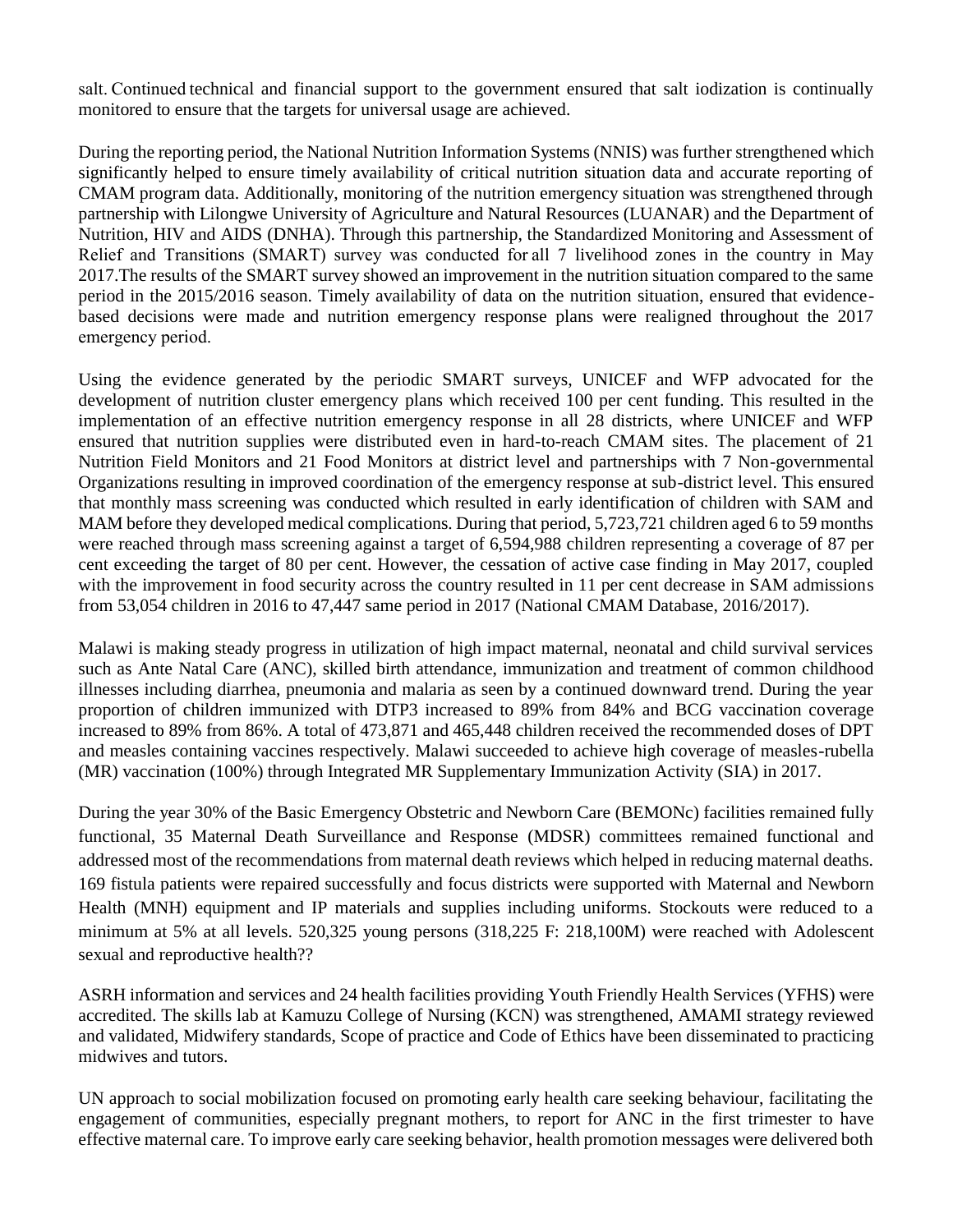at household and community levels. This created awareness on immunization benefits. The awareness campaign included printing and distribution of print materials, radio messages and TV spots as well as public announcements using fliers. This has resulted high coverage of measles-rubella vaccination and vitamin A supplementation during Integrated Measles Rubella campaign in 2017.

Malawi made major strides in cold chain management, provision of care for sick children at the community and health facility level, to continue reducing deaths amongst children and new-born focused in low performing districts. Major achievement is that the country has maintained a status of no-stock out for vaccines. Cold chain management was ensured through the introduction of 480 solar refrigerators and freezers and through improved skills of health workers through training on vaccine and cold chain management. Low performing districts were also enabled to reach more children through Periodic Immunizations campaigns. The country was also technically and financially supported for the official introduction of measles second dose into the routine EPI delivery system.

## *Challenges and Lessons Learnt*

- There continues to be challenges in accessing services, especially for women and children in rural areas who are constrained by limited mobility to service points and negative social norms including those related to gender, violence and bribery. The provision of transport, such as bicycles and vehicles provided to service providers has addressed some of these mobility issues. In order to overcome the entrenched challenges relating to harmful gender norms that perpetuate violence, there is a need to invest in evidence-based programming – working with both males and females – to shift attitudes and practices such as the work being undertaken through the UN Joint Programme on Girls' Education. To address bribery etc. there is a need for further work to increase transparency and accountability.
- Most Persons with Albinism (PWA) have withdrawn from economic activities due to insecurity including stigma and discrimination in their communities. PWA rarely participate in economic activities such as Malawi Social Action Fund and public works programs. Few are participating in Village Savings and Loans Associations and Small Medium Enterprises because they lack start-up capital. Women are disproportionally affected as men run away from their households when a child with albinism is born in the families. There is a need to engage PWA in income generating activities and build their skills to manage enterprises while at the same time ensuring secure spaces for them.
- Limited government capacity paired with lack of ownership; economic situation (limited government funding) and donor restrictions on using government systems continued to restrict government participation and had an impact on the implementation of some projects. Based on some successes, increasing government budget advocacy and supporting resource mobilisation will be a focus in 2018.
- To strengthen emergency response and coordination in education cluster, hiring a dedicated Cluster Coordinator should be considered. It was challenging to rapidly respond to the drought and refugee emergency over the 2016/17 lean season without preparedness in the education cluster.
- Setting up/development of Management Information Systems by the government was slow, more specifically, the establishment of the Real-Time Monitoring (RTM) took some time and is still delayed which impacted on progress assessment as well as planning.
- Insufficient infrastructure in camp schools is a major challenge and causes overcrowding, low enrolment, as well as affecting quality of education. The fact that camp schools are not integrated in the nationwide education system makes it difficult to access support from other donors as they fund Government directly.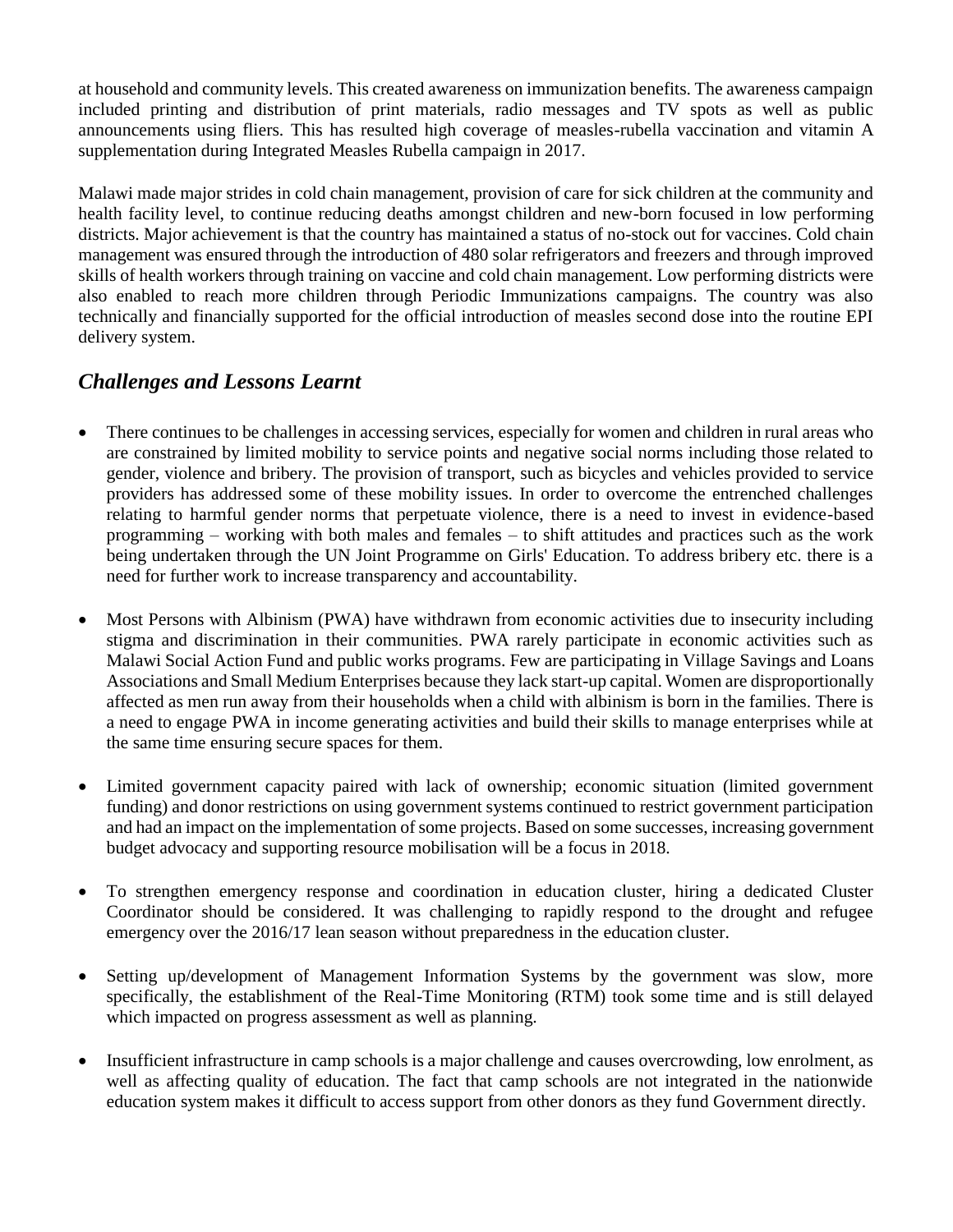- Inadequate capacity of health workers to provide counselling and support to mothers, lack of the enabling environment to support breastfeeding in facilities and poor access to quality complementary food are some of the challenges facing infant and children feeding. To address these bottlenecks of sub-optimal breastfeeding, the UN successfully advocated with Ministry of Health and adopted establishment of the breastfeeding corners in maternity hospitals for mothers/caregivers access support and counselling to improve skills for optimal breastfeeding, which will be rolled out in 2018 in all maternity facilities in 28 districts across the country.
- Inadequate supervision from government and delays in rolling out of CMAM guidelines affected the quality of service delivery. Enhanced coordination and partnerships has resulted in high coverage of service delivery for maternal, infant and young child feeding practices; UN provided technical and financial support and advocated the development of nutrition cluster emergency plans informed by the periodic SMART surveys which secured 100% funding of the response plan; the UN also established eight partnerships with Civil Society which resulted in improved coordination of the emergency response at sub-district level and ensured that monthly mass screening was conducted which resulted in early identification of children with SAM before they developed medical complications.
- Challenge on immunization coverage remains with continuity of immunization as measles vaccination (82%) and Td2+ vaccination among women of child bearing age is very low (21%). The less than desired progress on immunization was mostly due to inadequate fuel and transport to conduct outreach sessions. Traditionally outreach sessions occurred once a month, are now down to 4 times a year. Furthermore, challenges around the accuracy, timeliness and completion of administrative data has contributed toward poor reporting of antigen coverage.

## *2018 Emerging Priorities*

- Malawi has extremely low birth registration coverage, estimated at 5.6%. The UN successfully advocated for the inclusion of children under 16 in the mass national ID registration campaign and the linking of the national ID and birth registration databases. Civic education to increase children's registration as part of the mass ID campaign was rolled out and the campaign registered 4.5 million children below 16. The linking of the birth registration and ID systems is now required to increase birth registration coverage and enable Malawi to better plan, implement and monitor policy affecting children.
- High rates of teenage pregnancies and child marriages persist in Malawi. A number of significant steps have been taken and supported by the UN to address these interconnected issues, including the Constitutional amendment on the age of marriage, the launch of the nationwide end child marriage campaign, the development of a strategic plan on child marriage, the commencement of research into the behavioural economics relating to harmful practices including child marriage, as well as important developments in strengthening the response to sexual abuse and exploitation in humanitarian contexts. Continued momentum, investment, and coordination will be necessary to effectively address these issues.
- Collaboration and harmonization among UN agencies are essential to maximize impacts of the intervention. The UN Joint Programme on Girls' Education (JPGE) demonstrated joint programming and programme convergence among UN agencies. Additional partnerships were also reached among WFP, UNICEF and World Vision to bridge work on literacy promotion. WFP and UNICEF also worked to develop concepts and strategies to improve nutritional outcomes for adolescent girls which also effect on education outcomes and succeeded to include in proposal for next JPGE.
- Three initiatives to improve quality with a focus on learning outcomes and school learning environments will include the following: i) teacher curriculum reviews; ii) implementation of functional literacy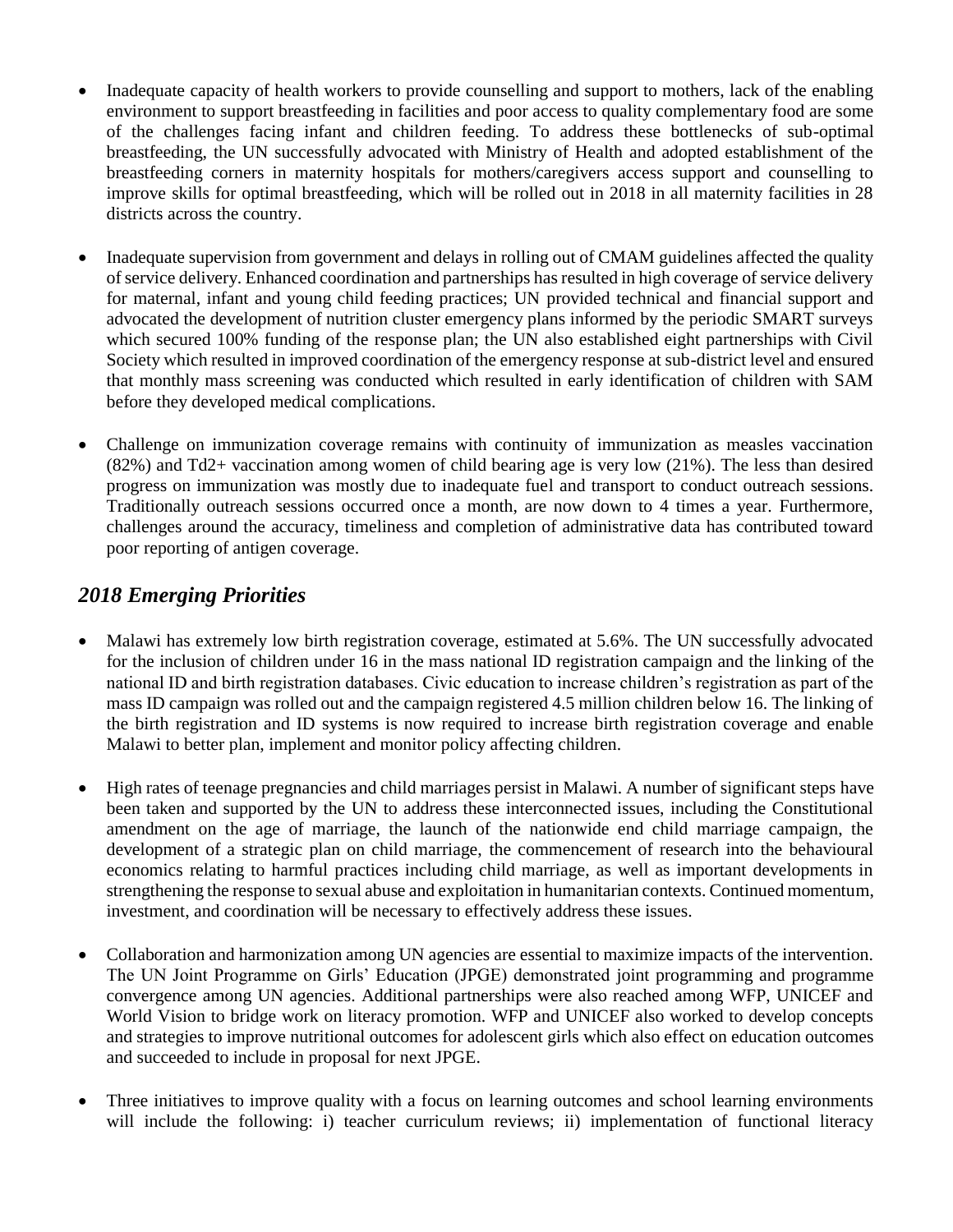curriculum, and iii) continued piloting of the performance-based financing of the school improvement programme.

- Continued strengthening and development of Management Information Systems (MIS) especially completion of the ongoing capacity building for EMIS and establishment of the YouthMIS. Advocacy for development of key policy on teacher development and management as well as a legal framework for ECD.
- Despite very good progress in terms of households gaining access to sanitation facilities by constructing their own latrines and achieving an open defecation (ODF) status, sustaining a ODF rate continues to be a challenge. At the technical level, the UN is working with Mzuzu University Smart Center to develop better latrine designs and marketing strategy. District partners continued to face financial, logistical and capacity challenges to supervise, monitor and manage the programme. Another challenge has been the low financial absorption capacity of district councils which ultimately has implications on achievement of results. The UN continues to engage NGO and the private sector that have demonstrated efficiency and effectiveness in service delivery to provide back up support and complement district efforts. The UN will also take advantage of the Development Partner Group to advocate for the review of outdated policies, strategies and guidelines in the WASH sector while considering the SDGs.
- The joint UNICEF and FAO AFIKEPO program which is nutrition sensitive and specific supported by European Union to enhance synergy is a great opportunity for an effective delivery of integrated nutrition services across the sectors. Evidence generation on barriers to consumption of minimum acceptable diets by children 6 - 24 months its key emerging priority, as the indicator remains very low, and complementary feeding contributes to stunting.
- Supplementary Immunization Activity (SIA) integrated with nutrition interventions into the campaign enhancing the benefits from the financial and human resource investments. UNICEF is working with its partners namely the MOH, Liverpool School of Tropical Medicine, Luke International Norway, Malaria Alert Centre at College of Medicine, Malawi Health Equity Network (MHEN), Malawi Red Cross (MRCS), Parent and Child Health initiative, Paediatrics and Child Health Association of Malawi (PACHI), Population Services International (PSI), Save the Children and Youth Net Counselling(YONECO) to support the government both technically and financially in expanding and sustaining the reach as well as quality of essential health services for community and home-based care, as well as in health facilities, including in emergency response.

## <span id="page-21-0"></span>*Cluster Three: HIV/AIDS*

The UN successfully supported the lobbying of HIV and AIDS Management and Prevention Bill that Parliament passed in November 2017 after many years of consultations. The HIV and AIDS Management and Prevention Act will provide an enabling policy environment for inclusive planning, implementation, monitoring and evaluation of national HIV response. The other related support was on the international high-level meeting on "Promoting Policy Coherence on Health Technology Intervention and Access in the ARIPO Region" that produced a communique on agreements and the way forward.

The UN also supported s study on Access to Sexual and Reproductive Health Services by key populations that reports indicate is limited due to stigma and discrimination, lack of responsive services, negative attitudes against them in public and among health personnel, and criminalization of same sex sexual practices. The study found the following barriers: criminalization and constrained legal environment, negative and stigmatizing attitudes of health workers; lack of information on available health services; human rights violations; and internal or experienced stigma and discrimination. Recommendations include integrated services provided by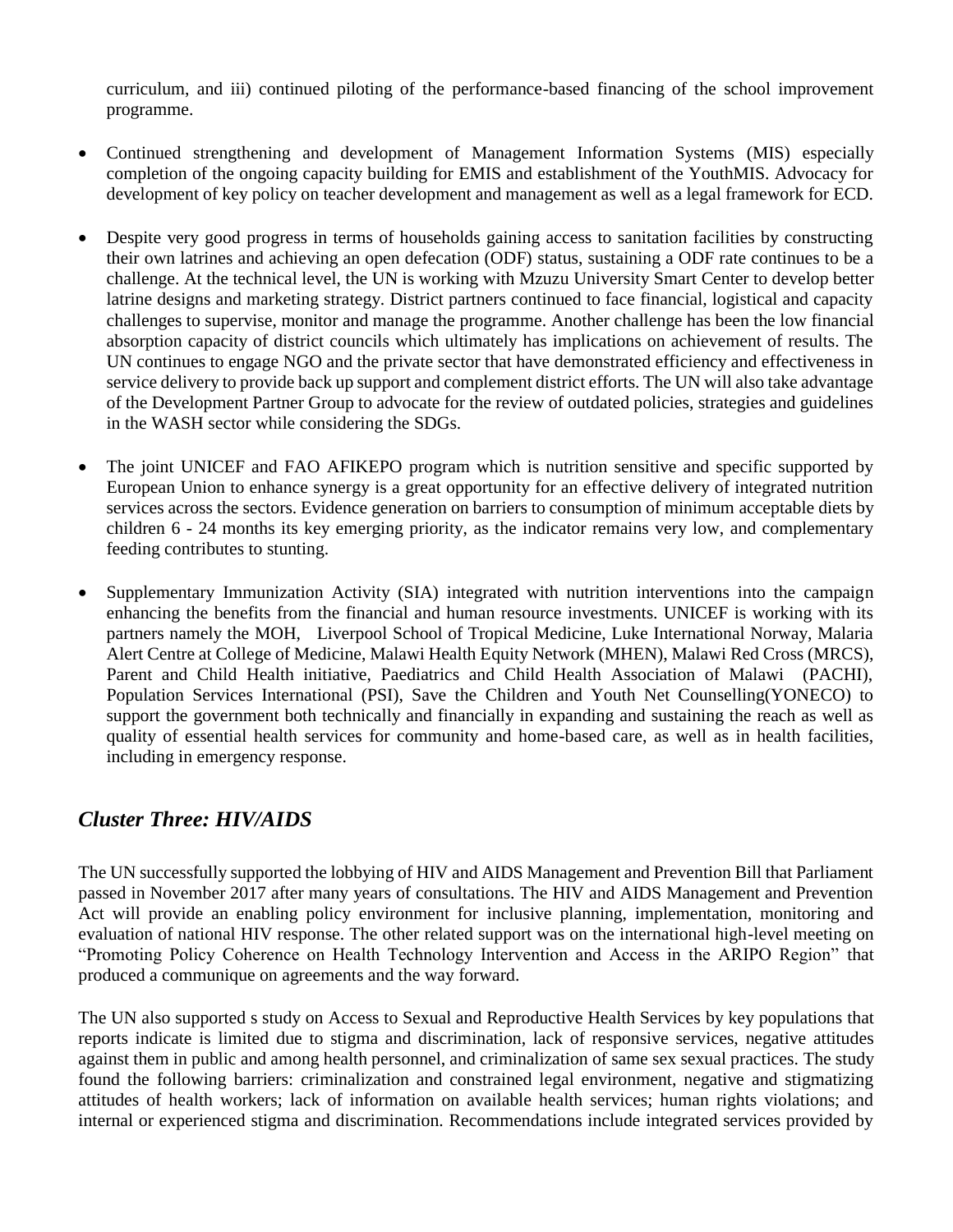well-trained and supported health workers; dedicated clinics or service points for specific key populations and pre- and in-service training for health workers.

27 National Association for People with HIV and AIDS in Malawi (NAPHAM) District Care Takers and 27 Senior Nutrition and AIDS Officers (SNAOs) were trained as master trainers together with 420 NAPHAM Community Facilitators and 458 Support group leaders to conduct nutrition screening. 882 Community sensitization meetings on nutrition assessment and screening took place, of which 21,267 (6,983 males and 14,284 females) people in the support groups and community were reached. Because of the training, Community Facilitators nutritionally screened 16,687 PLHIV (4,833 males and 11,854 females). Out of those screened 4,379 PLHIV (1,170 males and 3,209 females) were referred to the nearest health facilities for nutrition support and 3,185 (945 males and 2,240 females) have been enrolled in NSCT programs.

Partnerships, coalitions and networks were strengthened among COWHLA members, the STAR circles and the Gender Based Violence Technical Working Group at District level, and the District Councils in all the targeted districts. These partnerships were strengthened through: regular scheduled meetings; taking advantage of ongoing activities e.g. District Executive Committee (DEC) meetings, GBV technical Working Group meetings and targeted district level project review meetings. The end of project assessment revealed that for many STARS Circles the opportunity for improved networks and collaboration with other actors in the fight against GBV was one of the key benefits of the project.

Further, the cumulative savings from all the 87 Village Savings and Loans Associations (VSLA's) groups have increased to MK6, 305,166 at close of the project in September 2017 from MK4,761,295 in 2016 at the first quarter of implementation of the project. This increase in savings has allowed some women survivors of GBV to diversify their business enterprises into service delivery including grocery shop and value addition of their produce. The increase in income has increased self-esteem of the women as well as improved education status of children by sending them to school. Further, the income has provided the women with the means to disposable income.

The UN engaged Paramount and senior chiefs in the development of a one by-law framework aimed at filling in enforcement gaps, implementation and monitoring of gender related laws impacting on HIV and AIDS notably the harmful cultural practices. Though the one chief's bylaw was developed, it needed input of other stakeholders. The UN convened a consultative meeting of 24 senior female chiefs, 8 mother groups and 14 Paramount chief's spouses, which aimed at enhancing chief's awareness on the draft national bylaw framework, sensitize the Chiefs on harmful cultural practices and its linkages to HIV and AIDS and SHR meant to champion against gender-based violence, early and forced child marriages and HIV and AIDS.

Children who are HIV positive were integrated into early detection and the treatment programmes. Evidence informed programmes were designed to address the needs of both adults and children to ensure treatment access and adherence. Prevention of mother-to-child transmission (PMTCT) services with a working referral system to the Ministry of Health (MOH) district hospitals were ensured and made available to pregnant mothers in the camps equal to the surrounding populations.

The UN supported mapping of 'men having sex with men', which revealed a proportion of 1.84% of overall male population aged 20-39 years; high HIV prevalence rate (24%) among them and a good proportion of bi-sexual (31.5%). Other reports show that people injecting drugs and female sex workers also have the highest HIV prevalence and contribute to a third of new HIV infections. Access to Sexual and Reproductive Health Services is limited among key populations due to stigma and discrimination, lack of responsive services, negative attitudes against them in public and among health personnel, and criminalization of same sex sexual practices.

Increased support was provided for point of care diagnosis and follow-up by ensuring HIV testing capacity at the health facility level and providing at least one facility with a portable CD4 machine (PIMA). The benefit of this strategy largely extended to the general population. Furthermore, community mobilisation, involvement of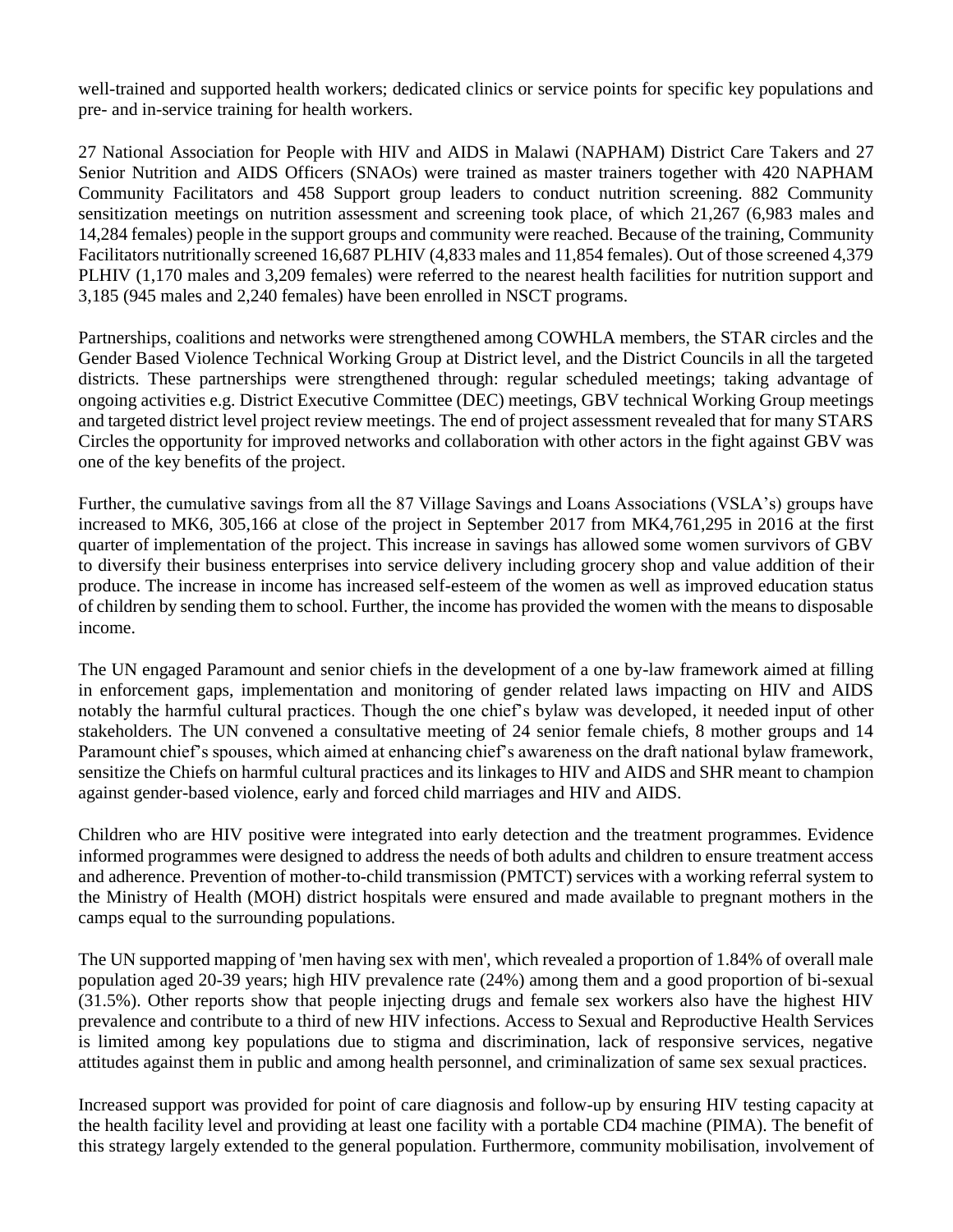PLHIV, is prioritized in the design and implementation of all programmes, although there are some challenges with stigma

## *Challenges and lessons learnt:*

- Low absorptive capacity and delayed execution of commitments (i.e. recruitment of the remaining 650 health workers out of the agreed 1,400, remittance of the willingness to pay funds from the national coffers etc.) proved to be significant bottlenecks in the implementation of the GFATM grant over the past year. The UN system however continues to provide support and guidance to PRs and government alike to ensure that grant is implemented efficiently.
- Lack of UBRAF funding in 2017 affected implementation of some key capacity building activities. This can compromise the positive strides and efforts made in HIV response especially gender related prevention initiatives.
- Sectoralism amongst partners affected the implementation of activities. It is important that the agencies that are working together on joint initiatives plan, implement and monitor together for better results and improved coordination.

## *2017 Emerging Priorities*

- The Nutrition survey for children provides an opportunity to integrate comprehensive nutrition indicators for adolescents and adults including PLHIV. One key emerging issue on nutrition is the increase in overweight clients which is a risk factor for non-communicable diseases.
- The new UNDAF foundation is aligned to the new Malawi Growth and Development Strategy III (2017-22), as the new UNDAF has enjoyed significant buy-in from the Government of Malawi at all levels. This situation presents an opportunity for agencies to develop relevant programmes as support to the national response to the HIV/AIDS pandemic
- There is need for comprehensive capacity building sessions in human rights, GBV and HIV, conflict management as well as, training female chiefs and spouses of chiefs in gender related laws for. The input from the female chiefs and spouses of the paramount chiefs from the 2017 trainings will be included in the bylaw framework which a task team will finalise in 2018.
- The operationalization of HIV and AIDS Management and Prevention will need UN Support to ensure regulations are developed and key stakeholders are capacitated to utilize the Act in their work and also ensure the public is aware of it.

## <span id="page-23-0"></span>*Cluster Four: Governance and Human Rights*

In 2017 the UN managed a USD\$50 million project, which created a civil registry that registered 9,168,689 aged over 16 years were issued with biometric ID cards. With this support, Malawi is on steady path to achieve SDG 16 target 9. The UN also supported the review of electoral laws, among them the recommendation for Malawi Electoral Commission (MEC) to migrate from an outdated optical mark recognition system to biometric voter registration. Consequently, MEC entered into an agreement with National Registration Bureau to use biometric ID for 2019 elections. In 2018 and beyond, more Ministries, Departments and Agencies such as Health, Agriculture, will engage with the National Registration Bureau to roll out the multi-purpose utilization of the National IDs.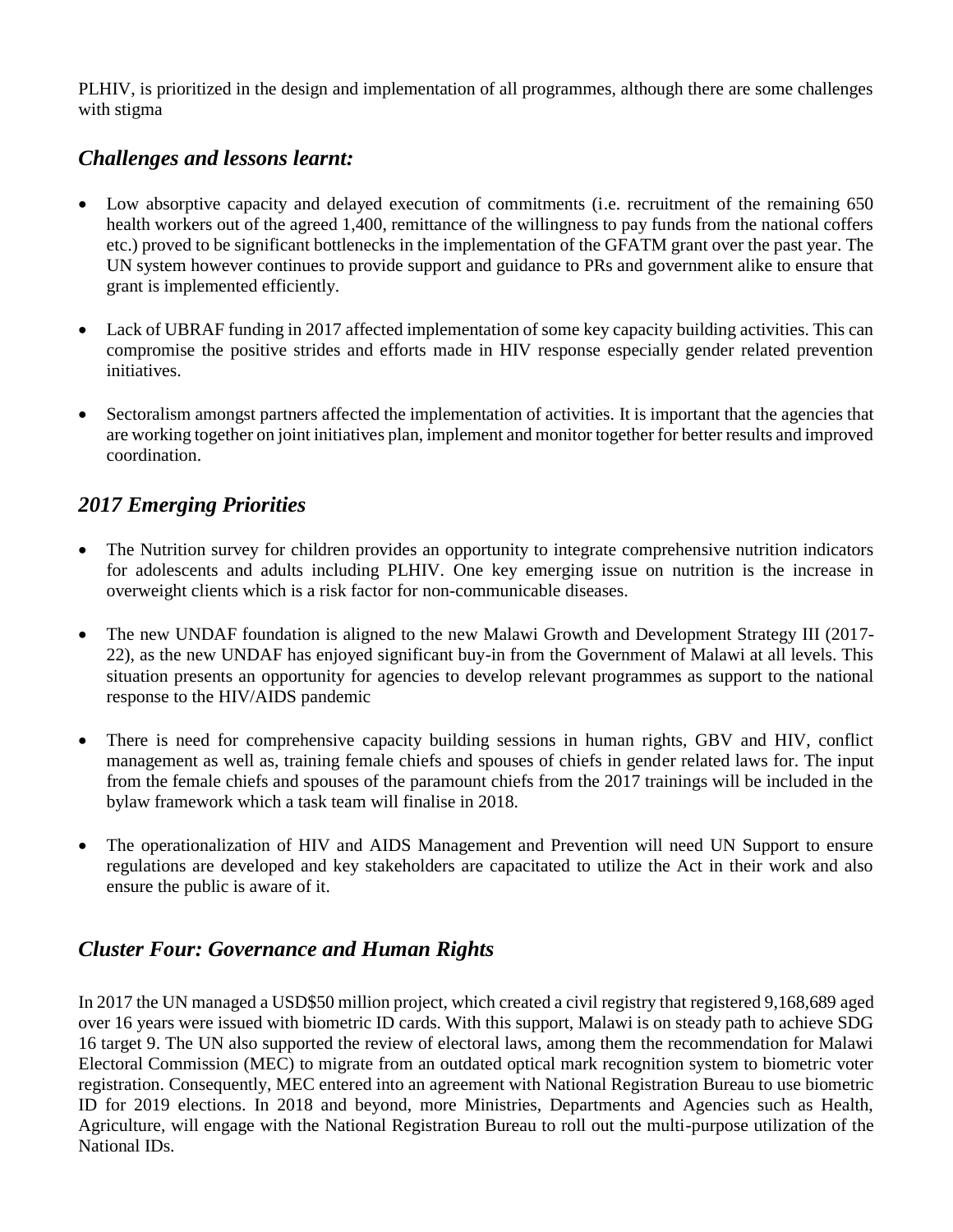The UN provided advisory and technical support to the revision of the Political Parties (PPs) Bill and its passing by Parliament. The PP Act will strengthen PPs transparency and accountability ahead of 2019 elections and beyond. Through Centre for Multi-Party Democracy, PP were assisted to strengthen intra-party and inter-party democracy through training of political party leaders. Further, a National Peace Policy, produced with the UN support, will enable the institutionalization of a National Peace Architecture. Pilot District Peace Committees were training on conflict prevention and management. Support was also given to access to justice through support to the Office of Ombudsman that developed partnerships with community-based organizations to facilitate referrals of complaints on maladministration. This will enhance systemic investigations and strengthen accountability and responsiveness in public service delivery. Public sector transparency and accountability also improved with program-based budgeting, public sector performance evaluation and the online aid management platform fully adopted by Government.

Following the finalisation of the country assessment on the cycle of accountability for sexual, reproductive, maternal child and neonatal health and human rights and related public inquiry report, an action plan arising from the multi stakeholder dialogue on sexual and reproductive health rights was adopted, followed by open airsensitization meetings and tracking of implementation of relevant recommendations. Through IPAS, the UN supported high level meetings around the Termination of Pregnancy Bill with MPs, religious leaders, traditional leaders and Government officials and examined the magnitude of unsafe abortion and ensuring increased support for the Bill. The Bill expands on the exceptions to the prohibition on abortion in Malawi.

In the context of the narrowing of civil society space in Malawi, the UN supported civil society and the Law Society to hold a roundtable discussion on civil society space and the national launch of the Human Rights Defenders Forum (HRDF) in Lilongwe on 20th December 2017. The Forum creates an engagement platform for human rights defenders in Malawi to exchange information, confront ongoing threats against defenders and respond with recommendations and action points to strengthen the protection of defenders and widen civil society space in Malawi. The UN also led development partner comments on draft NGO Policy, which if adopted have the potential of shrinking civil society space, which may be in violation of the right to freedom of association.

Through the Development Effectiveness and Accountability Programme, public institutions were enabled to plan, reform and develop interventions; coordinate sector-level interventions and development aid; and develop program-based budgets. The new national development plan, the Malawi Growth and Development Strategy III that integrates Sustainable Development Goals and targets was formulated and adopted by stakeholders. As such, the district development plans to be developed in 2018 will be based on an SDG-based national development plan. The iSDG modelling helped prioritise efforts for SDG achievement. The National Planning Commission which was established in late 2017 is expected to provide oversight of the MGDS III implementation. Sector Working Groups continued to provide a coordination forum for sectoral interventions thus reducing duplications in funding and development partner interventions. Further, programme-based budgets have been used to focus Government and donor funding. The Aid Management Platform was maintained and efforts to include NGO reporting have been initiated, thus increasing transparency and accountability. High Level meeting on development financing was supported and public institutions rated high in performance contract evaluation received awards for improvement in their performance.

With the technical support from the UN, Councils of 4 public universities approved and launched their Gender policies. These policies will ensure the participation of women in senior management, ensure that the selection of students and staff is compliant with the gender equality act and that gender is mainstreamed in the curriculum of all courses. The capacity of the University of Malawi was enhanced as evidenced by the development of an implementation plan of its policies and all its constituent colleges are developing their specific gender policies implementation plans. Two (2) constituent colleges (Kamuzu College of Nursing and College of Medicine) have already finalized and approved their gender equality implementation plans.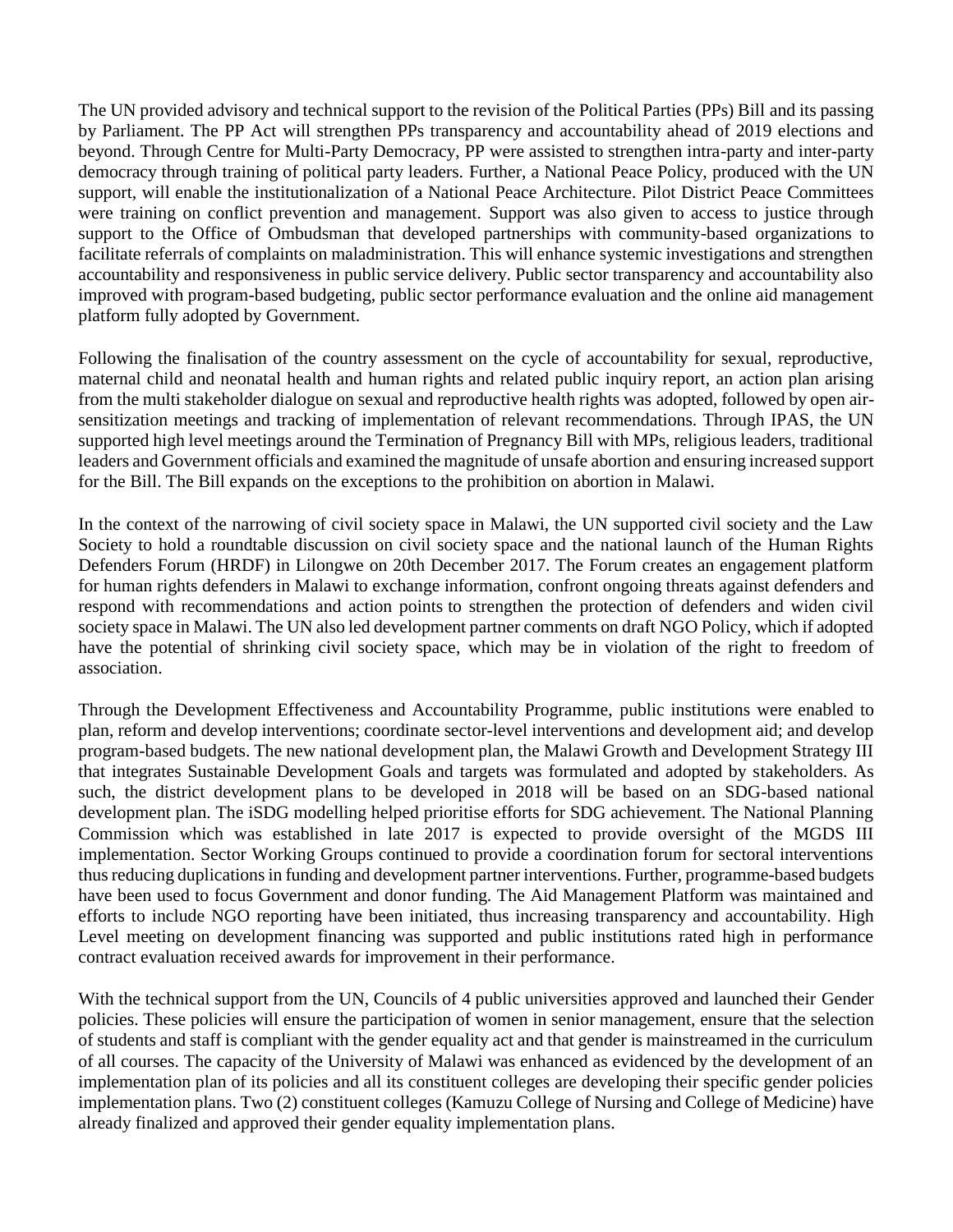The UN supported the Ministry of Gender to develop a web-based information management system with three operational modules namely women empowerment, child protection and gender-based violence modules. This will assist the country in evidence-informed decision making through availability of disaggregated data in the system.

On the issue of prisons, the UN embarked on new project in 2017 aimed at addressing health, nutrition, prison management and the legal and policy framework pertaining to prisons. In this regard, the Law Commission is being supported to finalise the review of the Prisons Act and finalise Sentencing Guidelines.

## *Cluster Four Challenges:*

- The policy framework for advancing human rights was limited due to Malawi Government's delays in approving the National Human Rights Action Plan, developed in a participatory manner and envisaged to be the road map for human rights. The delays in the finalization of the Malawi Human Rights Strategic Plan and Charter further created un-enabling policy environment for the advancement of human rights in the country.
- In terms of building capacities for national entities to sustain peace and prevent conflicts, progress of achieving desirable results was limited due to lack of human capacities in the National Peace Architecture Secretariat to roll out to additional 6 district peace committees as envisaged at the beginning of the year.
- Additionally, UN's support towards review and development of a 2018-2022 strategic plan for the Malawi Electoral Commission was delayed due to a prolonged procurement process to identify the right expertise to carry out the assignment. The strategic plan has a bearing on how MEC reforms its functions, to ensure institutional efficiency and effectiveness, ahead of the 2019 elections.
- Institutionalization of Aid Management Platform (AMP) could not be finalized due to limited technical capacities of the lead Ministry to host the data management server for the AMP. Further, capacity and understanding of NGOs was limited on the importance of entering data in AMP to ensure NGO accountability.

## *2017 Emerging Priorities for Cluster Four:*

- In 2018, projects contributing towards gender and human rights will ensure corrective actions and budget allocations to gender activities are undertaken. This will be achieved through operationalization of institutional gender strategies such as the gender strategy for Center for Multiparty Democracy to enhance women political participation in Political Parties and rollout the implementation of the MEC gender strategy. Furthermore, the UN's human rights interventions aimed at ensuring no one is left behind including persons with disabilities, albinism and the LGBT community will be further strengthened with the operationalization of the HIV and AIDS Management and Prevention Act. The Malawi Human Rights Commission will be supported to implement the Gender Equality Act and the Access to Information Act. Additionally, all activities related to women's political empowerment will be implemented through a comprehensive electoral assistance project to ensure it is part and parcel of the electoral process to avoid fragmentation and to enhance visibility of women during elections, either as candidates or electoral administrators.
- Support to the Ministry of Gender to undertake a gender audit of all ministries in collaboration with department of human resources to generate baseline data on the status of gender equality in public service to ensure evidence-informed decision-making uses sex disaggregated data. The UN support to the Ministry of Gender will also look at the development of the Joint Sector Strategic Plan, which will be used to advance gender equality in the country for the next 5 years following the development of the new country's strategy.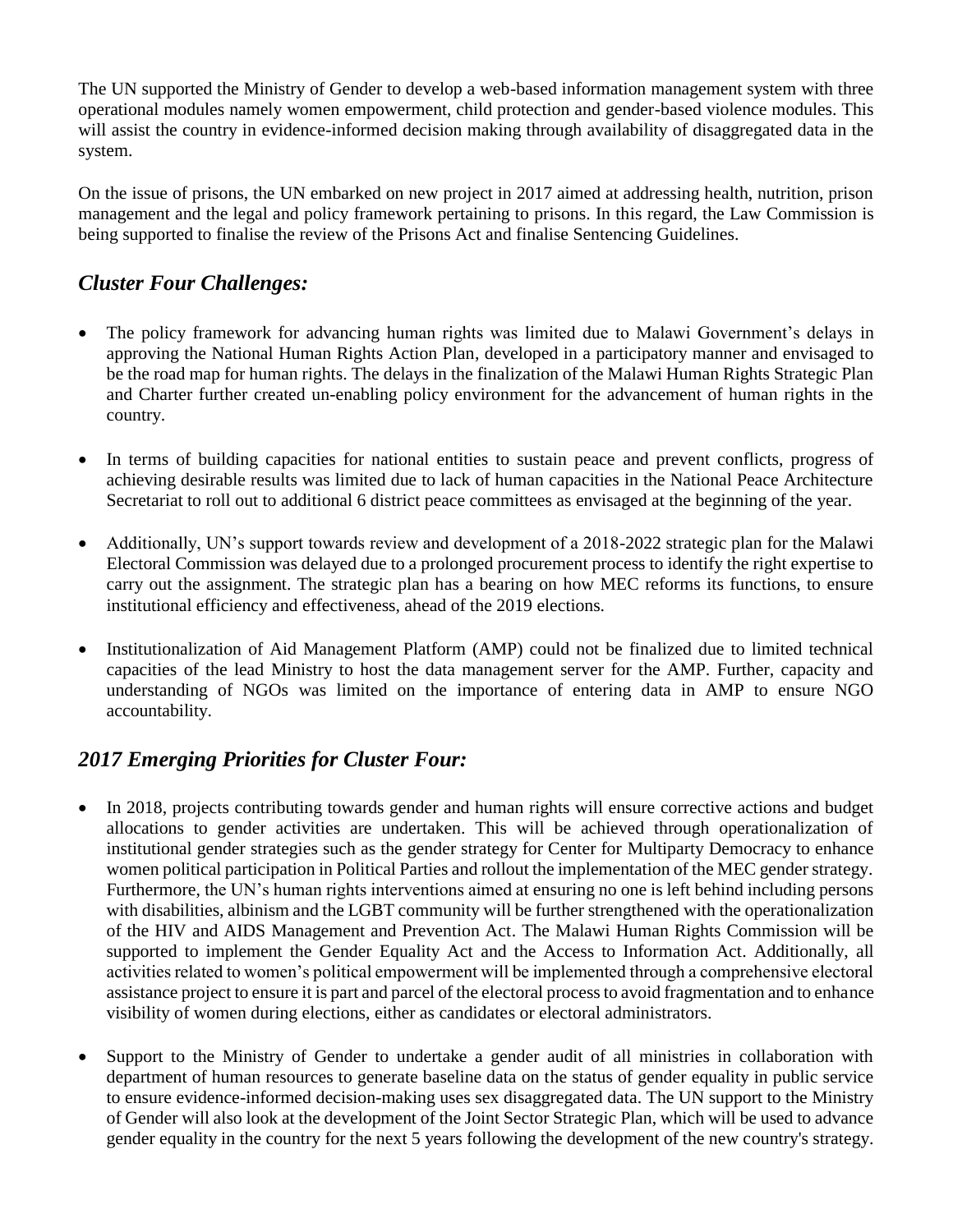- Operationalization of Access to Information Act and Gender Equality Act will be supported to ensure that the public is aware of the acts and stakeholders have the tools for utilization of these acts.
- Support will be provided to strengthen complaints handling, investigations and state party reporting to ensure that Malawi clears backlog of Human Rights cases and reports.
- Formulation of Joint Programmes in areas of Accountability, Human Rights and Financing and Data for Management.

## <span id="page-26-0"></span>**Results of the One UN Fund**

#### <span id="page-26-1"></span>*(i) Humanitarian Funding Window*

In 2017 Malawi experienced improved food production due to favourable rainfall conditions. Productivity of Maize, which is the staple crop, doubled over 2016 levels. According to the Ministry of Agriculture Production Estimates Survey (APES) figures, the country produced a total of 3,464,139 metric tons of maize against a national maize requirement of 3.2 metric tonnes, giving a surplus of about 260,000 metric tonnes) leading to substantial decline in food inflation which in turn reduced headline inflation to 7.7% in November 2017 compared with 19.9% in November 2016. Although this boosted consumer purchasing power, it negatively impacted the household income of subsistence farmers with a reduction in food retail prices.

According to the June 2017 Malawi Vulnerability Assessment Committee (MVAC) Annual Assessment report, a total of 1,043,000 people in 20 districts were identified to be missing food entitlements and requiring humanitarian food assistance. Most of those food insecure people (887,655 people) are from the Southern Region districts. Because of the food insecure households, the Government of Malawi in collaboration with its partners developed the Food Insecurity Response Plan (FIRP), which identified food security, nutrition, agriculture, health, education and water, sanitation and hygiene (WASH) as the key priorities for immediate assistance. About 159,800 children aged 6-23 months, pregnant and lactating women and people leaving with HIV and AIDS were particularly identified as at risk of food insecurity and malnutrition and nutritional treatment.

In-order to inform the response options for the 2017/18 Consumption Season, the MVAC had also commissioned the Market Assessment Study to understand market dynamics (number and capacity of traders in a market, availability of stocks – food items, response capacity of markets, access to source and destination markets and price projections). The study recommended that the Lean Season Response be a "Cash Based Response" as it had noted that; (a) market prices were still low in many areas with traders having some maize in stock; (b) Agricultural Development and Marketing Corporation (ADMARC) and the National Food Reserve Agency (NFRA) were active on the market such that in case of emergency they could be able to offload maize on the market and (c) that physical access to most markets was good. But more importantly most of the affected Traditional Authorities had caseloads of less than 50,000 affected people.

Through the humanitarian fund, the UN used a total of **US \$ 2,477,509.09** to support the 2016/17 government led humanitarian response. Specifically, the UN supported in the following areas; (a) Response Coordination where a Food Security and Agriculture Cluster Coordinator was recruited; (b) re-location of Mozambican refugee relocation from Kapise village to Luwani Camp; (c) procurement of pesticides for the Fall Army Worm (FAW) control; (d) the Malawi Vulnerability Assessment Committee during the MVAC/IPC assessment and analysis; (e) meeting twinning costs for maize bought by Government of Malawi which was being distributed to beneficiaries during the 2016/17 humanitarian response and (f) the Comprehensive Evaluation of the 2016/17 Humanitarian Response. The response also continued to link humanitarian beneficiaries to longer term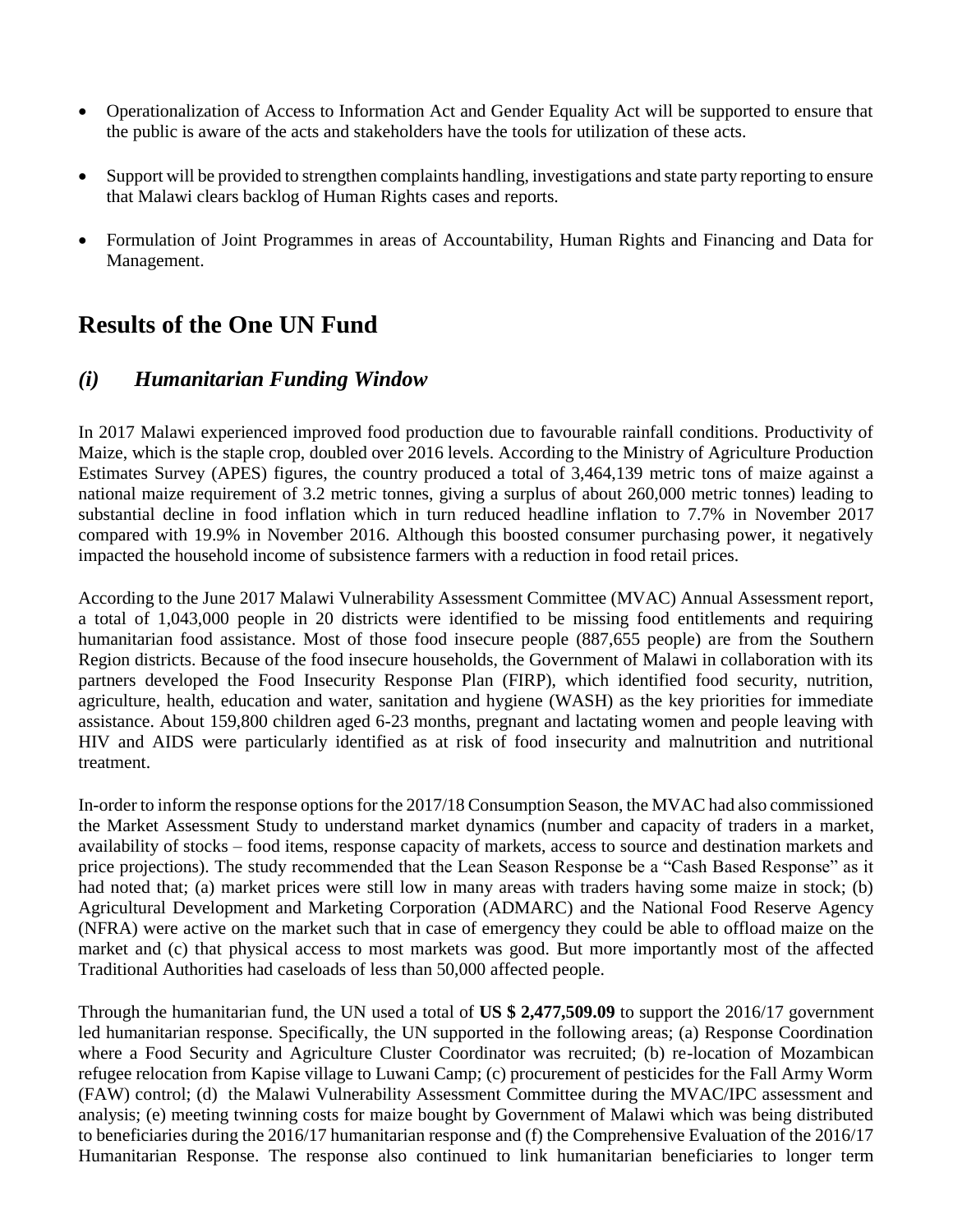development and resilience building activities such as household and community asset creation activities and promoting village savings and loans activities (VSL) and promotion of livestock production through restocking programme.

#### <span id="page-27-0"></span>*(ii) Right to Food Window*

The UN, through the right to food window of the One Fund, contributed to build national capacity and increased awareness around land rights in Malawi, including the Voluntary Guidelines on the Governance of Land Tenure and ten landmark Land Bills, adopted by parliament in 2016. The UNCT, also advanced the right to food agenda in Malawi, through supporting the Department of Nutrition to revise of the Food and Nutrition Bill, thereby integrating a legal framework on the right to food and supporting briefings on the Bill for a wide range of stakeholders.

## <span id="page-27-1"></span>*(iii) Human Rights Window*

The UN, with support from the Human Rights Window of the One UN Fund, strengthened programmes on the rights of persons with albinism and the LGBT community aimed at building national capacity. Protection of human rights of persons with albinism was strengthened, through the strengthening of community based protection systems, together with increased awareness raising on the rights of persons with albinism, Access to justice was strengthened through support for prosecutions. In addition, the Government was supported by the UN to review its albinism national response plan, and investigations and prosecutions have been supported. On the rights of LGBT persons, the UN also supported training for CSOs and LGBT Community Based Organizations, a real-time monitoring and reporting system for human rights violations against the LGBT community. The UN successfully supported briefings and meetings of MPs on the HIV (Prevention and Management) Bill from a human rights perspective thereby contributing to the adoption by parliament in November of the long-deliberated with amendments rejecting initial provisions which would criminalise the transmission of HIV, violate the right to informed consent to treatment and testing and require compulsory testing.

# <span id="page-27-2"></span>**Results of Operating as One**

## *2018 Priority Areas for Business Operations Strategy:*

**ICT:** The ICT will continue to explore on finding a better Common Internet Service Provider in all the agencies. This is envisaged that a total of US 122,166 \$ will be saved by agencies having a common ISP. Harmonisation of ICT maintenance and common ICT Officers' training is also another area that is going to be piloted in 2018.

**Human Resources:** Increasing usage of the common consultancy database (redefining the themes on the database to suit other agencies), establishment of UN national consultancy rates for all UN agencies in Malawi, building further capacity of UN female national staff to access senior leadership positions are areas that the Human Resources Working group would focus on in 2017.

**Procurement:** Establishing and monitoring common LTAs in security services, air travel, fuel, banking services and Joint procurement of tyres and spare parts for vehicles are some of the main initiatives the Joint Procurement group would implement.

**Pooled Funding:** Since the UN is using JAWP for the Malawi Human Rights Commission and the Ministry of Gender, the pooled funding modality to the commission will continue. This is envisaged to reduce transaction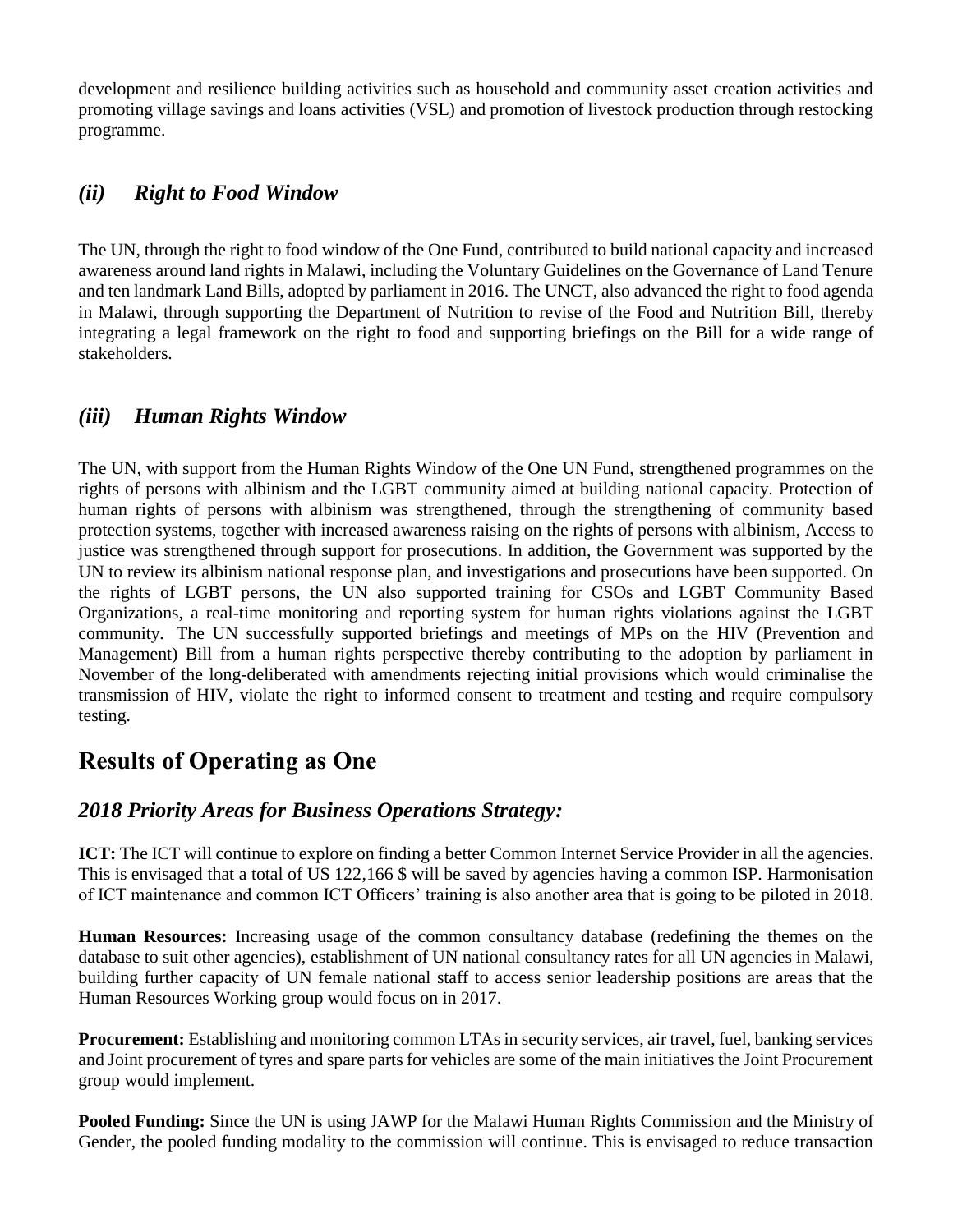costs to allow greater focus on implementation rather than administration and facilitating genuine joint implementation for UN.

**Common Mailing and Transport system:** The Transport and Administration TWG will continue to use common mailing system for agencies located in Evelyn Court that houses 4 Agencies (FAO, UNAIDS, UNFPA, UNWomen and UNDSS). Exploration of the car-pooling will also be explored in 2018

# <span id="page-28-0"></span>**Results of Communicating as One**

#### *Joint advocacy:*

In 2017, focus was on raising awareness through high level briefings, engaging with the media, op-ed pieces in the national press, using the UN Day celebrations to publicize and get buy-in of partners to support different priorities, including the Sustainable Development Goals (SDGs), keeping girls in school, building resilience, HIV prevention and investing in youth. UNCG helped to coordinate child marriage advocacy as well as commemoration of key UN days like World Food Day and Disaster Reduction Day where messaging was coherent. After the 2017 cabinet re-shuffle, the UNCT held Joint briefing meetings with new Cabinet Ministers (Ministers of Information, Agriculture, Gender, Internal Security and Advocacy and Community Services). These briefing meetings were held as another platform where the UN engaged with government on priority areas the UN was working in their respective sectors but also lobbying for political commitment.

The UN jointly advocated for keeping girls in school through the Joint Programme on Girls Education being led by UNICEF, WFP and UNFPA as well as key commemoration days including the International Day of the Girl Child in October 2017. Media coverage on issues affecting girls' education and UN support towards keeping girls in school was mobilised through two joint media visits to UN-supported programme sites in Dedza and Salima districts.

The UNCG engaged youth on Sustainable Development Goals (SDGs) through music shows conducted at two tertiary institutions, reaching over 1,600 youth.

On social media use, 127 and 29 updates were posted/shared on UN Malawi Twitter and Facebook platforms. Twitter and Facebook reached 6,588 and 5,628 users, respectively. 66 success stories and 9 publications were published on UN Malawi website. The publications recorded 11,133 downloads. The 2018 UN Calendar was designed, printed and distributed (2000 copies). 4 Results Updates for general circulation were produced and circulated in January, April, June and November, while 3 Results Updates for non-resident donors were produced and circulated in January, March and August.

The UNCG conducted the first SDG Fair to commemorate the UN Day on 24th October and advocate for the SDGs. The Fair brought together over 50 organisations which showcased their work contributing to SDGs achievement in Malawi. The Fair brought SDGs closer to people in peri-urban community of Mtsiliza in Lilongwe, raising awareness about SDGs at community level. About 1,000 people, mainly youth, attended the Fair. Three community radio stations in Mzimba (Mzimba radio), Mangochi (Dzimwe radio) and Mchinji (Mudziwanthu radio) were engaged to promote SDGs advocacy/ awareness in their communities. The stations, with combined listenership of about 4.9 million rural Malawians, produced 12 panel discussions aired 32 times. The stations also produced 51 SDG jingles aired about 700 times. This improved SDGs awareness in targeted communities as monitoring showed many people heard about the SDGs on the radio stations, and could mention what the SDGs are about and list some of them.

WFP, UNFPA and UNICEF coordinated advocacy/visibility activities for the UN Joint Programme on Girls Education (JPGE), including production of a special JPGE Booklet, containing human interest success stories from the programme and its overall achievements. WFP and FAO also coordinated messaging on resilience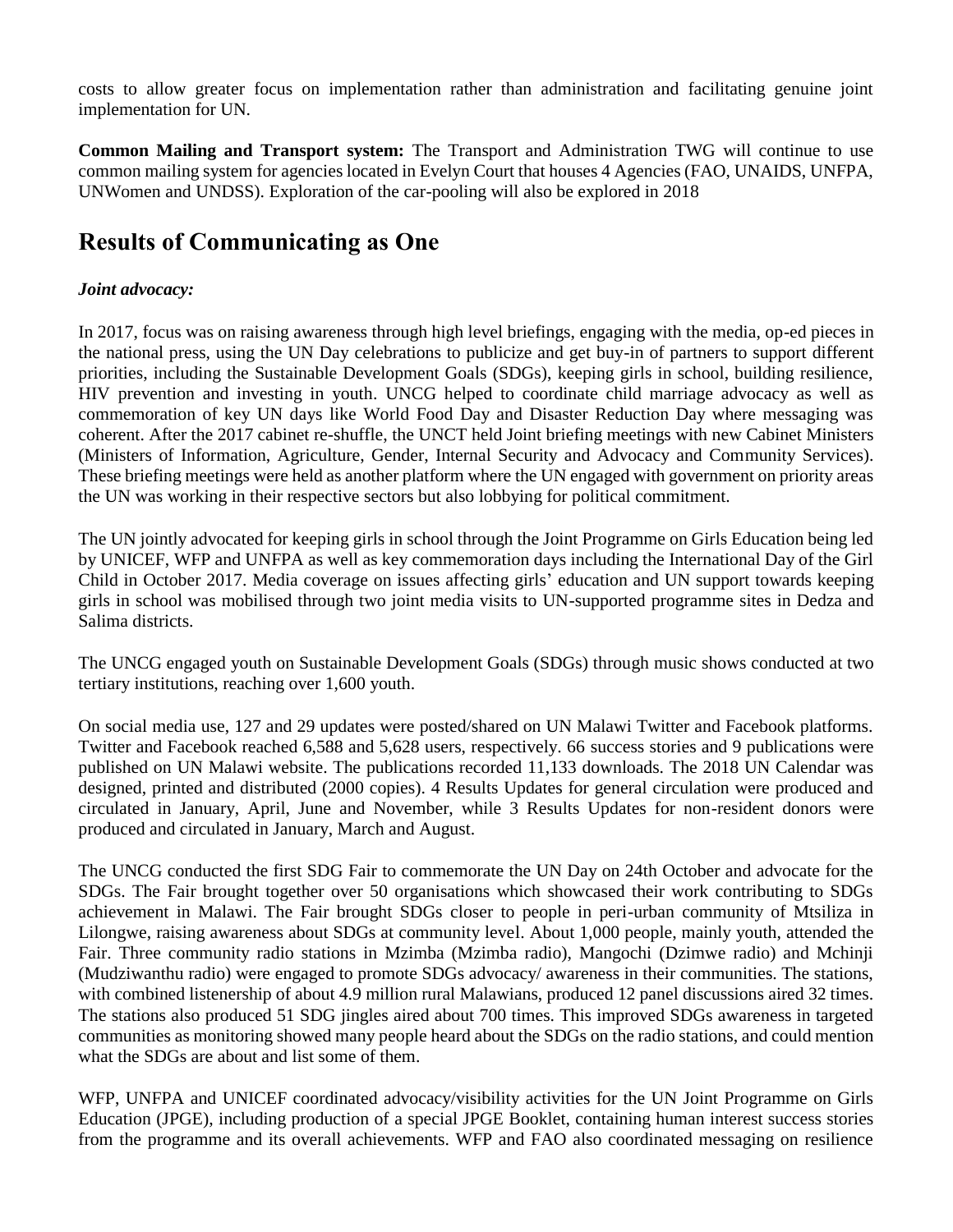building during commemoration of the World Food Day, Disaster Reduction Day and launch of the 2017/18 Food Insecurity Response. The UNCG also explored coordination of public information around use of the national IDs, with each agency encouraged to integrate messaging on the multiple uses of national IDs to ensure their maximisation.

Utilization of the UN Website by all UN agencies and the use of community radio stations to advance SDGs advocacy in Malawi coupled with capacity building efforts to ensure improved knowledge and understanding of SDGs on specific SDG themes among journalists are some of the opportunities that the UNCG can use to communicate.

# <span id="page-29-0"></span>**Financial Overview**

#### *Joint Resource Mobilization*

In 2017, the UN managed to mobilise a total of *US \$ 3, 951, 007.13* from its traditional donors, Department for International Development (DfID) and the Flanders International Cooperation Agency (FICA) into the One UN Fund to support the humanitarian response and human rights (LGBTI and albinism). Of the total, DFID contributed **US \$ 3,198,574.66** (**US \$ 2,545,480.26** towards Humanitarian Funding Window and **US \$ 653,094.40** towards the Human Rights Funding Window) whilst Flanders contributed a total of **US \$ 752,432.47** (of which **US \$ 189,893.97** went into the Humanitarian Funding Window and **US \$ 562,538.50** supported the Right to Food Funding window).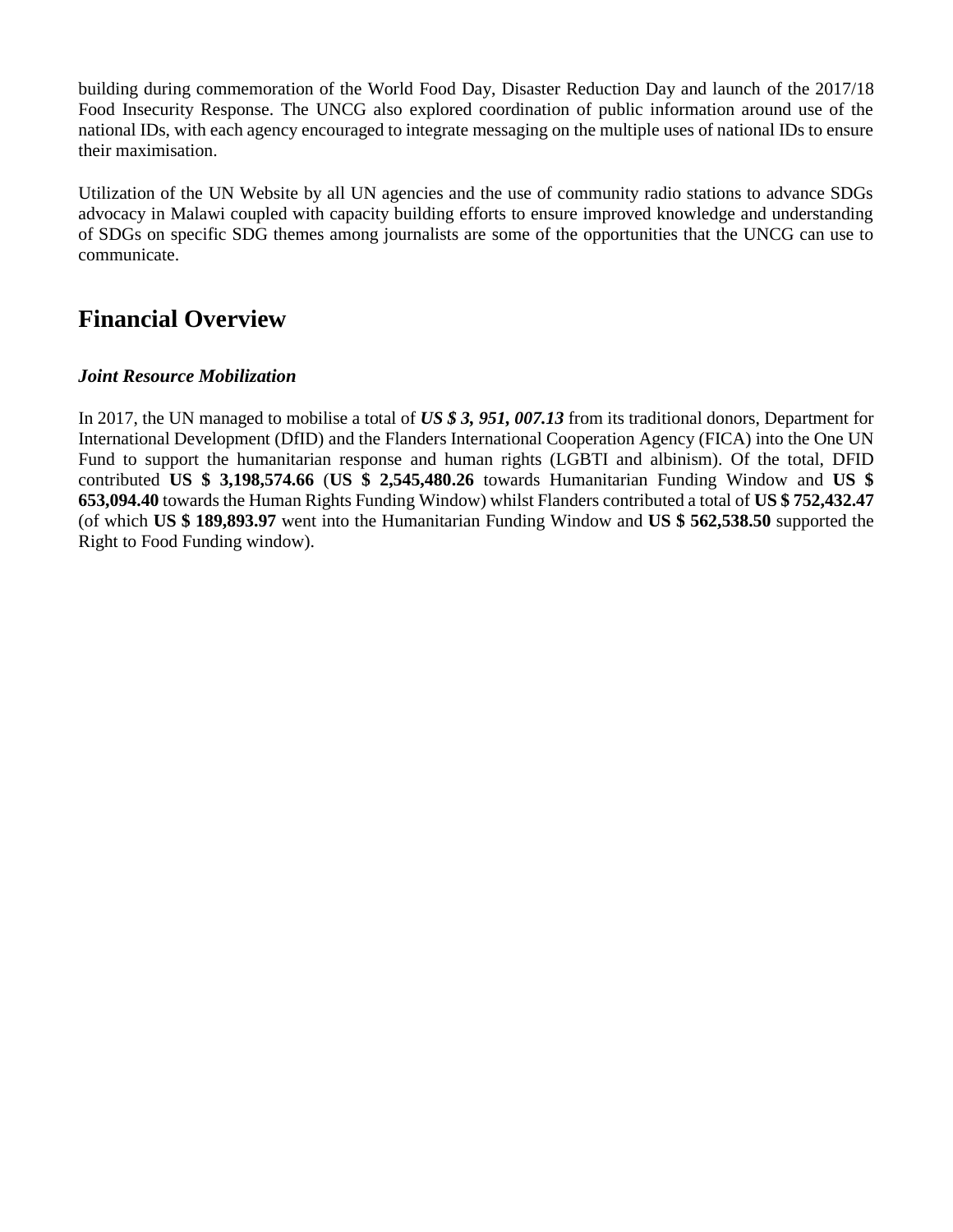<span id="page-30-0"></span>

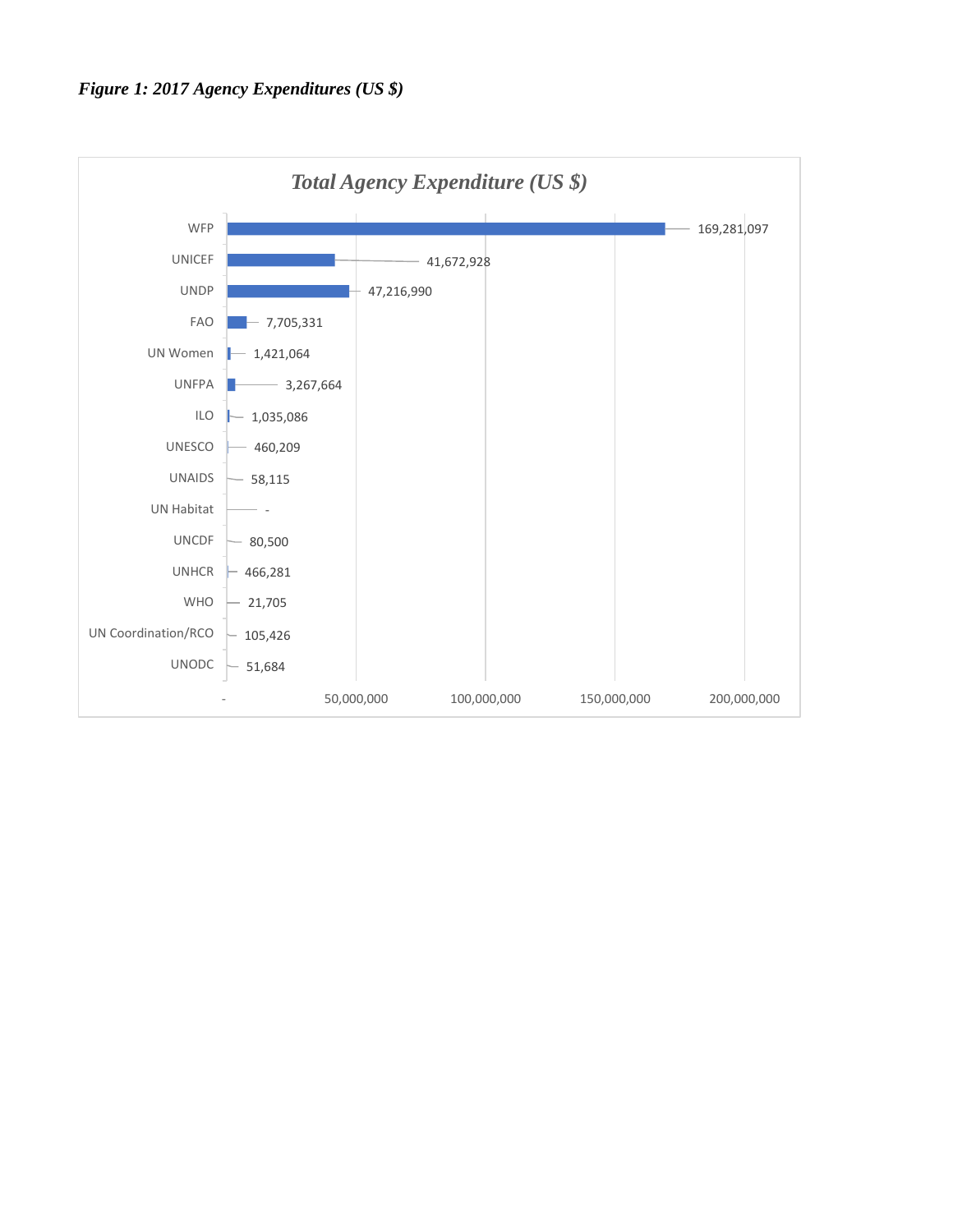<span id="page-31-0"></span>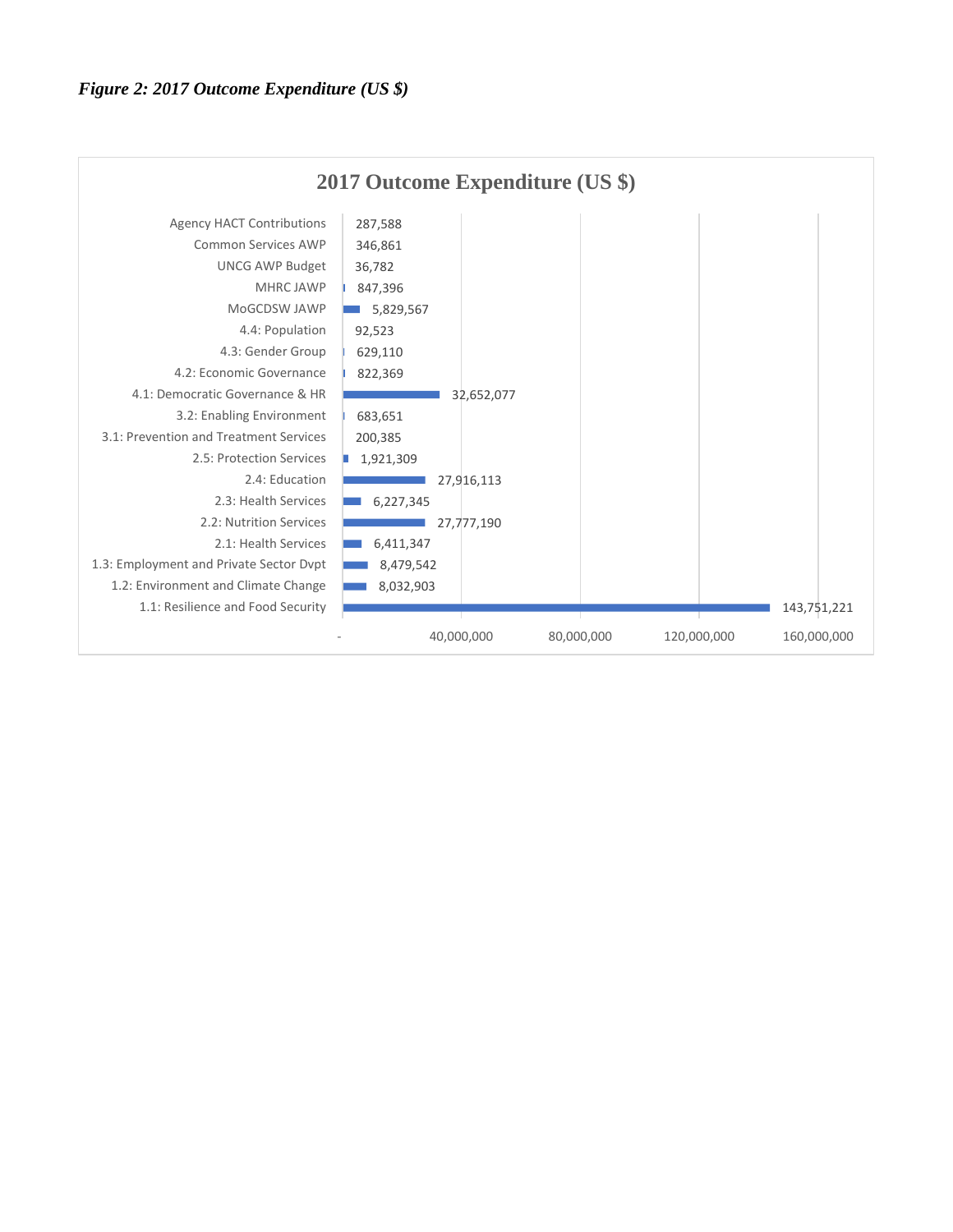<span id="page-32-0"></span>*Table 1: 2017 Total Agency Expenditure by Outcome*

| <b>Agency</b>                                         | <b>Outcome</b>                                            | 2017<br><b>Expenditure</b><br>(US \$) |  |
|-------------------------------------------------------|-----------------------------------------------------------|---------------------------------------|--|
|                                                       | 1.1: Food & Nutrition Security                            | 5,085,704                             |  |
|                                                       | 1.2: Environment, Natural Resources and Climate<br>Change | 1,393,303                             |  |
| <b>FAO</b>                                            | 1.3: Employment and Private Sector Development            | 1,068,707                             |  |
|                                                       | 2.4: Basic Education                                      | 131,091                               |  |
|                                                       | <b>Common Services Budget</b>                             | 23,026                                |  |
|                                                       | <b>UNCG TWG AWP</b>                                       | 3,500                                 |  |
|                                                       | Total Expenditure for FAO (from RMS as of 31/12/2017)     | 7,705,331                             |  |
|                                                       |                                                           |                                       |  |
| <b>Agency</b>                                         | <b>Outcome</b>                                            | 2017<br><b>Expenditure</b><br>(US \$) |  |
|                                                       | 1.1: Food & Nutrition Security                            | 250,000                               |  |
|                                                       | 1.3: Employment and Private Sector Development            | 697,100                               |  |
| <b>ILO</b>                                            | 2.4: Basic Education                                      | 82,250                                |  |
|                                                       | 3.2: Enabling Environment for HIV/AIDS                    |                                       |  |
|                                                       | <b>Common Services Budget</b>                             | 5,736                                 |  |
| Total Expenditure for ILO (from RMS as of 31/12/2017) | 1,035,086                                                 |                                       |  |
|                                                       |                                                           |                                       |  |
| <b>Agency</b>                                         | <b>Outcome</b>                                            | 2017<br><b>Expenditure</b><br>$(US \$ |  |
|                                                       | 1.1: Food & Nutrition Security                            | 425,685                               |  |
|                                                       | 1.3: Employment and Private Sector Development            | 305,000                               |  |
|                                                       | 2.5: Protection Services                                  | 138,000                               |  |
|                                                       | 3.1: Prevention and Treatment Services                    | 130,000                               |  |
|                                                       | 3.2: Enabling Environment for HIV/AIDS                    | 60,000                                |  |
| <b>UN Women</b>                                       | 4.2: Economic Governance/Capacity Development             |                                       |  |
|                                                       | 4.3: Gender Equality                                      | 233,110                               |  |
|                                                       | <b>UNCG TWG AWP</b>                                       | 3,500                                 |  |
|                                                       | <b>HACT</b>                                               | 11,056                                |  |
|                                                       | Gender TWG AWP                                            |                                       |  |
|                                                       | Malawi Human Rights Commission JAWP                       | 21,000                                |  |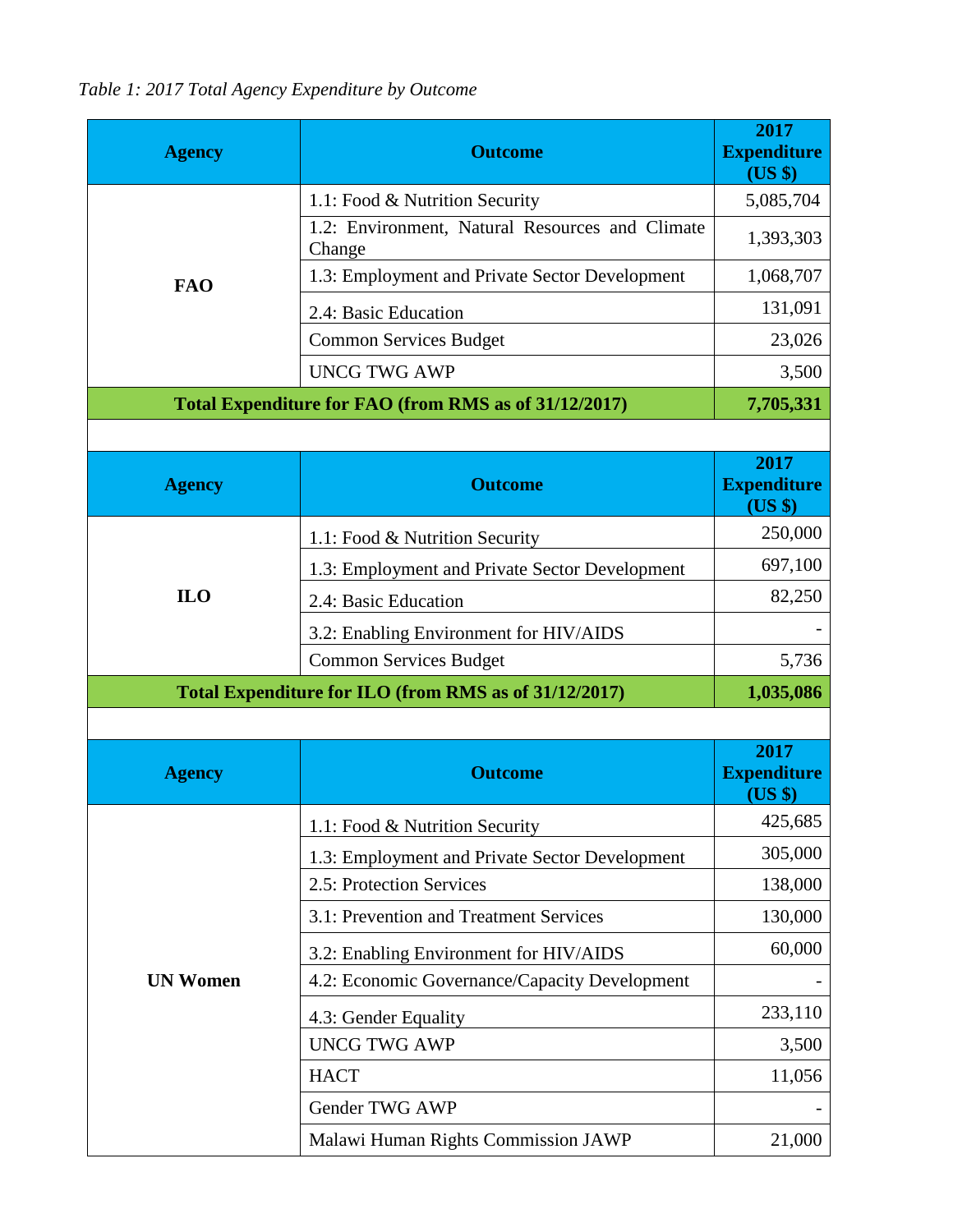|                                                           | <b>Common Services Budget</b>                                        | 10,713                                |
|-----------------------------------------------------------|----------------------------------------------------------------------|---------------------------------------|
|                                                           | Ministry of Gender JAWP                                              | 83,000                                |
| Total Expenditure for UNWomen (from RMS as of 31/12/2017) | 1,421,064                                                            |                                       |
|                                                           |                                                                      |                                       |
| <b>Agency</b>                                             | <b>Outcome</b>                                                       | 2017<br><b>Expenditure</b><br>(US \$) |
|                                                           | 3.1: Prevention and Treatment Services                               |                                       |
|                                                           | 3.2: Enabling Environment for HIV/AIDS<br><b>UNCG TWG AWP</b>        | 4,000<br>1,500                        |
| <b>UNAIDS</b>                                             | <b>HACT</b> Contribution                                             | 6,556                                 |
|                                                           | Malawi Human Rights Commission JAWP                                  | 40,000                                |
|                                                           | <b>Common Services Budget</b>                                        | 6,059                                 |
|                                                           | Ministry of Gender JAWP                                              |                                       |
|                                                           | Total Expenditure for UNAIDS (from RMS as of 31/12/2017)             | 58,115                                |
|                                                           |                                                                      |                                       |
| <b>Agency</b>                                             | <b>Outcome</b>                                                       | 2017<br><b>Expenditure</b>            |
|                                                           |                                                                      | (US \$)                               |
| <b>UNCDF</b>                                              | 1.3: Employment and Private Sector Development                       | 80,500                                |
|                                                           | Total Expenditure for UNCDF (from RMS as of 31/12/2017)              | 80,500                                |
|                                                           |                                                                      |                                       |
| Agency                                                    | <b>Outcome</b>                                                       | 2017<br><b>Expenditure</b><br>(US \$) |
|                                                           | 1.2: Environment, Natural Resources and Climate<br>Change            | 6,437,670                             |
|                                                           | 1.3: Employment and Private Sector Development                       | 5,872,042                             |
|                                                           | 3.2: Enabling Environment for HIV/AIDS                               | 16,000                                |
|                                                           | 4.1: Democratic Governance/Human Rights                              | 32,292,807                            |
|                                                           | 4.2: Economic Governance/Capacity Development                        | 822,369                               |
| <b>UNDP</b>                                               | 4.3: Gender Equality                                                 | 416,000                               |
|                                                           | <b>UNCG TWG AWP</b>                                                  | 3,500                                 |
|                                                           | <b>HACT</b> Contribution                                             | 92,281                                |
|                                                           | Ministry of Gender JAWP                                              | 596,117                               |
|                                                           | <b>Common Services Budget</b><br>Malawi Human Rights Commission JAWP | 56,574<br>611,630                     |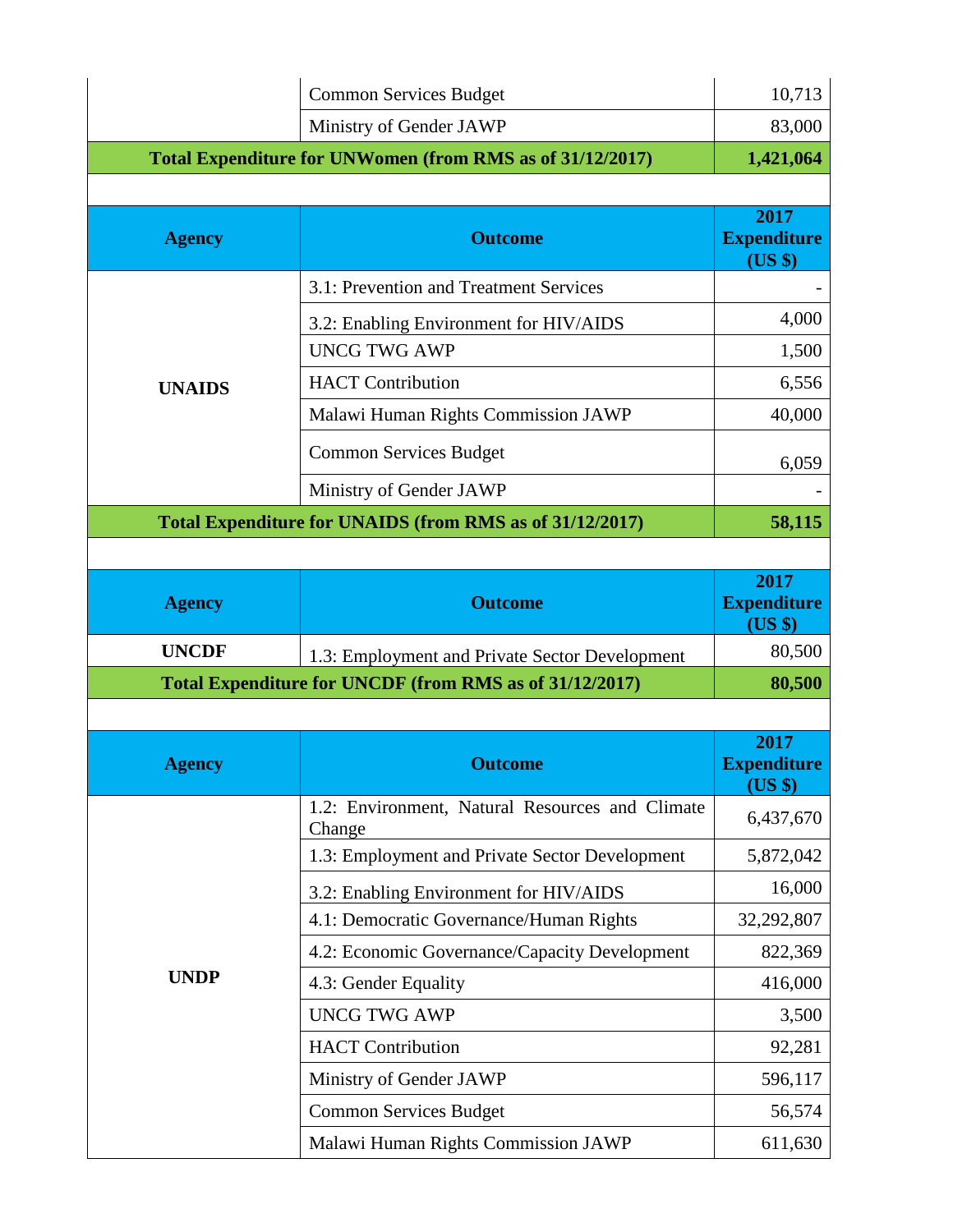| Total Expenditure for UNDP (from RMS as of 31/12/2017)               | 47,216,990                                               |                                       |  |
|----------------------------------------------------------------------|----------------------------------------------------------|---------------------------------------|--|
|                                                                      |                                                          |                                       |  |
| <b>Agency</b>                                                        | <b>Outcome</b>                                           | 2017<br><b>Expenditure</b><br>(US \$) |  |
| <b>UNESCO</b>                                                        | 1.3: Employment and Private Sector Development           | 456,193                               |  |
|                                                                      | <b>Common Services Budget</b>                            | 4,016                                 |  |
|                                                                      | Total Expenditure for UNESCO (from RMS as of 31/12/2017) | 460,209                               |  |
|                                                                      |                                                          |                                       |  |
| <b>Agency</b>                                                        | <b>Outcome</b>                                           | 2017<br><b>Expenditure</b><br>(US \$) |  |
|                                                                      | 1.1: Food & Nutrition Security                           | 40,000                                |  |
|                                                                      | 2.1: Health Services                                     | 1,812,932                             |  |
|                                                                      | 2.4: Basic Education                                     | 900,000                               |  |
|                                                                      | 2.5: Protection Services                                 | 154,000                               |  |
|                                                                      | 3.1: Prevention and Treatment Services                   |                                       |  |
|                                                                      | 3.2: Enabling Environment for HIV/AIDS                   |                                       |  |
| <b>UNFPA</b>                                                         | 4.3: Gender Equality                                     | 83,000                                |  |
|                                                                      | 4.4: Population                                          | 92,523                                |  |
|                                                                      | <b>UNCG TWG AWP</b>                                      | 3,500                                 |  |
|                                                                      | <b>HACT</b> Contribution                                 | 40,380                                |  |
|                                                                      | Ministry Gender JAWP                                     | 86,000                                |  |
|                                                                      | <b>Common Services Budget</b>                            | 28,329                                |  |
|                                                                      | Malawi Human Rights Commission JAWP                      | 27,000                                |  |
| Total Expenditure for UNFPA (from RMS as of 31/12/2017)<br>3,267,664 |                                                          |                                       |  |
|                                                                      |                                                          |                                       |  |
| <b>Agency</b>                                                        | <b>Outcome</b>                                           | 2017<br><b>Expenditure</b><br>(US \$) |  |
|                                                                      | 2.4: Basic Education                                     | 398,023                               |  |
| <b>UNHCR</b>                                                         | 3.1: Prevention and Treatment Services                   | 50,000                                |  |
|                                                                      | <b>Common Service Budget</b>                             | 14,758                                |  |
| Total Expenditure for UNHCR (from RMS as of 31/12/2017)              |                                                          |                                       |  |
|                                                                      |                                                          |                                       |  |
| <b>Agency</b>                                                        | <b>Outcome</b>                                           | 2017<br><b>Expenditure</b><br>(US \$) |  |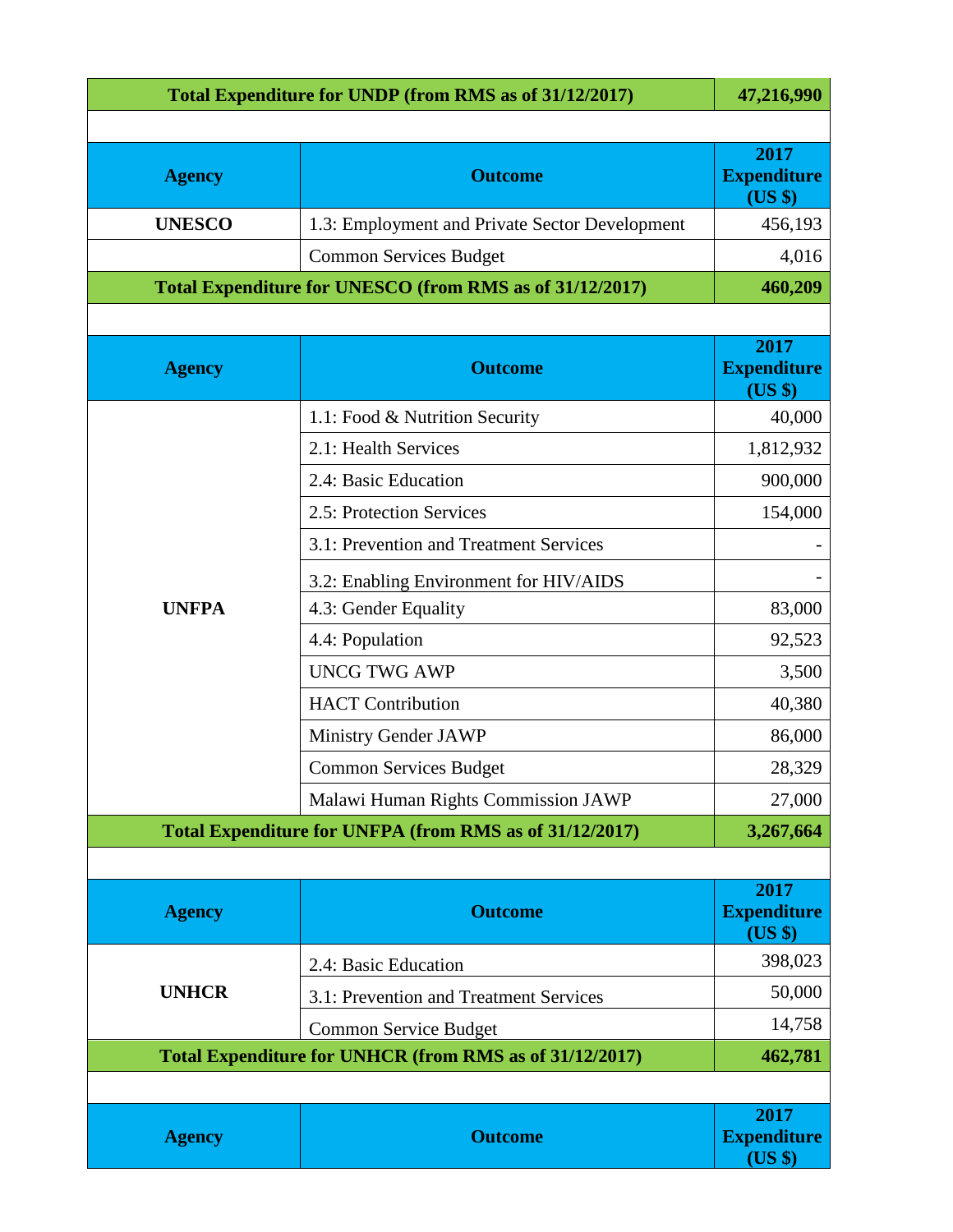|                                                          | 1.1: Food & Nutrition Security                            | 2,083,156                             |
|----------------------------------------------------------|-----------------------------------------------------------|---------------------------------------|
|                                                          | 2.1: Health Services                                      | 4,598,415                             |
|                                                          | 2.2: Nutrition Services                                   | 14,368,703                            |
|                                                          | 2.3: Water, Sanitation & hygiene                          | 6,227,345                             |
|                                                          | 2.4: Basic Education                                      | 10,768,836                            |
|                                                          | 2.5: Protection Services                                  | 1,629,309                             |
|                                                          | 3.1: Prevention and Treatment Services                    |                                       |
| <b>UNICEF</b>                                            | 3.2: Enabling Environment for HIV/AIDS                    | 573,565                               |
|                                                          | 4.1: Democratic Governance/Human Rights                   | 278,193                               |
|                                                          | 4.2: Economic Governance/Capacity Development             |                                       |
|                                                          | <b>UNCG TWG AWP</b>                                       | 5,500                                 |
|                                                          | <b>HACT</b> Contribution                                  | 181,374                               |
|                                                          | Ministry of Gender JAWP                                   | 770,730                               |
|                                                          | <b>Common Services Budget</b>                             | 73,220                                |
|                                                          | Malawi Human Rights Commission JAWP                       | 114,582                               |
| Total Expenditure for UNICEF (from RMS as of 31/12/2017) |                                                           |                                       |
|                                                          |                                                           |                                       |
|                                                          |                                                           |                                       |
| <b>Agency</b>                                            | <b>Outcome</b>                                            | 2017<br><b>Expenditure</b>            |
|                                                          | 3.1: Prevention and Treatment Services                    | (US \$)<br>20,385                     |
| <b>UNODC</b>                                             | 3.2: Enabling Environment for HIV/AIDS                    | 30,086                                |
|                                                          | Common Services Budget                                    | 1,213                                 |
|                                                          | Total Expenditure for UNODC (from RMS as of 31/12/2017)   | 51,684                                |
|                                                          |                                                           |                                       |
| <b>Agency</b>                                            | <b>Outcome</b>                                            | 2017<br><b>Expenditure</b><br>(US \$) |
|                                                          | 1.1: Food & Nutrition Security                            | 135,866,675                           |
|                                                          | 1.2: Environment, Natural Resources and Climate<br>Change | 201,930                               |
|                                                          | 2.2: Nutrition Services                                   | 13, 133, 176                          |
| <b>WFP</b>                                               | 2.4: Basic Education                                      | 15,635,913                            |
|                                                          | 3.1: Prevention and Treatment Services                    |                                       |
|                                                          | 3.2: Enabling Environment for HIV/AIDS                    |                                       |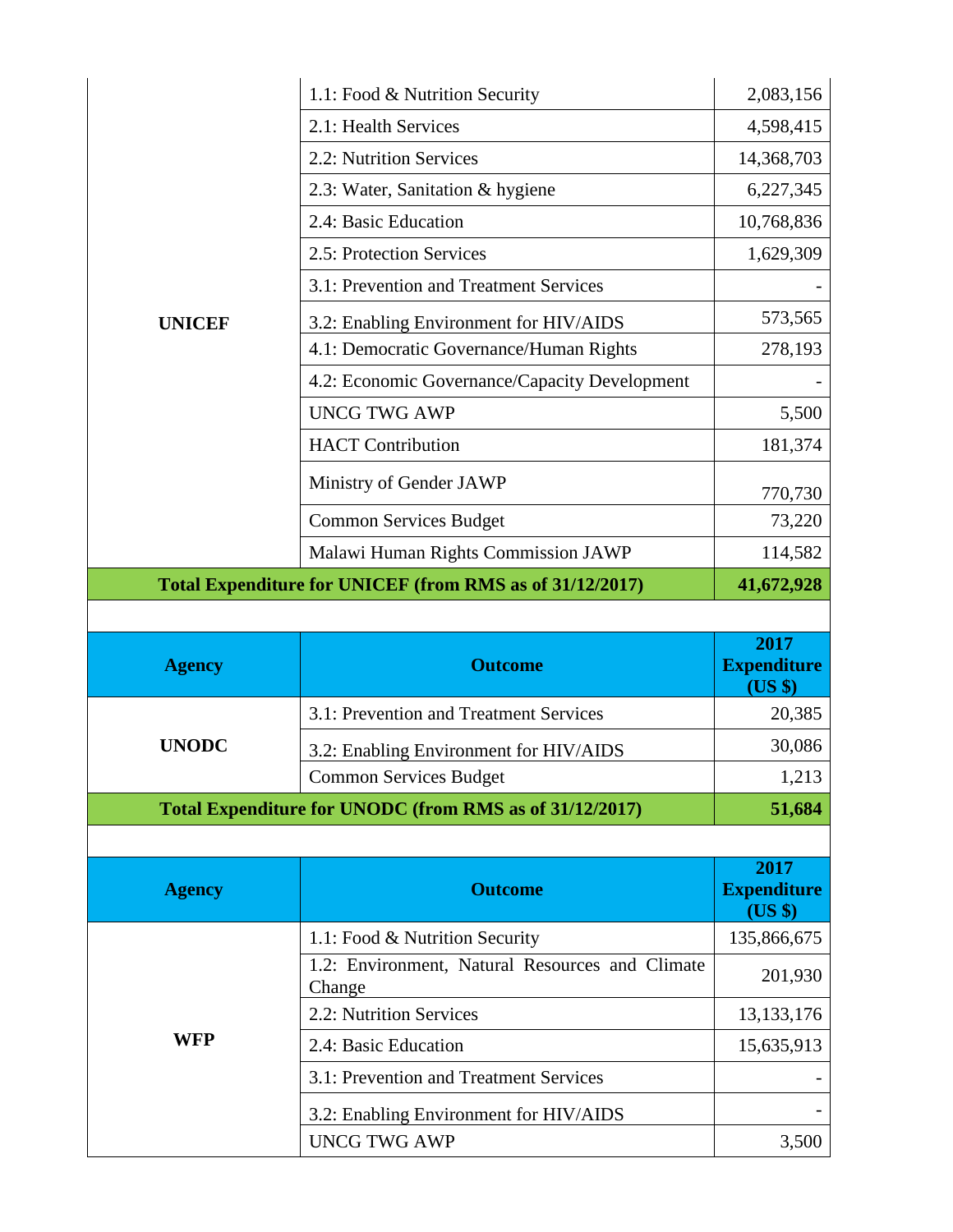|               | <b>HACT</b> Contribution                              | 18,058                                |
|---------------|-------------------------------------------------------|---------------------------------------|
|               | <b>Common Services Budget</b>                         | 128,126                               |
|               | Ministry of Gender JAWP                               | 4,293,720                             |
|               | Total Expenditure for WFP (from RMS as of 31/12/2017) |                                       |
|               |                                                       |                                       |
| <b>Agency</b> | <b>Outcome</b>                                        | 2017<br><b>Expenditure</b><br>(US \$) |
| <b>WHO</b>    | 2.1: Health Services                                  |                                       |
|               | 2.2: Nutrition Services                               |                                       |
|               | 3.1: Prevention and Treatment Services                |                                       |
|               | 3.2: Enabling Environment for HIV/AIDS                |                                       |
|               |                                                       |                                       |
|               | <b>Common Services Budget</b>                         | 18,205                                |